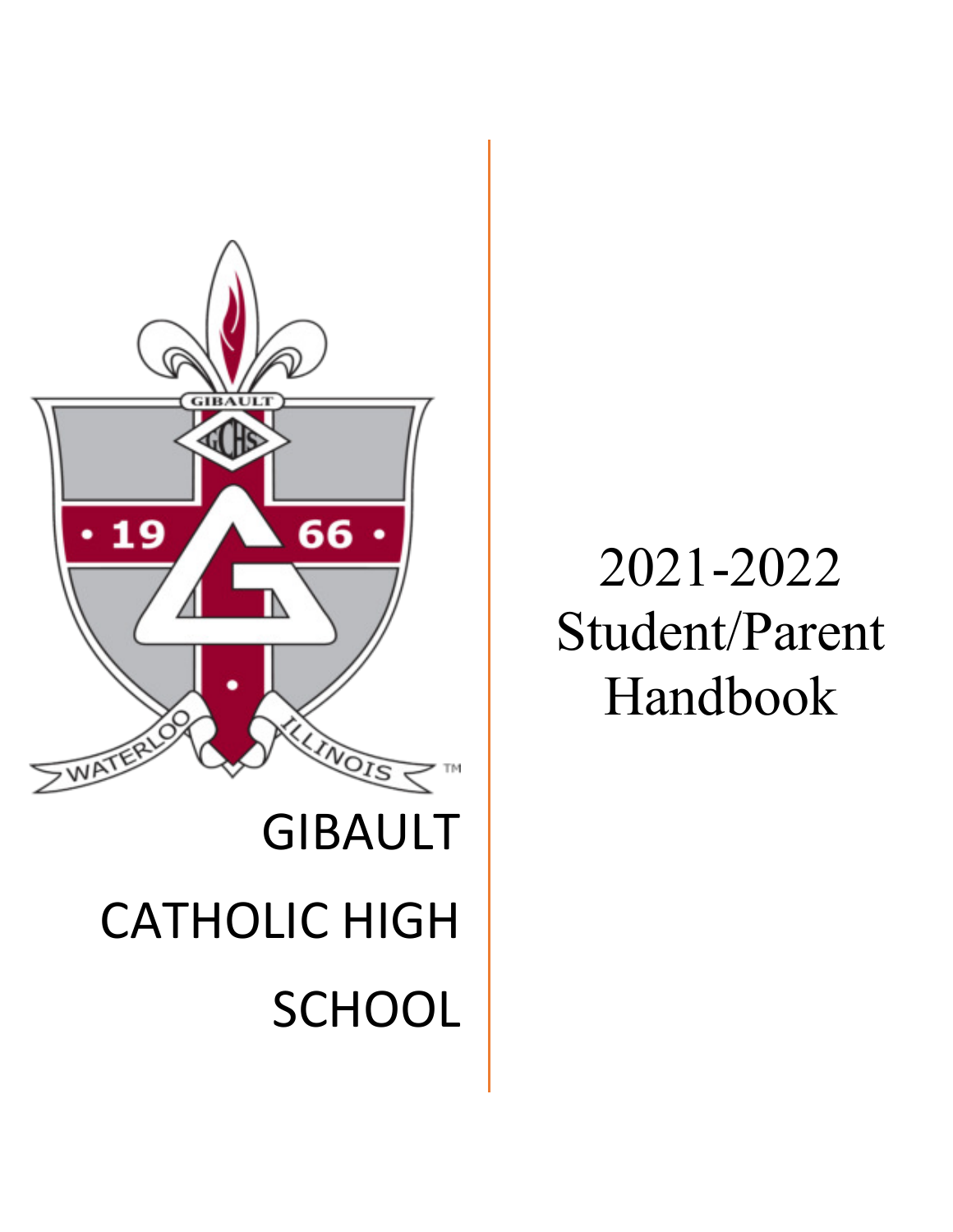# TABLE OF CONTENTS

| ABOUT GIBAULT CATHOLIC HIGH SCHOOL  3   |  |
|-----------------------------------------|--|
|                                         |  |
| ADMINISTRATION AND SUPPORT STAFF 5      |  |
|                                         |  |
|                                         |  |
|                                         |  |
|                                         |  |
|                                         |  |
|                                         |  |
| STUDENT EVALUATION/GRADE REPORTS 25     |  |
|                                         |  |
|                                         |  |
|                                         |  |
|                                         |  |
| CAMPUS AREAS FOR STUDENT & GROUP USE 42 |  |
| USE OF FACILITIES, EQUIPMENT 42         |  |
|                                         |  |
| ACTIVITIES, CLUBS, ORGANIZATIONS  46    |  |
|                                         |  |
| ATHLETIC AND ACTIVITIES HANDBOOK 48     |  |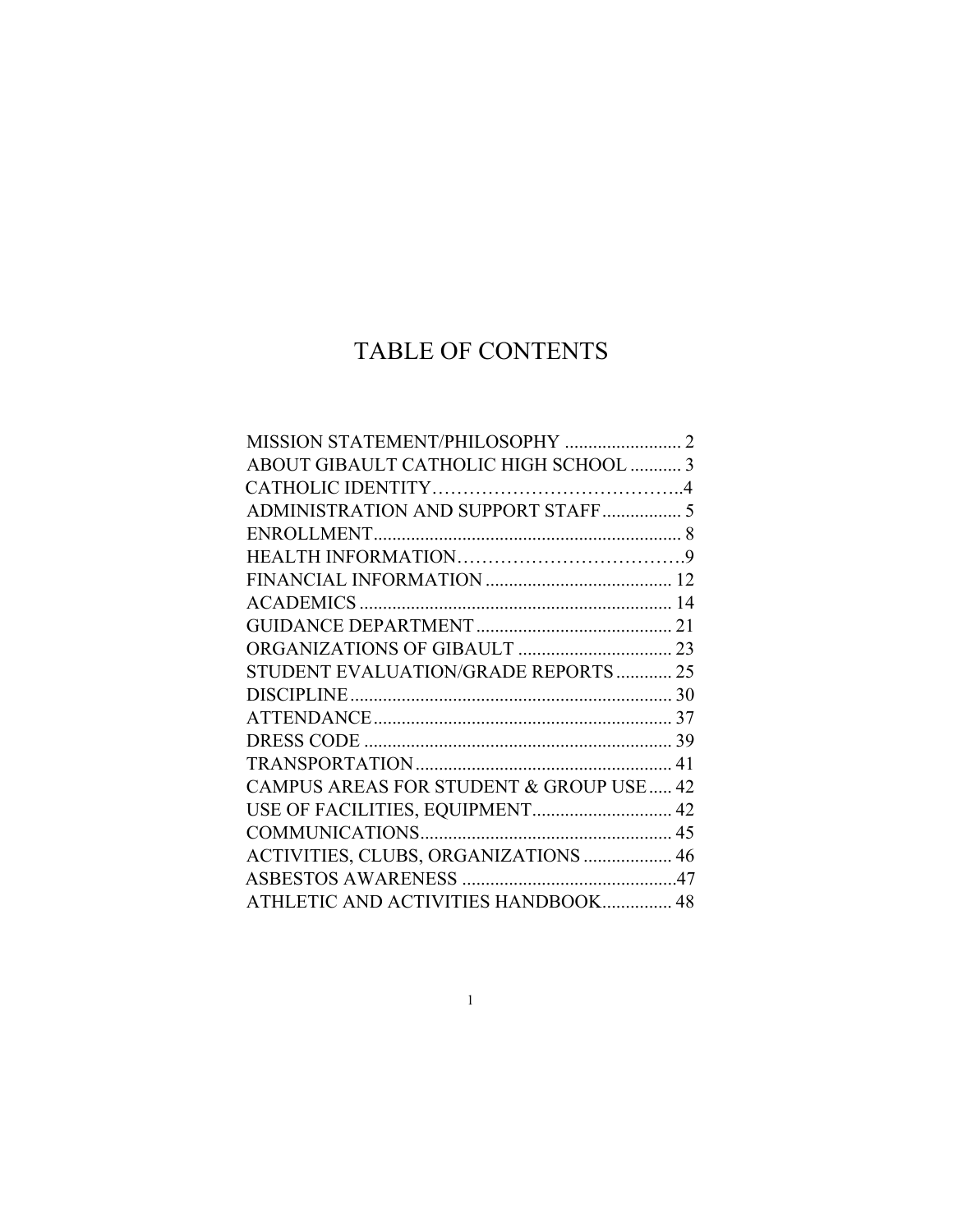#### **MISSION STATEMENT FOR CATHOLIC SCHOOLS**

Priests of the DIOCESE OF BELLEVILLE

Catholic schools in the diocese of Belleville support and participate in the mission of the Church, especially as that mission is lived out in parish communities. Our Catholic schools exist to proclaim the gospel, to teach the doctrinal tradition and moral standards of the Church, to promote lifelong intellectual growth, social development, and formation in faith. All of these include in our times a commitment to social justice, global solidarity, and a preferential option for the poor.

Catholic schools promote the development of the whole person; body, mind and spirit and foster the entire development of human life. The example and teachings of Jesus Christ provide the inspiration and context of education in our schools. (Ratified: 1991)

## **GIBAULT CATHOLIC HIGH SCHOOL MISSION STATEMENT (Approved 04/2009)**

*GIBAULT CATHOLIC HIGH SCHOOL, A CATHOLIC EDUCATIONAL COMMUNITY, CELEBRATES THE DIGNITY AND UNIQUENESS OF EVERY PERSON, CULTIVATES LIFELONG LEARNING AND THE PURSUIT OF EXCELLENCE, FOSTERS FAITH, INSPIRES COMMITMENT TO JUSTICE AND SERVICE, AND WORKS TO DEVELOP A LIFE-AFFIRMING RELATIONSHIP TO THE WORLD.*

## **PHILOSOPHY**

Gibault Catholic High School, a coeducational institution of the Diocese of Belleville, is rooted in the rich tradition of human dignity, freedom, and grace. The signs of our times impel us to be an evangelizing community, bringing Christ's message of faith, hope, and love to a radically changing world scarred by violence, self-gratification, and loss of commitment.

Respecting each individual as a child of God, the Gibault community welcomes students of diverse backgrounds, abilities, and economic means. While challenging students to take personal responsibility for their own education, the faculty recognizes that students learn in a variety of ways and strives to meet their unique needs. To this end, Gibault offers a rich curriculum, flexible scheduling, extracurricular enrichment, and modern technology as aids to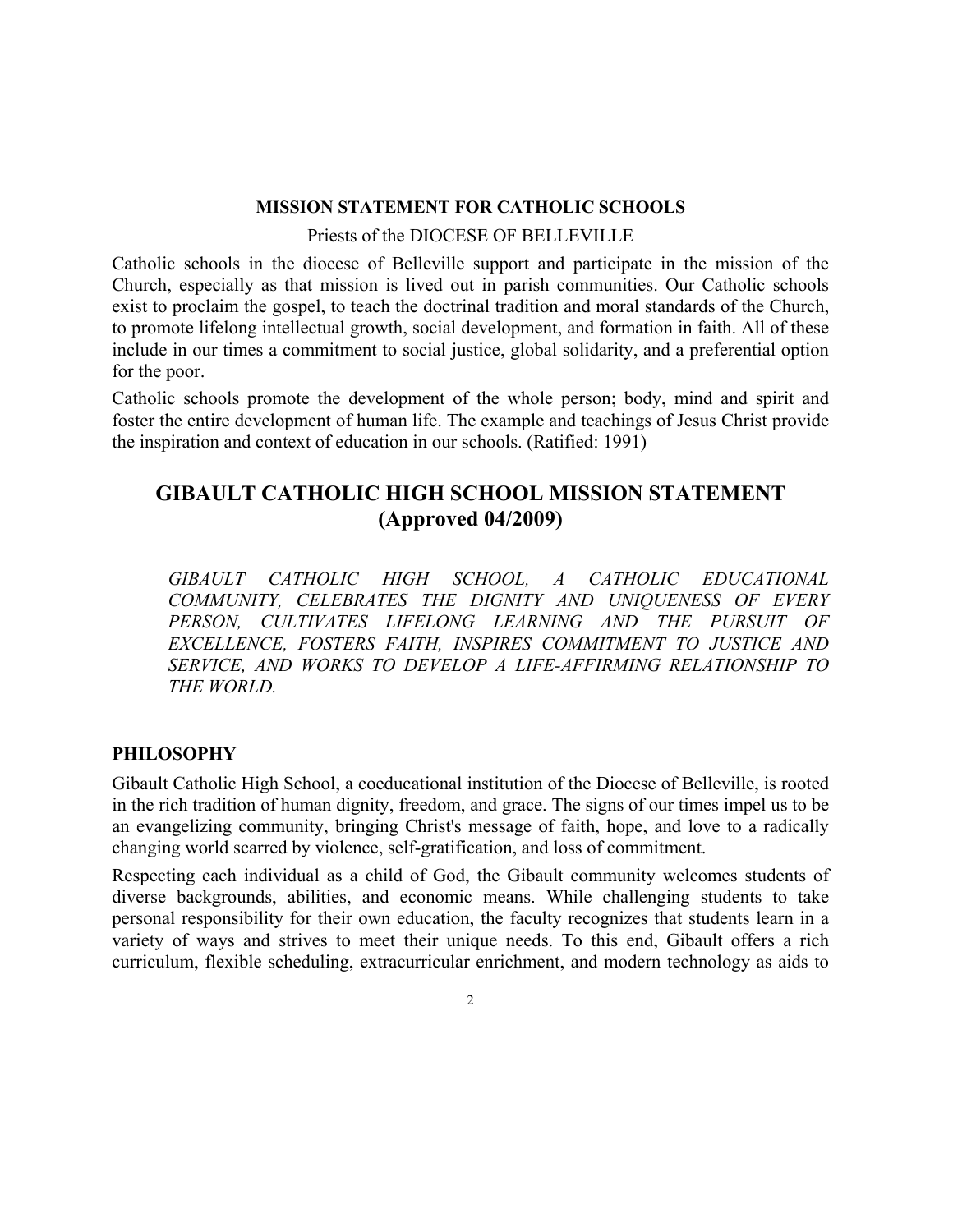the learning process. Students are thus prepared to go forward as young adults confident about their future, prepared for leadership, and poised for a lifetime of learning.

Ultimately, forming and nourishing faith is the heart of Catholic education; therefore, Gibault Catholic High School assists parents in the vital role of passing on the Faith to their children. Such a faith-presented through instruction, nourished by prayer and liturgy, and inspired by authentic witness-would be a lived faith rooted in the Gospel and evidenced by generous stewardship and a courageous conscience (Approved: 02/2006)

## **ABOUT GIBAULT CATHOLIC HIGH SCHOOL**

GIBAULT CATHOLIC HIGH SCHOOL is a non-profit, non-public school incorporated under the Catholic Diocese of Belleville and accredited by the State of Illinois. Gibault has an extensive curriculum, flexible scheduling, individualized instruction, and an emphasis on religious, cultural and scientific studies. Parents and students participate in the formation and evaluation of school policies as members of our school board and student council.

Predecessor to Gibault was Saints Peter and Paul High School, which was begun in 1945 as a parish school and changed in 1962 to an area school. The name, Gibault Catholic High School, was adopted in 1966 in honor of Father Pierre Gibault, a French missionary priest of historical importance at the time of the American Revolution. The innovative educational program began in 1967 when the present campus was completed.

Gibault is supported by tuition, by the Catholic parishes of the area, by the Diocese of Belleville, by the contributions of friends, businesses and organizations, and by major annual fundraising programs. A schedule of tuition and fees is adopted each year by the school board and approved by the Diocese. The annual account and budget is audited and published each year. Students are accepted without regard to gender, race, color, creed or residence. In the event that enrollment reaches capacity, priority will be given to families with students already at Gibault and to students who are members of the supporting parishes.

Educational and administrative policies are subject to the authority of the CEO-Principal, in keeping with policies and regulations of the Diocesan Board of Education. The board formulates policies which give general direction for administrative action, the board cannot act apart from the administrative team and cannot make decisions binding for the school's education program without approval of the administration and the Bishop.

Policy proposals are reviewed by the board as needed and all policies are reviewed annually. Gibault's board is advisory to the principal. Membership on the board is apportioned among the supporting parishes and communities. One representative from the faculty is included.

Teachers at Gibault are required to have a bachelor's degree and generally are required to hold a currently registered state teaching certificate.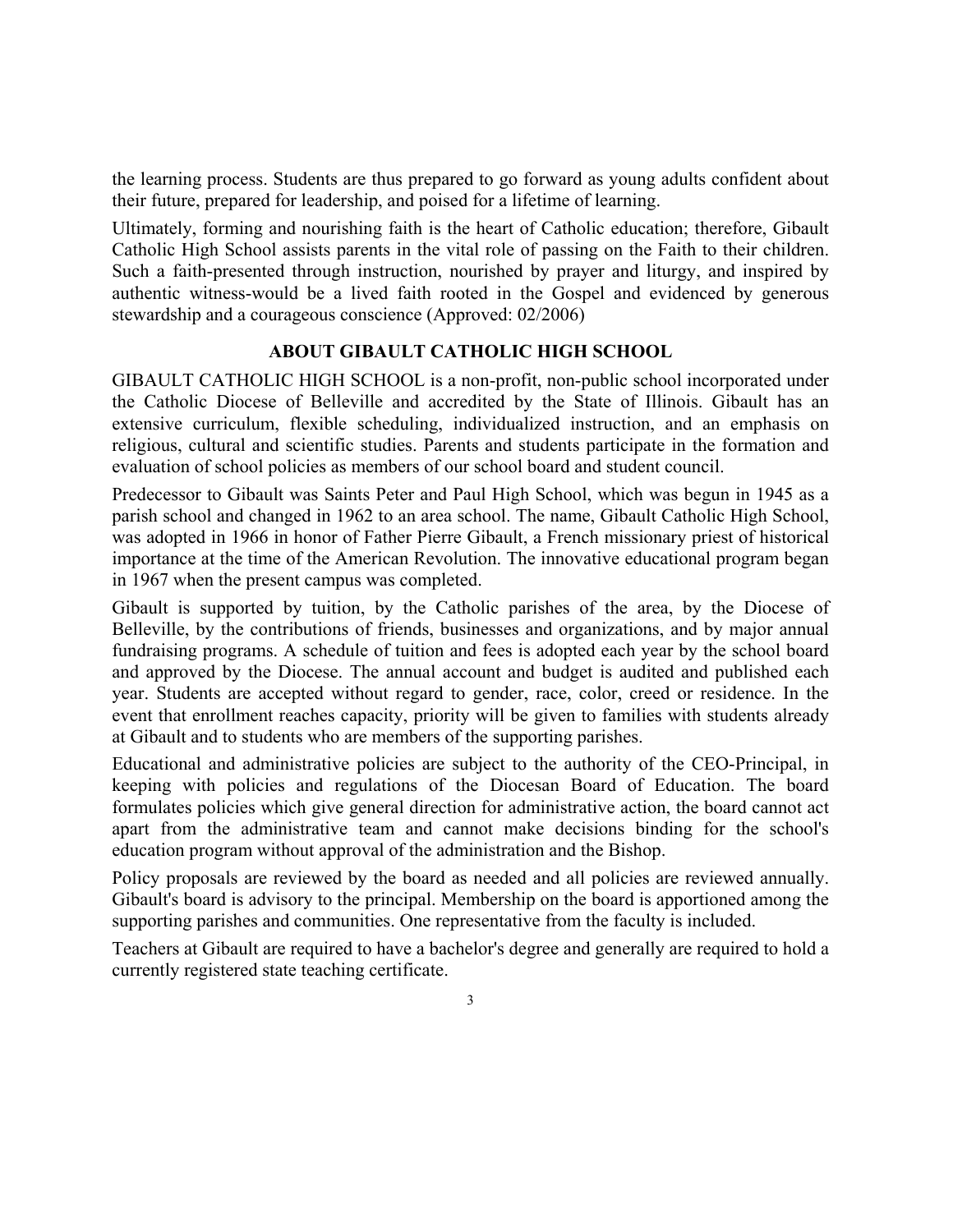#### **CATHOLIC IDENTITY**

Gibault Catholic Identity is not only visible at the entrance to the grounds as the statue of Jesus opens his arms to embrace all who approach, but with the presence of a crucifix in every classroom. Along with morning announcements, the entire school begins the day with a prayer. An all-school Mass or Seasonal Prayer Service is shared at least once a month. The sacrament of Penance is celebrated during Lent.

Gibault is served by a Campus Minister and also enjoys the benefit of a chaplain. Campus Ministry arranges a one-day retreat for the freshman class early in the school year and a oneday experience for the sophomores in spring. Juniors and seniors receive the benefit of a 2-day overnight retreat. Since retreats are an integral part of the students' growth and development of their Catholic Identity, any student who is not able to make the school-arranged retreat is required to make a Quest or TEC retreat.

Students at Gibault are always enrolled in a religion course. Teachers endeavor to promote awareness of global events in their classrooms. They encourage students to evaluate moral issues according to Catholic norms. The Christian spirit of Gibault is evident in the respect among students and adults alike.

#### **EUCHARISTIC CELEBRATIONS**

As a Catholic Christian community, we best renew our identity in our commitment to the Lord through the celebration of the Eucharist. All school celebrations are held regularly. Other options such as class liturgies will be arranged throughout the school year.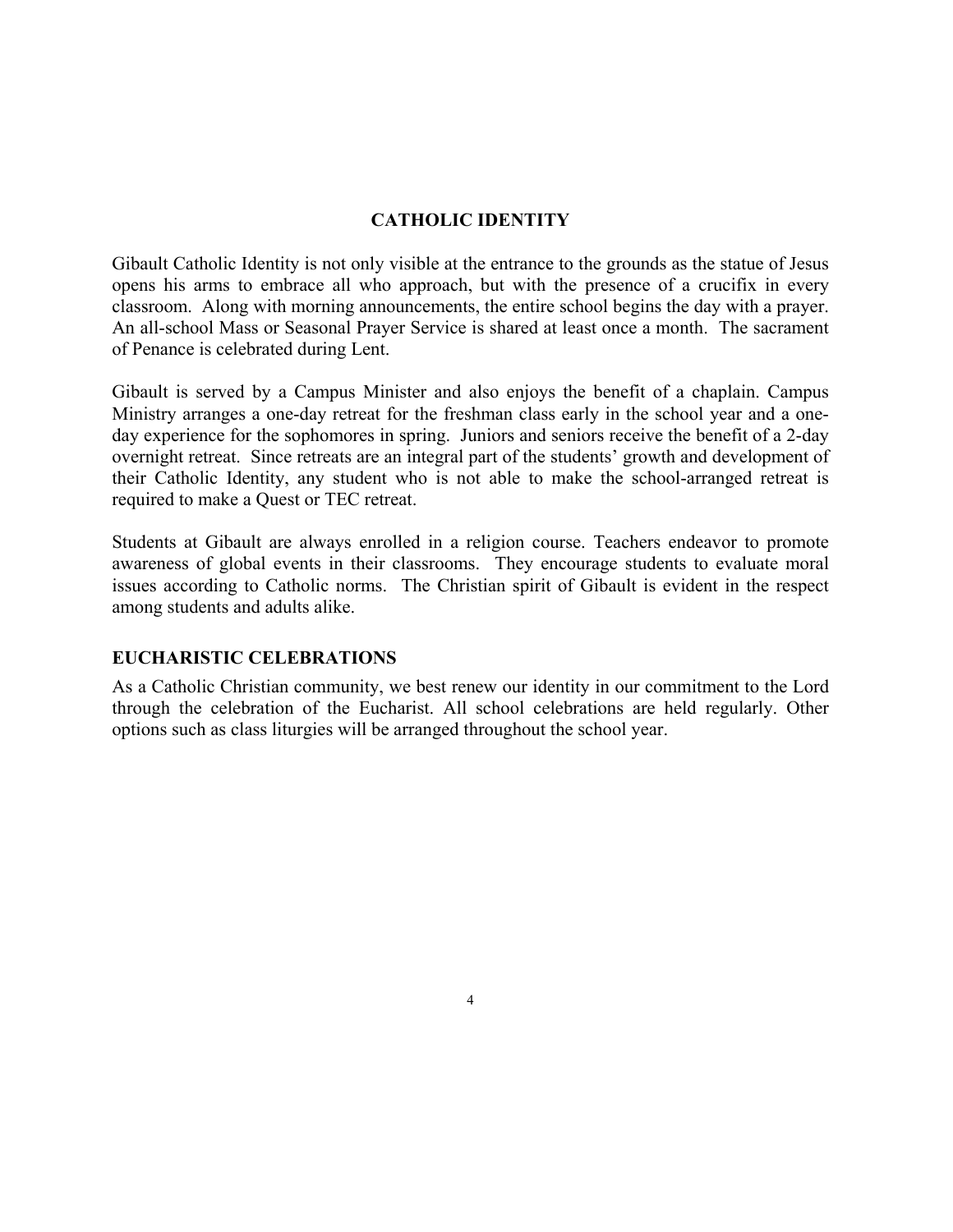## **ADMINISTRATION AND SUPPORT STAFF**

#### **PRINCIPAL**

The principal is primarily responsible for the quality of the instructional program, the suitability of the educational environment, and the existence of a truly Catholic identity in the school. The principal's first concern is the development of the students; he/she is also charged with the selection and direction of the faculty and staff and their evaluation. He/she is accountable to the local and diocesan boards of education, to the Diocesan Office of Education, to the State of Illinois according to the standards of recognition, and to the Bishop. Final decisions on disciplinary measures are his/her responsibility.

#### **ASSISTANT PRINCIPAL/ DEAN OF STUDENTS**

This administrator is responsible for student discipline, directing the crisis management plan, school sponsored transportation, scheduling of students and staff, and coordinating grade reports. This person assists the principal with hiring and other administrative responsibilities as needed.

## **CAMPUS MINISTER**

This person is responsible for the Catholic atmosphere in the school. He/she plans and coordinates religious services, maintains contact with the pastors of the diocese, plans and coordinates the Senior Project, retreat programs for all students and works with students and faculty to help develop a faith community at Gibault. Responsible for the development and formation of students and staff, she/he works with the principal to review school issues to ensure a positive learning environment and cooperative spirit among students.

#### **DIRECTOR OF COLLEGE PLANNING AND PLACEMENTAND GUIDANCE**

This administrator is responsible for administering and supervising the instructional program and its improvement. He/she works with department chairpersons and staff to evaluate and revise curriculum. He/she helps develop, organize, and supervise the master schedule, student schedules, testing, accreditation, and college placement. Working with the help of parents, teachers and students, he/she develops ways for students to succeed to the best of their ability. This person assists the principal with hiring and other administrative responsibilities as needed.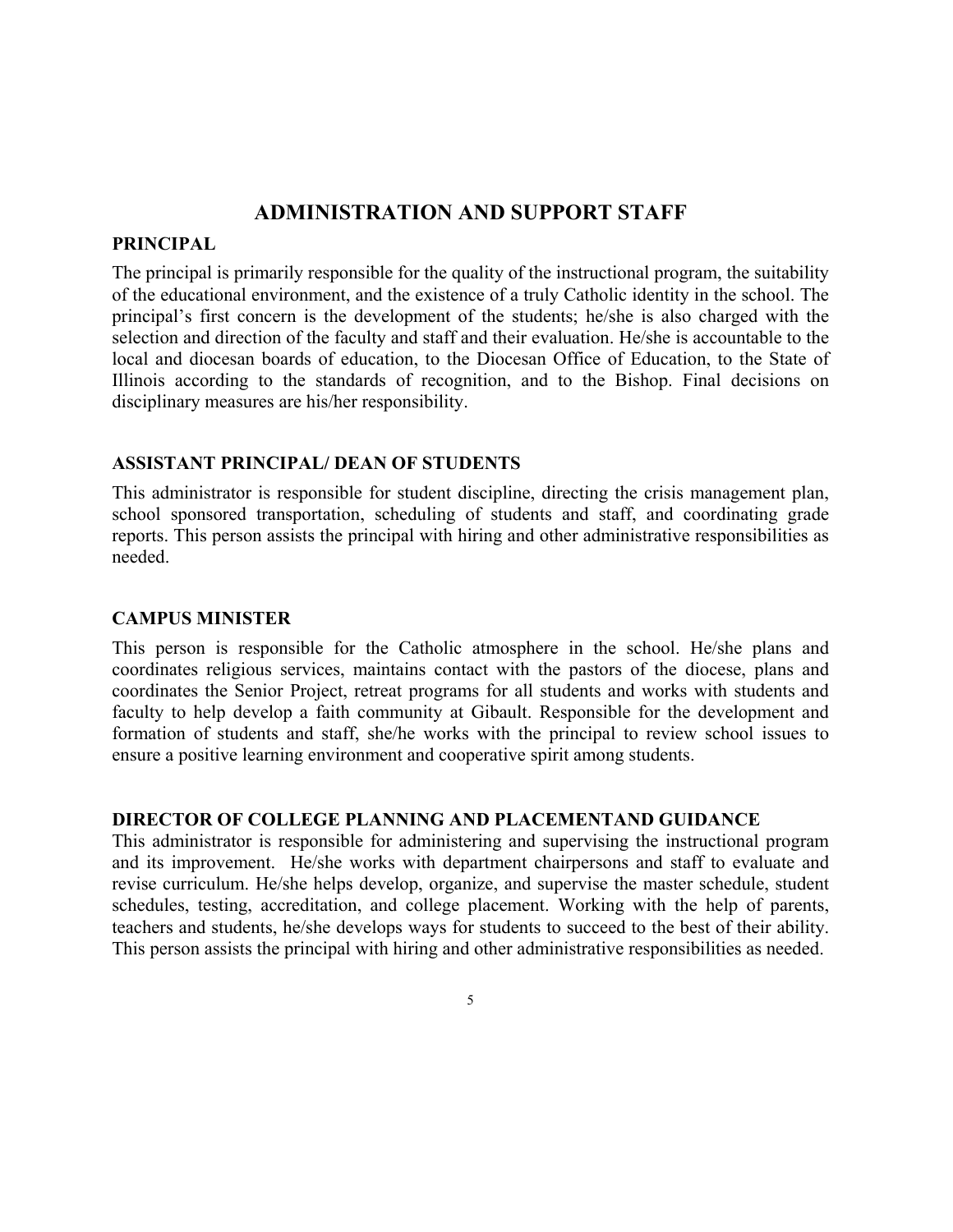## **DIRECTOR OF ENROLLMENT & STUDENT EXPERIENCE**

She/he is responsible for directing the marketing, recruitment and publications pertaining to enrollment and admissions, marketing the school to prospective students, parents and the general public, works with staff members to build high morale and commitment to fulfilling our mission, and provide recruitment leadership for the school. She/he supervises the proper acknowledgement of inquires about Gibault through a variety of communications. This person also follows and monitors new students to Gibault to see that they transition smoothly. This person works together with the Director of Development on a variety of projects and assists the principal with hiring and other administrative responsibilities as needed.

#### **DIRECTOR OF ATHLETICS**

He/she is responsible for the development and implementation of an appropriate and effective athletics program based upon the mission statement and specific school policies, coordinates the purchasing of athletic equipment, all athletic fundraising, the scheduling of all athletic events and officials, and assists the Principal in the selection, supervision and evaluation of coaches. He/she serves as supervisor of school transportation. This person assists the principal with hiring and other administrative responsibilities as needed.

#### **DIRECTOR OF MARKETING**

This person is in charge of marketing Gibault Catholic to current and prospective families. He/she will keep our social media platforms up to date, create quality marketing materials, and make recommendations as to best ways to promote Gibault Catholic. This person will also assist the principal, the enrollment director, and the director of development as needed.

#### **DIRECTOR OF INTERNATIONAL ADMISSIONS & ADVISEMENT**

This person is responsible for recruiting, placement, and monitoring the well-being of international students at Gibault. He/she is responsible for issuing and maintaining each international students' U.S. Department of Homeland Security form I-20 and providing guidance with obtaining visas and paying I-901 SEVIS fees. In addition, this person works with the school's administration on issues concerning international students and advisees as needed. He/she also provides college and career planning for all international students as well as American students through the use of Overgrad software tools.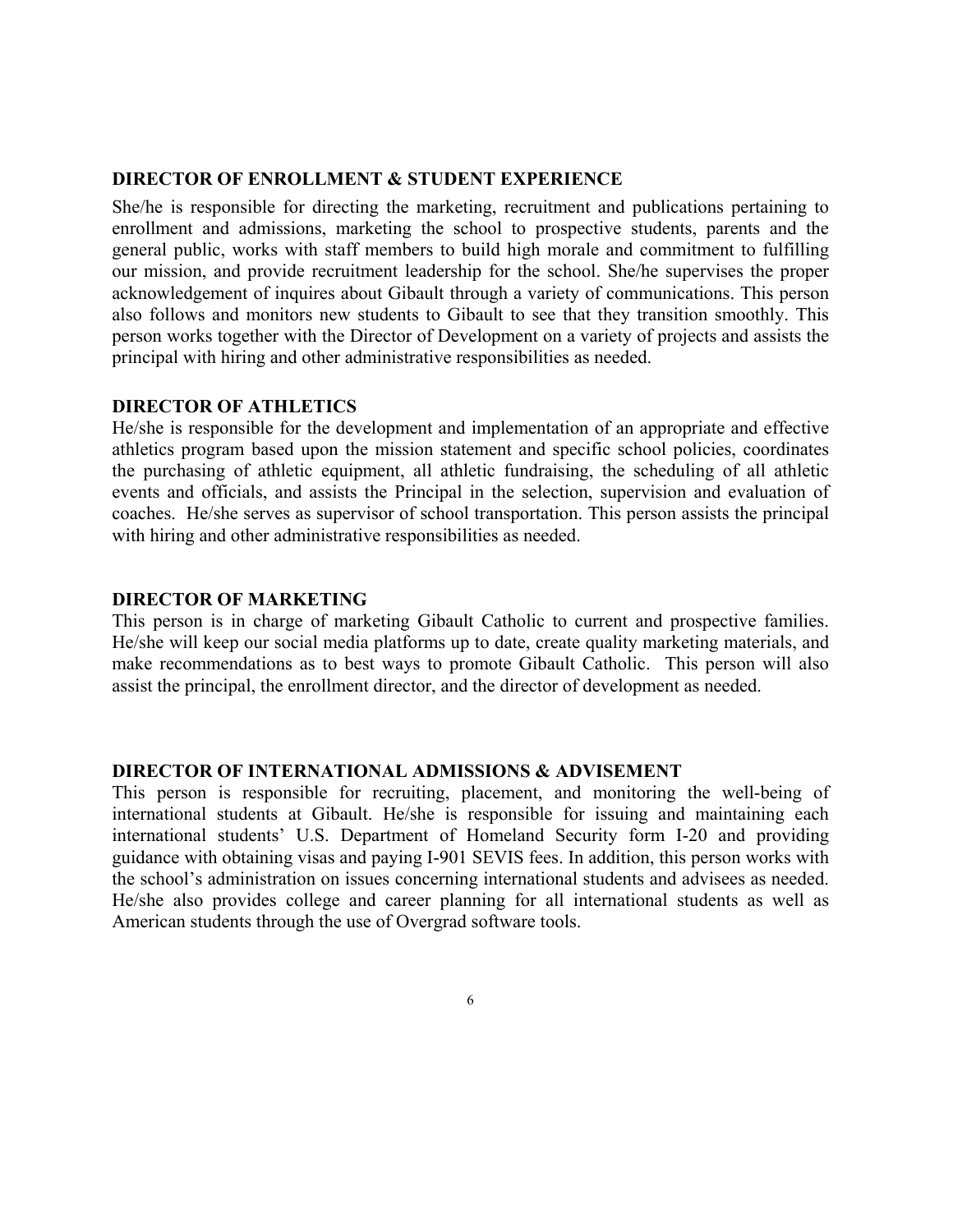#### **DIRECTOR OF DEVELOPMENT**

She/he is responsible for directing the fundraising at GCHS, including but not limited to, the annual fund, raffle sales, and auction. She/he directs and provides marketing, recruitment and publications pertaining to Development and to good public relations, including getting positive GCHS articles, pictures and communications in the area media. She/he assists the Director of Enrollment in a variety of projects and works with staff members to build high morale and commitment to fulfilling our mission. She/he supervises the proper acknowledgement of donations, bequests, planned giving to Gibault through a variety of communications, and assists the principal with other administrative responsibilities.

#### **DIRECTOR OF FINANCE**

This person is responsible for maintaining a complete bookkeeping system, keeps accurate record of receipts and disbursements, writes checks for payment of bills, keeps administration advised of balances and deadlines, uses applicable software programs, reconciles monthly accounts, directs the tuition management system, prepares statements for - and attends finance committee meetings. This person works with diocesan human resource employees to direct retirement, insurance, AFLAC, Cafeteria Plans, other human resource duties and duties as assigned by the principal.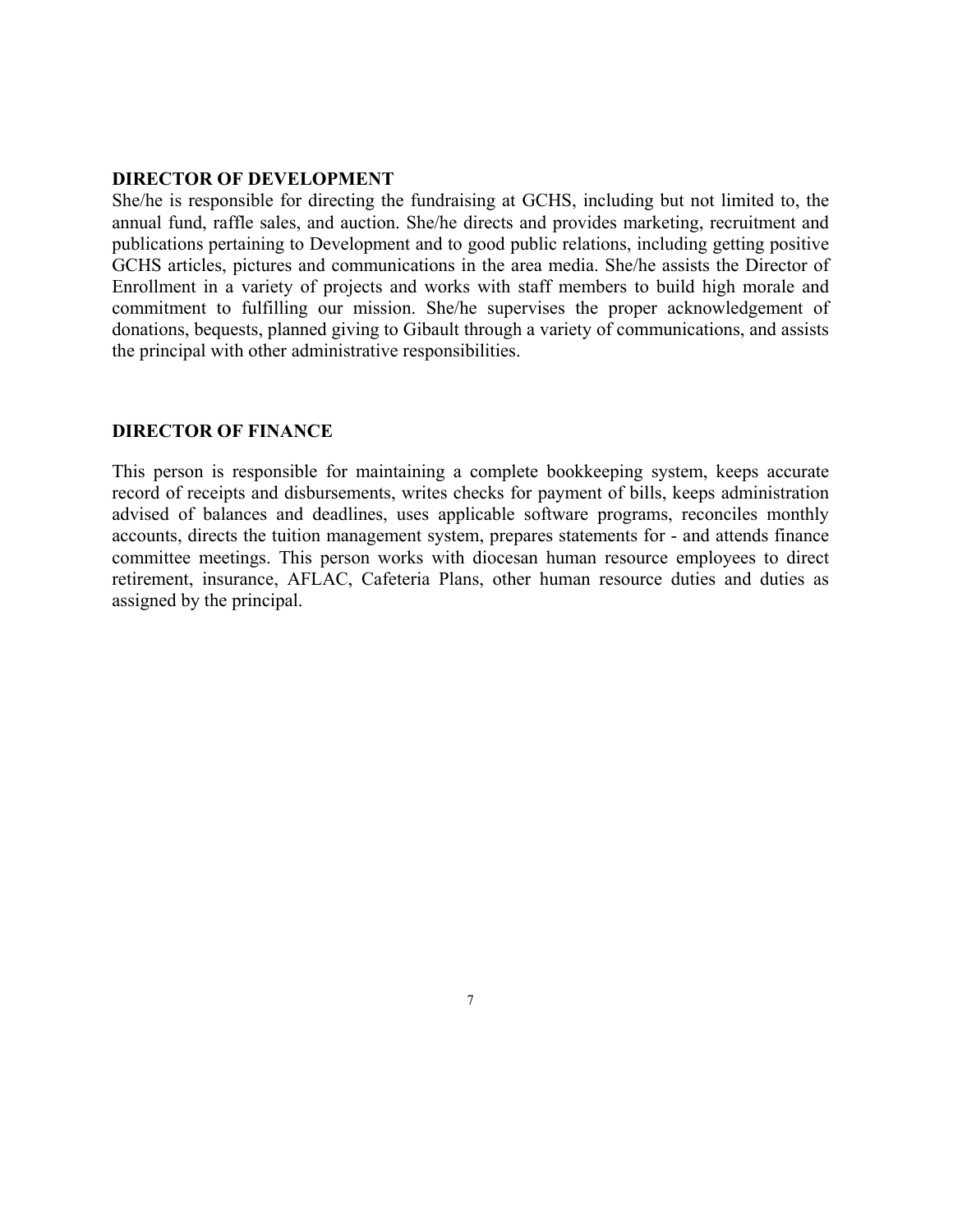#### **ENROLLMENT**

Gibault Catholic High School admits students of any race, color, national and ethnic origin to all the rights, privileges, programs and activities generally accorded or made available to students at the school. Gibault does not discriminate on the basis of gender, race, color, national and ethnic origin in the administration of its educational policies, admission policies, scholarships and local programs, and athletic or other school-administered programs. All students who have completed their elementary education at the Catholic grade schools of the Diocese of Belleville or other schools are entitled to apply at Gibault. An application may be rejected for behavioral reasons. Gibault accepts students of all ability levels; however, Gibault may not offer all courses in the Curriculum Guide every year.

Illinois law requires that each student present proof of having immunizations and health examinations in accordance with the law and rules and regulations of the Department of Public Health upon entering the ninth grade or when transferring from another school. Forms to comply with this law are available at the school office. Students transferring from other Illinois high schools can have the health information forwarded. Transfer students from other high schools may be accepted following an interview with the administration.

All students must have proof of insurance.

Students who become pregnant may remain in school until the time that is most reasonable in the judgment of the girl's physician, parents and the administration of the school. The administration may admit the student back to Gibault if the student's attitude and behavior regarding the pregnancy are consistent with Catholic principles.

Gibault does not accept married students of high school age. School board policy does not allow for a reduction in attendance requirements for the purpose of marriage before the official date of graduation. Students enrolled or seeking enrollment at Gibault must be under the actual authority and control of a parent or legal guardian unless an exception is made by the school board.

This school abides by the provisions of the Buckley Amendment with respect to the rights of non-custodial parents. In the absence of a court order to the contrary, a school will provide the non-custodial parent with access to the academic records and to other school-related information regarding the child. If there is a court order specifying that there is to be no information given, it is the responsibility of the custodial parent to provide the school with and official copy of the court order.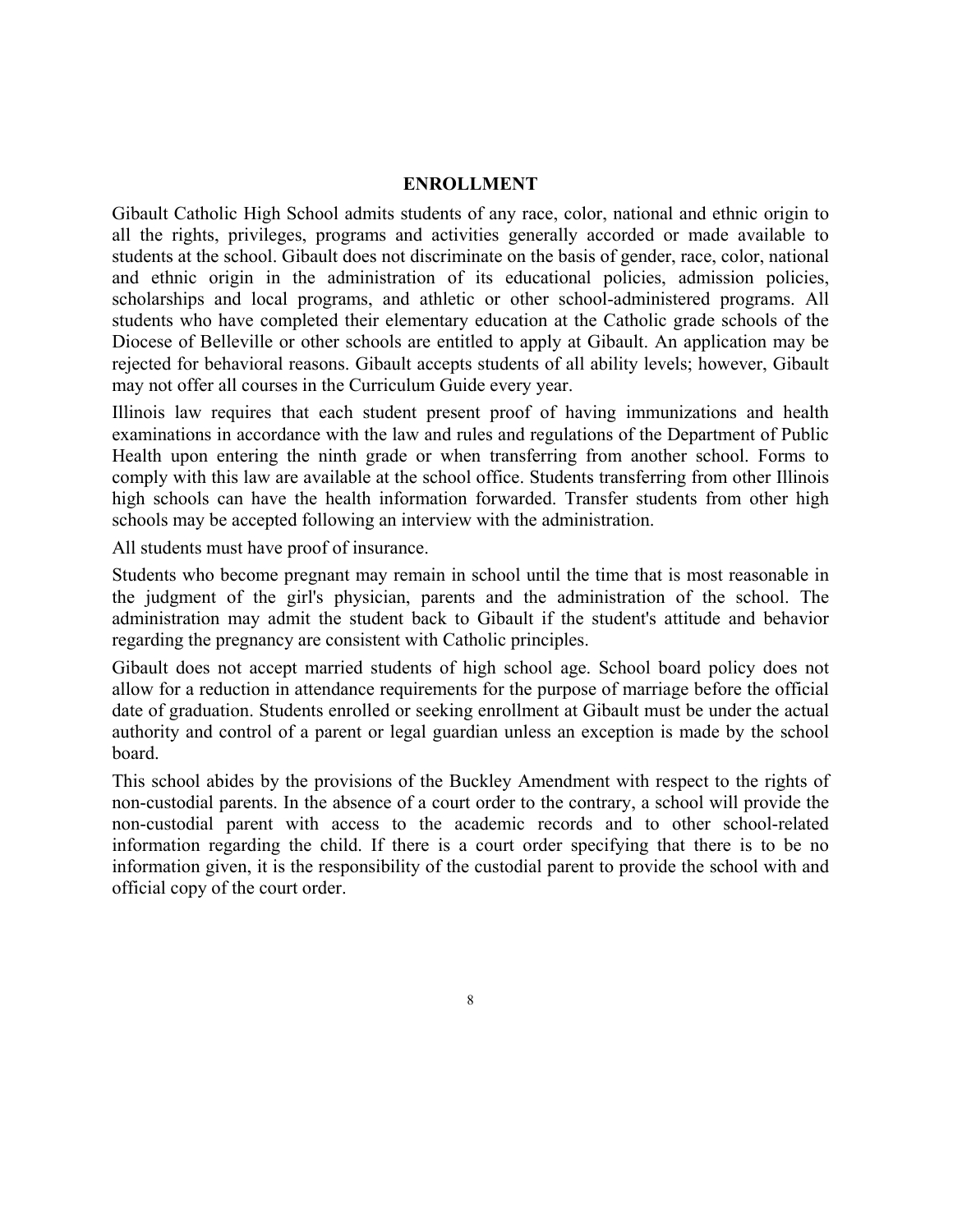## **HEALTH INFORMATION**

## **PHYSICAL EXAMS/IMMUNIZATIONS**

Gibault Catholic High School follows the Illinois Department of Public Health Rules for School Health Exams and Immunizations, Illinois Department of Public Health Rules, and the Control of Communicable Diseases. The only exception to this policy is in the case of a medical exemption.

## **PEST CONTROL**

Gibault Catholic High School implements a pest management system to prevent, mitigate or control pests in or around the school. Notification will be given to the parent/guardian before the application of pesticide which will include the time of application, and the areas of treatment.

## **DIOCESAN INFORMATION & PROCEDURES REGARDING STUDENTS INFECTED WITH HIV-AIDS and COMMUNICABLE DISEASE**

AIDS certainly qualifies as a calamity as well as other unforeseen communicable diseases in our future.

1. Students with HIV enrolled or seeking enrollment in grade K through 12 shall be permitted to attend school. When a student is infected with the virus, the student's parent or guardian must inform the Principal.

2. Persons involved in the education of HIV-infected children should respect the student's rights to privacy, including maintaining confidential records in accordance with the law. The number of personnel who are aware of the student's condition should be kept at the minimum necessary to assure proper care of the student and to detect situations where the potential for transmission may increase.

3. Diocesan high schools shall not accept students who are transferring from another school to avoid a student with AIDS.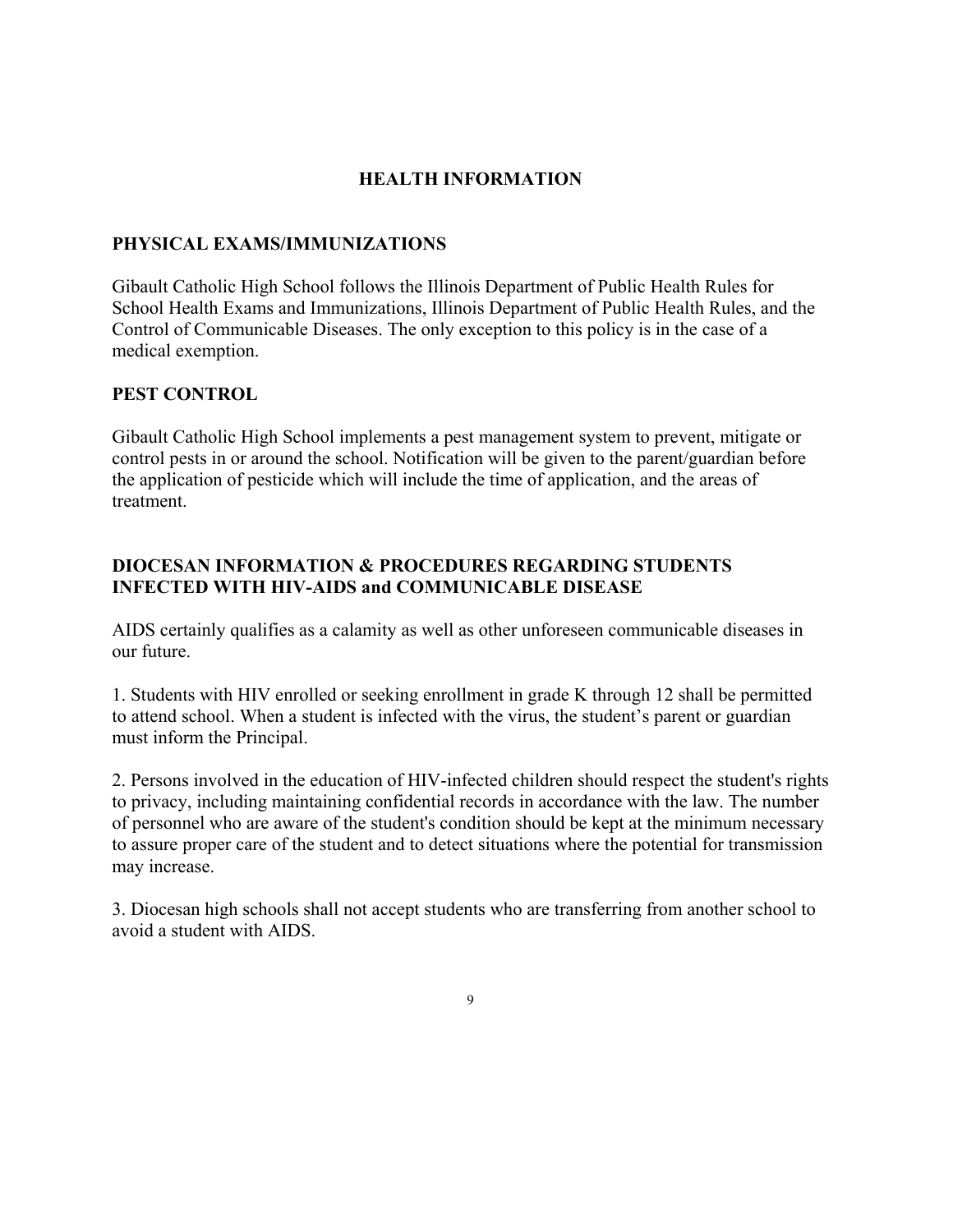## **RETURN TO LEARN POLICY (RTL)**

With the increasing prevalence of concussions, specific protocols for returning a student to the classroom are essential. Because students typically appear well after a concussion, and exhibit a lack of outward symptoms, it is easy to underestimate the short-term challenges students may face.

Complete recovery from a concussion is an individual process that must be determined by a licensed healthcare provider. When diagnosed as such, a Return-To-Learn policy will be implemented for the student, and applied as necessary to fit each individual situation.

Stage #1

- Complete physical and cognitive rest until medically cleared
- No school attendance
- Strict limits on technology use (computers, texting, video games)
- REST
- If symptom free for 24 hours, begin stage  $#2$
- If symptoms continue over 24 hours, more rest.

#### Stage #2

- Return to school with academic accommodations
- No prolonged concentration
- Continue limits on technology use
- No tests, PE, band, etc.
- Monitor symptoms
- **REST**
- If symptom free for 24 hours begin stage #3
- If symptoms continue over 24 hours, more rest

## Stage #3

- Continue academic accommodations
- Attend school full time if possible
- Increase work load gradually (testing, homework, etc.)
- Monitor symptoms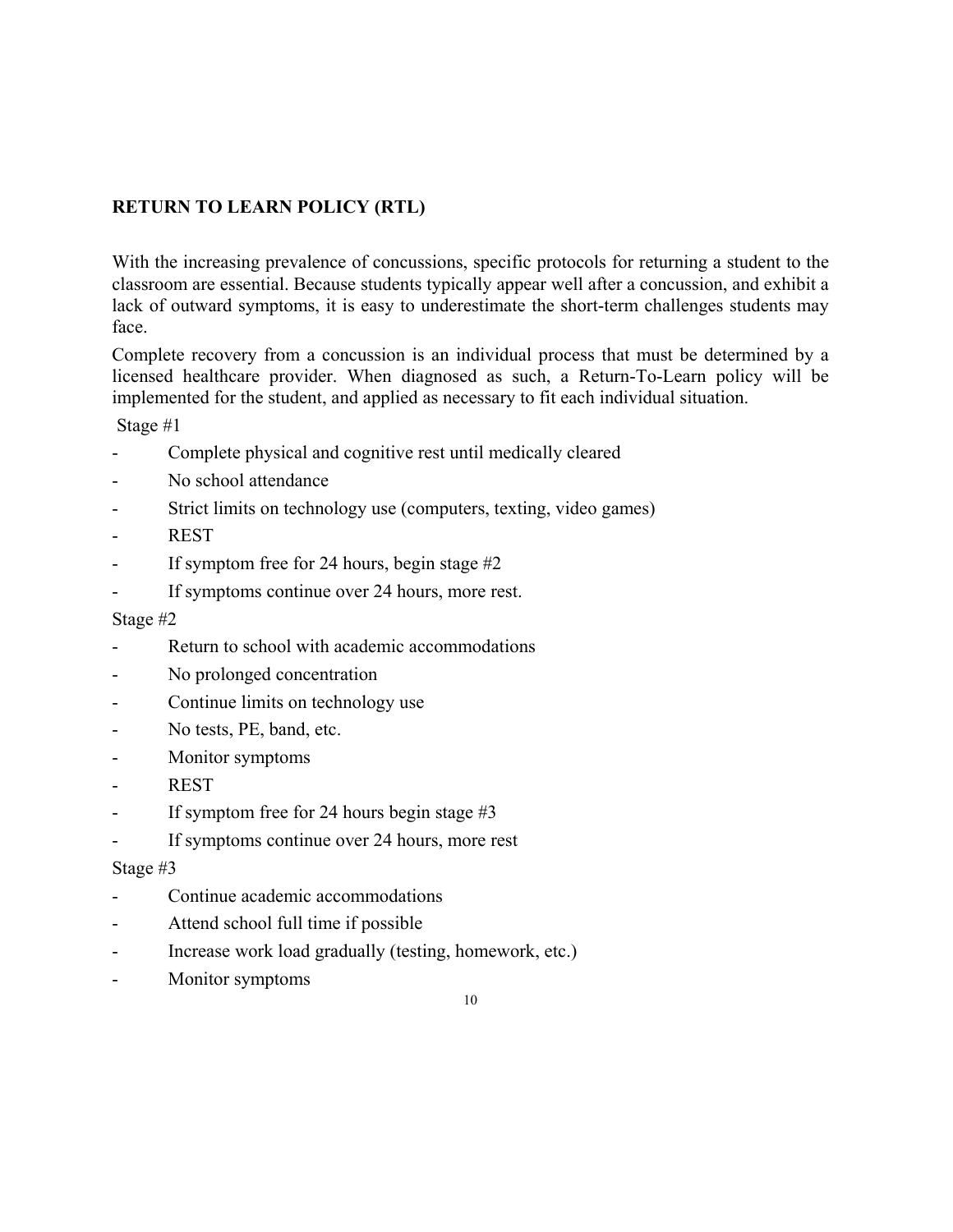- Incorporate light aerobic activity
- REST
- If symptom free for 24 hours begin stage #4
- If symptoms continue over 24 hours, more rest

## Stage #4

- Attend school full time
- Self-advocate at school (meet due dates, turn in homework)
- Resume normal activities with approval of licensed healthcare provider.
- Resume sports following completion of Return To Play protocol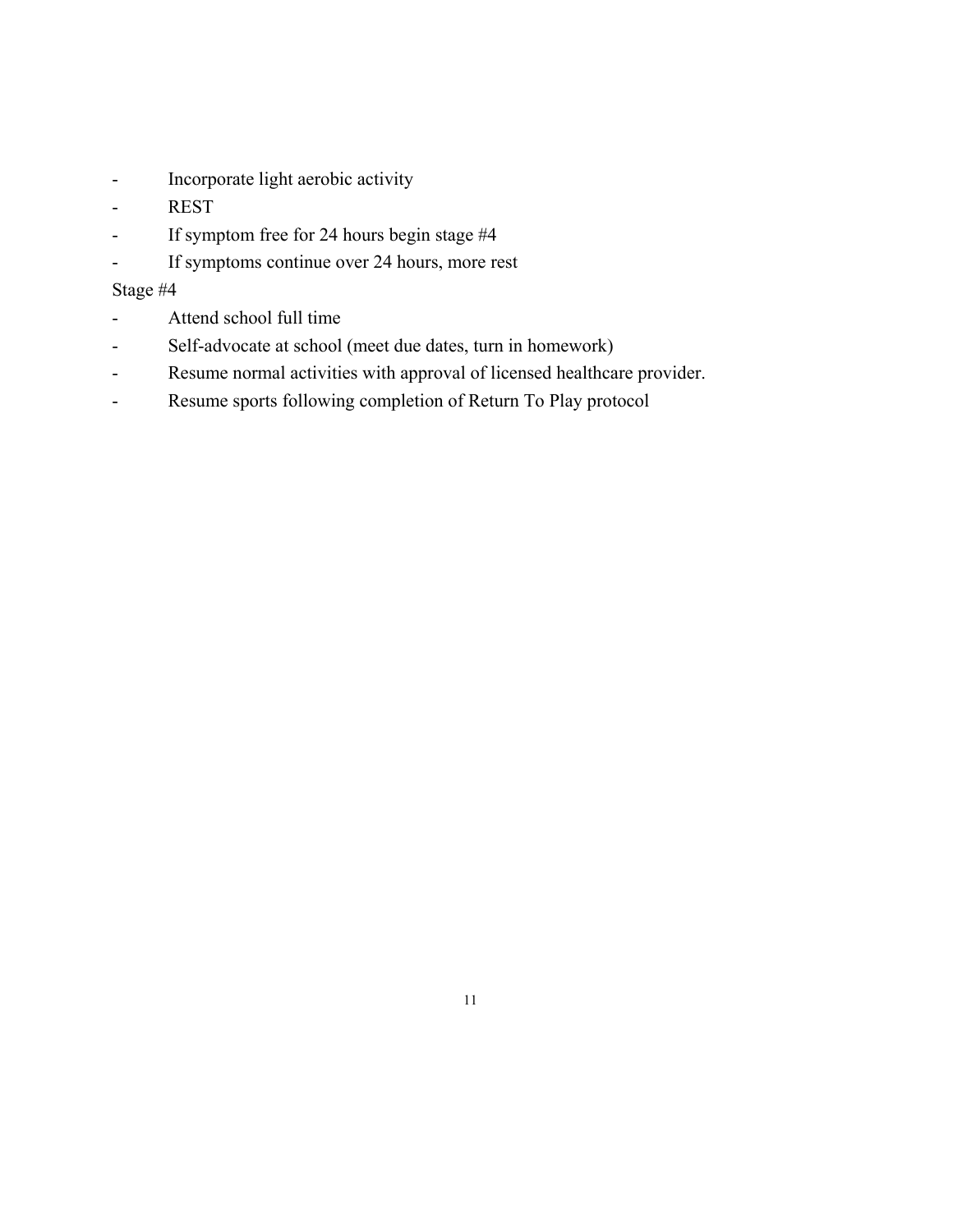## **FINANCIAL INFORMATION**

## **TUITION RATES FOR 2020-2021**

| Student     | Parish Rate | Non-parish | International<br>Student |
|-------------|-------------|------------|--------------------------|
| Per Student | \$9,070     | \$11,100   | \$12,300                 |

## **GENERAL FEES**

| Senior    | \$850 |
|-----------|-------|
| Junior    | \$825 |
| Sophomore | \$750 |
| Freshman  | \$750 |

## **OTHER FEES**

| <b>Bus Service</b>       | $$700$ Rd Trip/ $$400$ |
|--------------------------|------------------------|
|                          | One way                |
| Band                     | \$100                  |
| Percussion Fee           | \$50                   |
| <b>Instrument Rental</b> | \$90                   |
| `horus                   | \$50                   |

## **\*Instrument rental and Chorus fees are collected in August.**

## **\*A sports fee of \$100 will be charged for each sport.**

All tuition and fees must be paid before semester exams or final exams. Students whose accounts are not current may not be permitted to take exams.

## **FUNDRAISING – STUDENT**

**Each student** is required to sell ten (10) raffle tickets. If this amount is not sold, the balance of the unsold tickets will be billed to the student.

**All Juniors** are required to participate fully in their class fundraiser.

**All Athletes** are required to participate fully in the NFL Ticket fundraiser.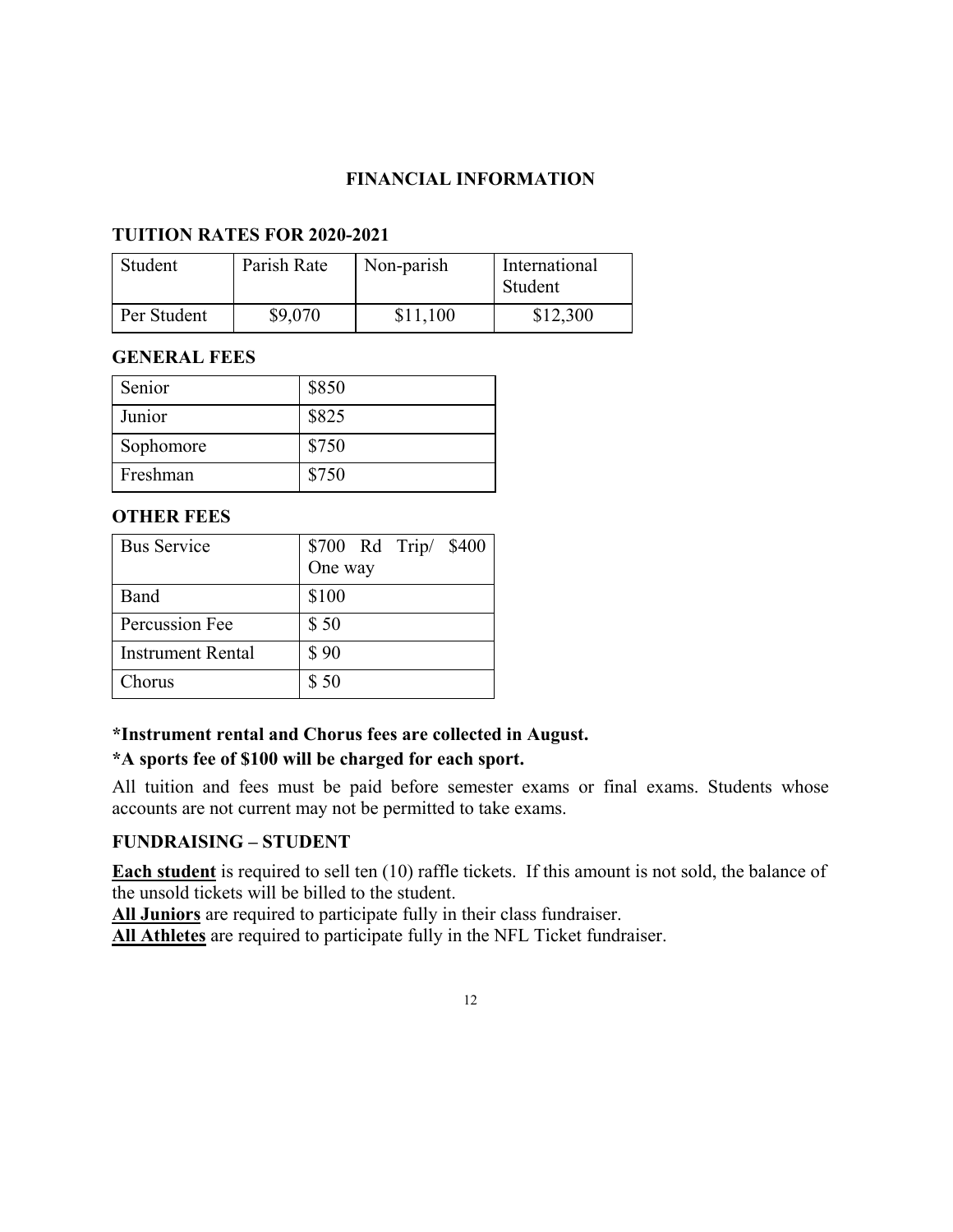## **BAKE SALES AND EXEMPTED FUND RAISING DAYS**

All bake sales will be scheduled through the principal's office and placed on the school calendar. The principal or someone designated by the principal will review the request to insure that it meets the requirements Illinois State Code. The principal will approve or deny the request.

## **VARIABLE TUITION & SCHOLARSHIPS**

Variable tuition, The Fr. Pierre Gibault Merit Scholarship, The Hustedde Scholarships, and the Assumption Alumni Scholarship are funded by the contributions of individuals and parishes, civic and school organizations, and through the annual budget. Variable tuition and scholarships are awarded through a committee chaired by the principal of Gibault Catholic High School.

An independent firm, specializing in variable tuition, conducts assessments for families who apply. The application is confidential and the firm reports directly to the principal on any recommended award amounts.

The Fr. Pierre Gibault Merit Scholarship is awarded to incoming students based on performance on the high school placement test. The Hustedde Scholarships are awarded to incoming students for achievement in service, fine arts and technology. The Assumption Alumni Scholarship is awarded based on financial need.

Awards made by the committee are not disclosed other than through a general accounting in the annual report.

## **REFUND POLICY**

Registration fees are non-refundable. All tuition and general fees and other related fees will be assessed based on the withdrawal date.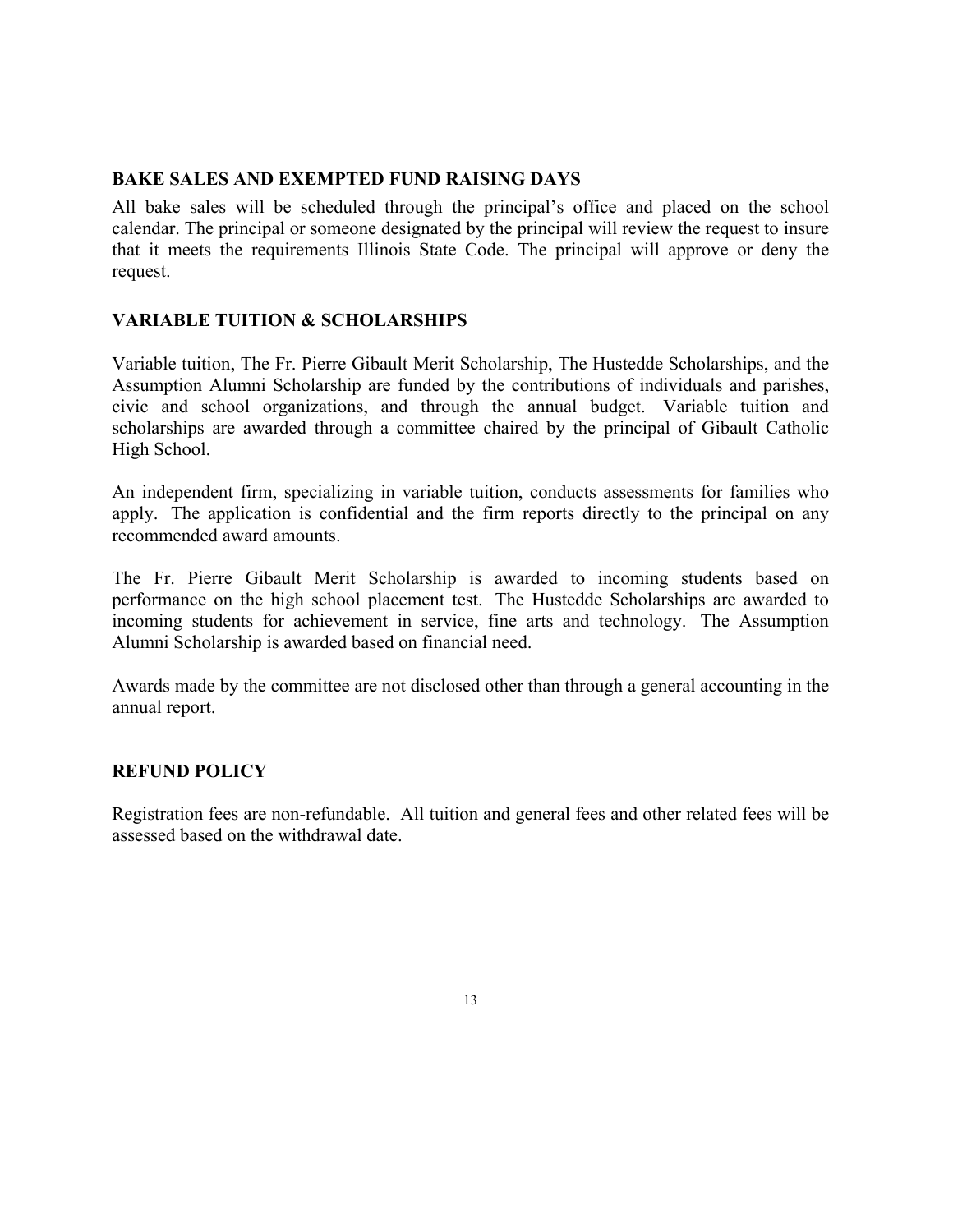#### **ACADEMICS**

#### **GRADUATION REQUIREMENTS**

Graduates of Gibault must fulfill all requirements for graduation established by Gibault Catholic High School. No special diplomas will be issued which will certify that a graduate has met only the minimum requirements established by the State of Illinois. The number of credits required for graduation is 24. In the final analysis, concerning all issues with graduation, the principal has the authority to address any known or unknown contingency.

Senior course work must be completed before senior exams. Senior exams must be completed before graduation practice.

A junior entering Gibault for the first time must have 20 credits for graduation, and a new student accepted at Gibault as a senior must have 19 credits to graduate. In applying this exception to Gibault's requirements of 24 credits for graduation, no transfer credits in religious education from another school shall be counted in the total number of credits transferred, if transfer credits in religious education are included in the total credits, the student must attain 24 credits for graduation.

| Religion              | 4 credits     | including Christian Marriage                        |
|-----------------------|---------------|-----------------------------------------------------|
| English               | 4 credits     | including Composition                               |
| Mathematics           | 3 credits     | including Algebra I and a<br>Geometry- based course |
| Science               | 2 credits     | including Biology                                   |
| Social Studies        | 3 credits     | including 1 year of U.S.<br>History and civics      |
| Foreign<br>Language   | 2 years       | unless exempted                                     |
| Fine Arts             | 1 credit      | Music/Art<br>Music/Art/or<br>Appreciation           |
| Physical<br>Education | 1 credit      | including Health                                    |
| Practical Art         | 1/2<br>credit | including Public Speaking                           |
| <b>Business</b>       | 1/2<br>credit | including Personal Finance                          |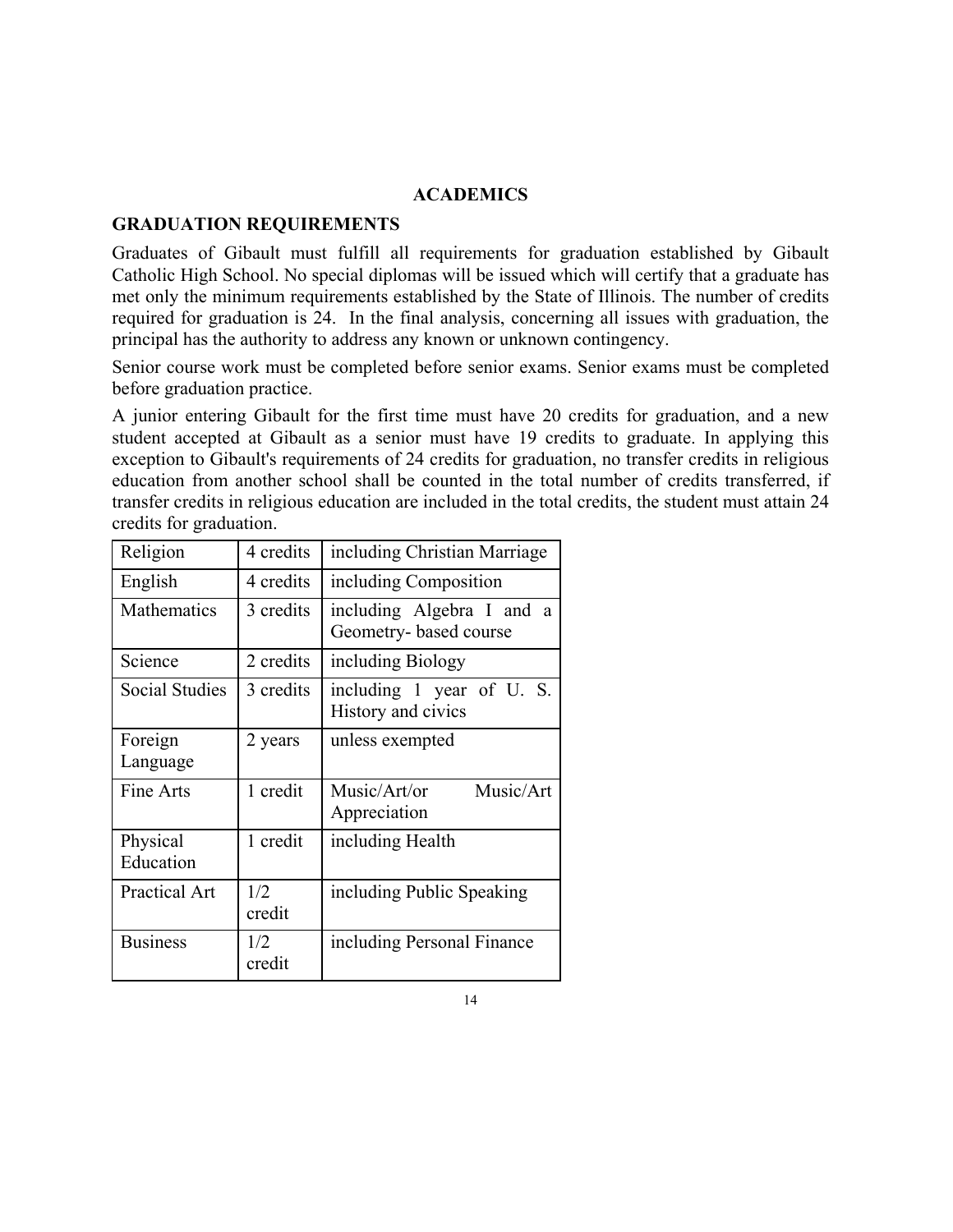All graduation requirements will be completed before a diploma is awarded to the student. A student may be able to participate in the graduation commencement if he/she is 1/2 credit or less short of the required credit total. If a student is more than 1/2 credit short, he/she will not participate in the graduation commencement. The student is then responsible for the completion of the course work from an approved accredited school or agency in order to receive a diploma from Gibault.

All students must earn the equivalent of one full credit in courses from the Religion department for each year they are in attendance at Gibault. The total number of religion credits required for graduation by transfer students must equal one-half credit for each semester a student has attended Gibault.

All students must, as part of graduation requirements, participate in the CLASS RETREAT PROGRAM, including the Senior Project each year they are in attendance at Gibault. If, for serious reasons, a student is unable to fulfill this requirement in any given year, the retreat coordinator and the principal will decide upon a substitute retreat experience to fulfill this requirement.

Senior Project must be completed.

## **CURRICULUM & REQUIREMENTS**

The current listing and description of courses is found in the Curriculum Guide on our website. The guidance department, faculty advisors and course instructors provide students with counseling for selection of courses. Courses chosen from the curriculum must total at least 7 credits per year. This minimum course load must be maintained throughout the course of the year.

Driver education is taught at Gibault by Waterloo High School instructors and may be taken by any student who qualifies by age, regardless of residence.

Some classes are weighted more heavily in determining the grade point average and class rank. These courses are listed in the Curriculum Guide. The minimum number of credits a student should have when advancing to the next grade level is: Sophomore-7; Junior-14; Senior-21. Students who do not progress in a satisfactory manner may be asked to leave Gibault.

## **SCHEDULE CHANGES**

- A.**The only changes that should be made after the deadline date are for the following reasons:**
	- Clerical error by Gibault
	- Incorrect placement (revision based on reassessment of ability level/with teacher approval)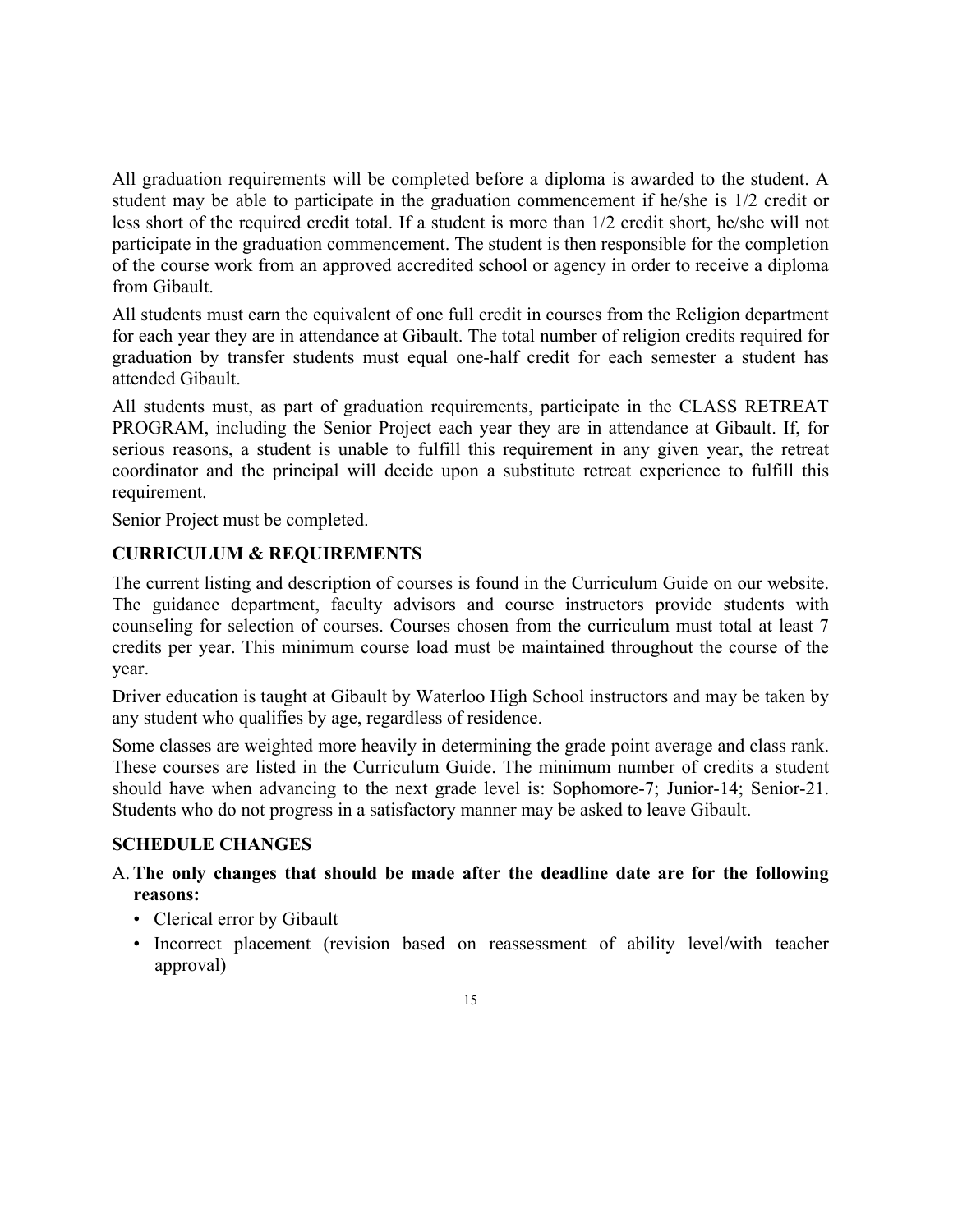- Failure/withdrawal at semester (only if initiated/approved by teacher):
- Class is filled/class must be dropped
- To avoid/minimize a lunch conflict
- At the discretion of the Gibault Administration

## B. **Deadline for schedule add/drop/changes**:

- **Three (3) school days:** paperwork must begin no later than Day 2, 3 p.m.
- Discretion of administration: in the event of incorrect placement (based on ability), failure, or other situations as deemed necessary by principal, changes may be made later.

## D. **Add/Drop/Change process: obtain form from Guidance Office**.

Student MUST bring schedule when requesting Add/Drop form.

Teacher, Parent, and Guidance approval is required.

## E. **Changes at semester**:

Year-long courses may be dropped ONLY if student has an F at the semester and/or change is initiated by the teacher. Paperwork must begin NO LATER THAN day 5 at 3 p.m. of semester 2.

## **COLLEGE CREDIT COURSES**

Gibault offers courses for college credit to juniors and seniors through the St. Louis University 1818 program. Students who qualify (see curriculum guide for details) may select courses in History (4 semesters); English (4 semesters); Biology (1 semester); Spanish (3 semesters); and Calculus (2 semesters). A charge per semester hour is payable to St. Louis University. An Advanced Placement test may be taken upon request from the teacher of that discipline. A fee for this test is payable to The College Board.

## **ONLINE COURSES**

Gibault offers academic credit for online courses. These courses are available through Illinois Virtual School and through our own teaching staff. Acceptance into any online course is dependent upon Guidance approval. Students can only register through our guidance department.

**Elective (enhancement) courses** are defined as courses that do not replace any course at Gibault, but are courses offered through Illinois Virtual School. This provides opportunities to explore and learn about subjects not offered at Gibault. Students earn high school credit taking these courses, but it doesn't replace Gibault required courses. A list of these courses is maintained by the guidance department and available online at gibaulthawks.com.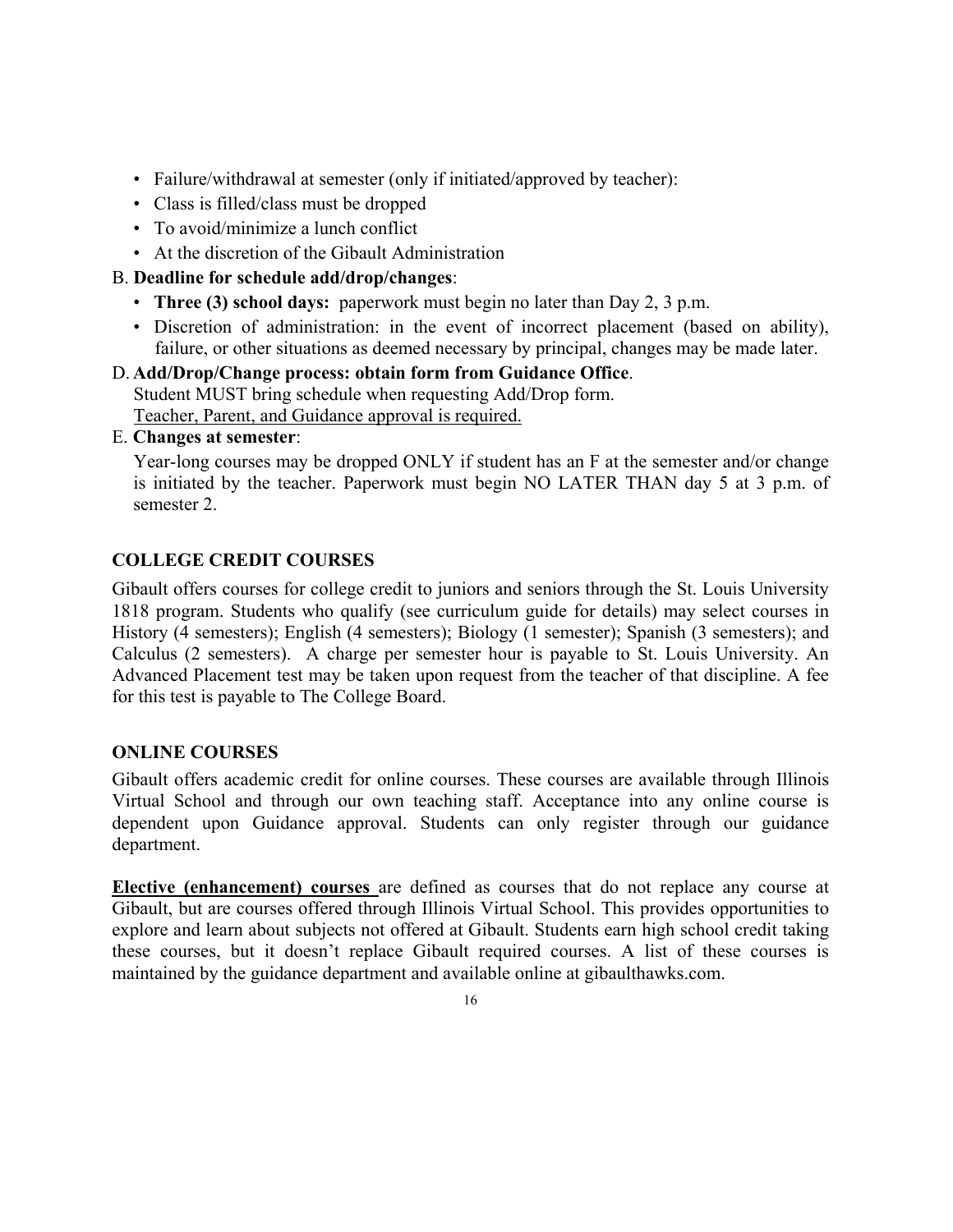**Replacement courses** are defined as courses that can replace courses offered at Gibault and are offered through Illinois Virtual School or through the Gibault staff. A list of these courses is maintained by guidance and available online at gibaulthawks.com. Students taking replacement courses may be exempt from carrying the Gibault minimum 7 credit hours per semester.

## **Online Courses – Foreign Languages**

Two credits in foreign language are required for graduation. The credits may be in the same language or two different languages to meet the Gibault requirement. Students can fulfill their Gibault foreign language requirement by taking foreign languages that Gibault does not offer through Illinois Virtual School. **Students will be advised that most colleges and universities with a foreign language entrance requirement prefer all credits be in the same language.**

## **STUDENT AND SCHOOL DATA**

All data collected by Gibault Catholic High School is the property of the school. Access can only be granted by the principal. A great deal of data can be found in the school strategic plan and is available upon request.

## **STUDENT RECORDS**

Information contained in the Permanent Record of each student is treated as confidential matter and is accessible only to the school officials with professional need, the parents of the student or the student at age 18, the courts and other government agencies as approved by the principal.

The permanent record is maintained for 60 years after the student has left or graduated from Gibault. The record contains:

- 1. Student's name, birth date and place, parent's names & addresses
- 2. Academic record, intelligence & aptitude test scores, grade level
- 3. Attendance record
- 4. Social Security Number
- 5. Health records

Records may be sent to the Diocesan Office of Education as needed.

## **MISSING PERSONS**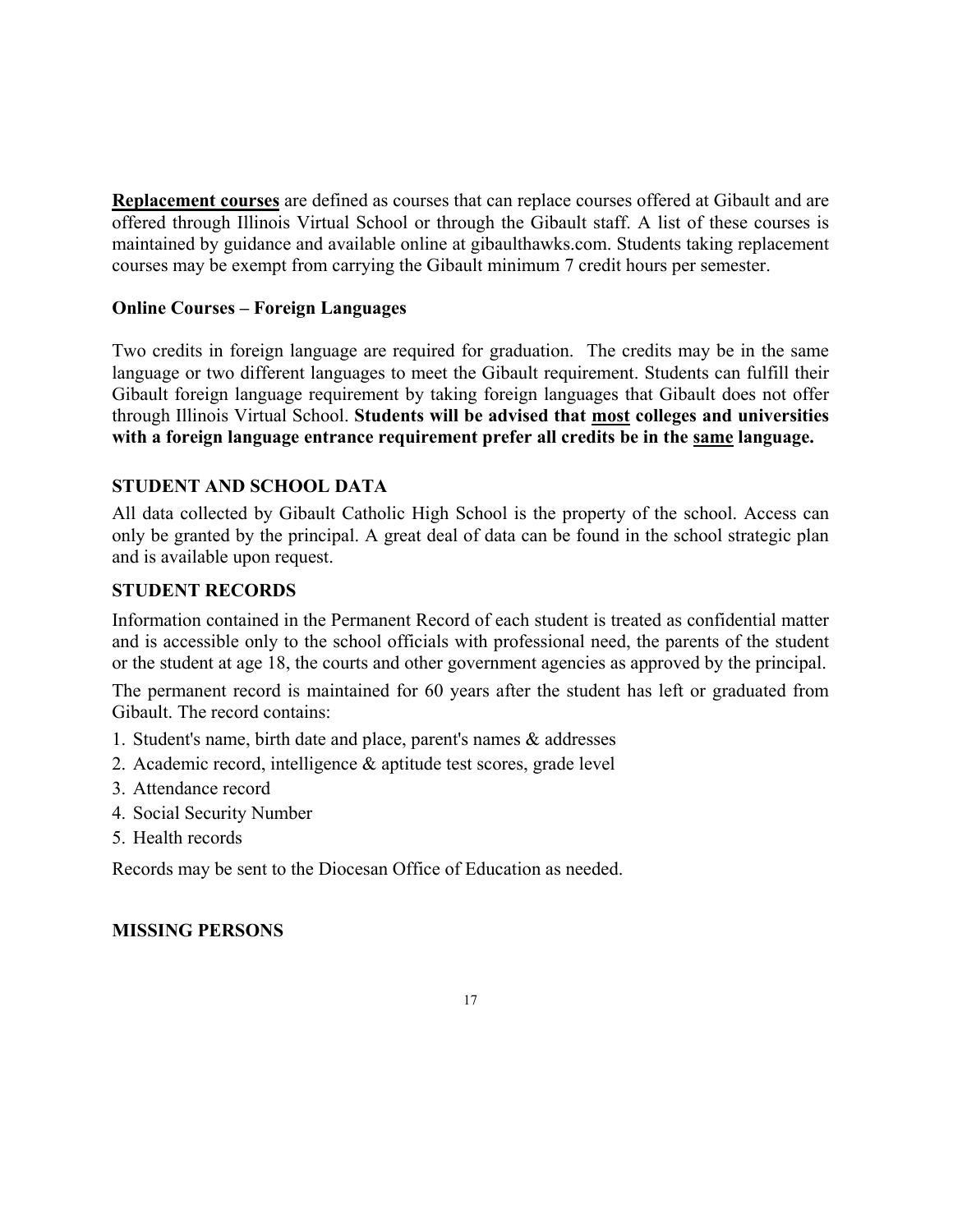Upon notification by the Illinois State Police of a student's (current or former) disappearance, the school shall flag the record of that person in such a manner that whenever a copy of or information regarding the record is requested, the school or other entity shall be alerted to the fact that the record is that of a missing person. Gibault shall immediately report to the ISP any request concerning flagged records or knowledge as to the whereabouts of any missing person. Upon notification by the ISP that the missing person has been recovered, Gibault shall remove the flag from the person's record.

## **FACULTY ADVISOR**

Each student at Gibault is assigned a faculty advisor. The member of the faculty, staff or administration serves as resource, support, role model and mentor to his or her advisees. They encourage openness, inclusiveness and respect by maintaining regular communication and demonstrating genuine interest in each advisee. They attend advisee activities, competitions, and other such activities as practical.

## **SENIOR PROJECT**

Gibault Seniors take part in a service project during the third quarter. They work as volunteers at their chosen site for three weeks giving them an opportunity to serve the needs of the world. It is the desire of the project directors that all Seniors enter a world that will be new to them and challenging during this period of time.

Procedures for selecting a project site are given to the seniors and their families early in the school year. All selections must have the approval of parent(s) and project directors.

Project directors visit students who are working at nearby sites. All projects include weekly evaluations from the immediate supervisor and feedback from the student. Seniors keep a daily journal for writing reflections on their senior project experiences. Prompts for these responses come from sacred Scripture and outstanding people of service and dedication, such as Oscar Romero and mother Teresa. A special liturgical celebration at Gibault marks the return of the Seniors from their project sites.

## **RETREAT PROGRAMS**

All students at Gibault are required to make a retreat each year. Freshman and sophomore retreats are one school day in length. Junior and Senior retreats are overnight beginning at 9:00 a.m. and ending at 4:00 p.m. As an option if they miss their class retreat, freshmen and sophomores may attend a Quest retreat while the juniors and seniors may attend a Teens Encounter Christ retreat. Quest and TEC are retreats offered by the Diocese of Belleville and take place on several different weekends throughout the year.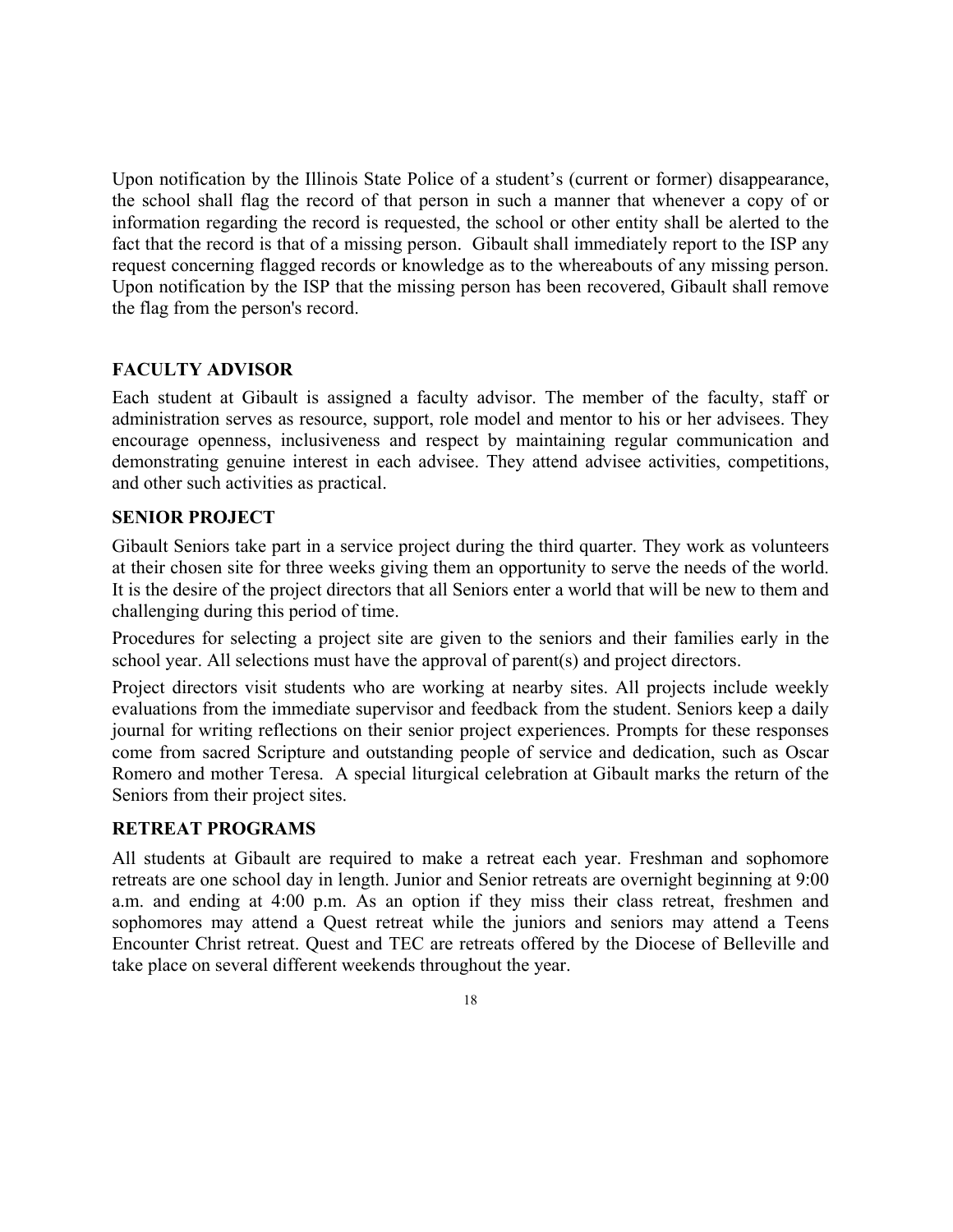#### **SERVICE HOURS**

All students at Gibault Catholic High School will be required to provide ten hours of service. Three hours can be done for an outside organization (nursing home, shelter, or similar). Seven hours must be done for the school directly or service to their home parish. Service hours are accountable to the principal.

## **UNSCHEDULED TIME**

Unscheduled time is time not scheduled for class. It gives students a part of the school day to organize in their own way and makes them responsible for their decisions. It gives teachers and students time to work together individually and in small groups to learn to understand one another and to share the experience of learning. A key to success at Gibault is the use of the unscheduled time, which is as important to education as the time set-aside for class. Unscheduled time is not designated for convenience in arranging appointments with doctors and dentists or for family trips or working extra hours at a job. To excuse oneself from school during unscheduled time is to misunderstand its purpose and importance. A student's choice for unscheduled time is what, where and with whom to study, not whether or not to study.

Students at Gibault are given the responsibility to make good choices. Options for places of study include the cooperative learning lab, library, teacher classrooms, and the patio.

## **REPEATING COURSES**

If a student fails a class at Gibault, that student may earn credits outside of the Gibault Catholic High School curriculum to meet graduation requirements. No more than 2 credits may be earned in this manner. A total of 1/2 credit in any one core subject is the maximum a student may earn. The institution where the work is to be completed must be an accredited institution in the state of Illinois and the course work must be approved in advance by the principal. Ordinarily, the student must first repeat the course at Gibault.Gibault will assist students in finding a way to make up a course; however, parents/students accept all responsibility for procedures and deadlines when working with outside agencies. The administration may permit repeating a class only under unique conditions and after consultation with the administrative team.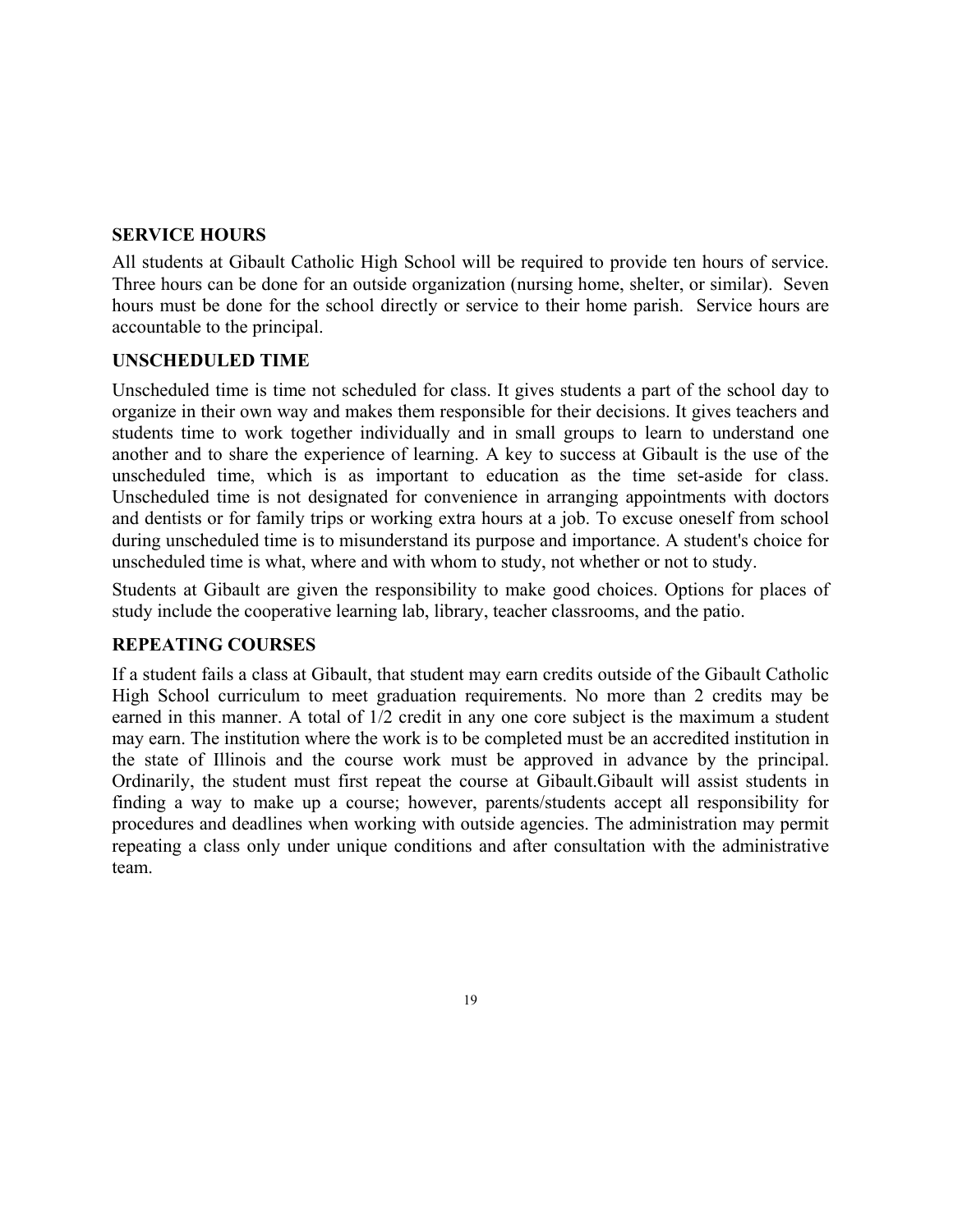#### **ACADEMIC PROBATION**

Students who do poorly academically may be placed on academic probation and may be declared ineligible to participate in extra-curricular activities for a period of time. The principal will make this determination on an individual basis.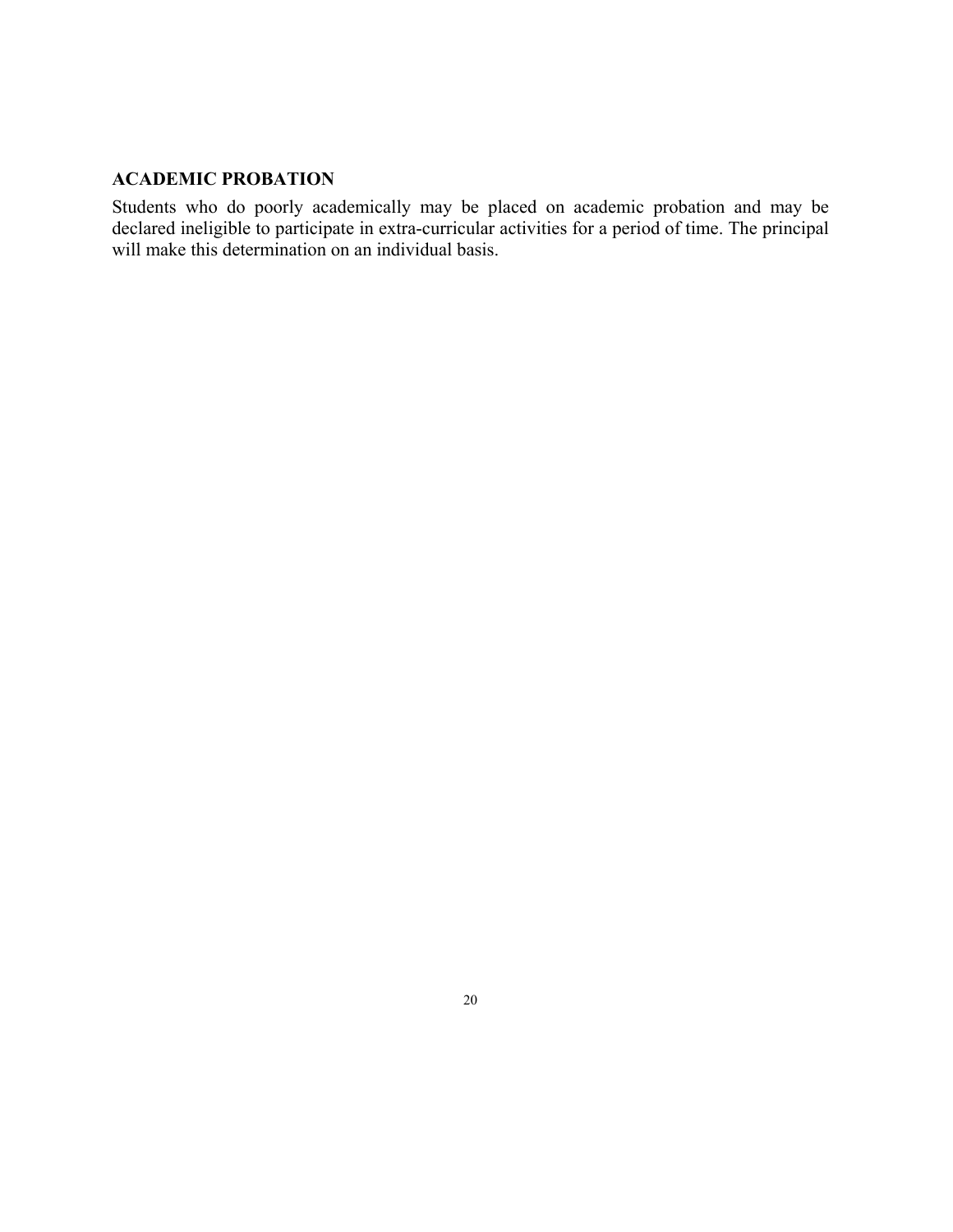## **GUIDANCE DEPARTMENT**

## **TESTING**

The Guidance department serves students, parents and faculty in helping students in the choice of high school programs, in the administration and interpretation of achievement tests, in career planning, and in giving personal counseling to help students deal with individual situations and problems. Gibault is a participating member of the Illinois Association of College Admissions Counselors (IACAC)

In October, freshmen and sophomores take the ACT Aspire Summative Assessment and juniors take PSAT (Prelim Scholastic Aptitude Test). The purpose of these tests is to provide information about academic abilities in the areas of English, Math, Social Studies and Science Reasoning. The tests also provide practice in taking the college entrance exams since the format of these tests is similar to the ACT and SAT tests.

## **ACADEMICS**

Registration/Course selection: The guidance office will help match student's abilities to a schedule that will maximize college admission requirements.

Special Services: Guidance assists in helping students in need of extra academic assistance.

## **COLLEGE INFORMATION**

The Guidance department assists students and parents in gathering college information. Early in the junior year, students and parents are encouraged to meet with the guidance counselor to discuss post graduation plans. The importance of communication among all parties will help with the stress and anxiety which may follow during the senior year. Appointments with the guidance counselor can be made at any time during the calendar year. Guidance helps in career planning.

## **OVERGRAD**

At Gibault, we make college and career planning the goal from day one of freshman year. Students in all grades participate in classroom sessions using Overgrad, an online platform, which invites them to begin this planning process. Overgrad has tools designed to ensure that students have a clear and supported path to future opportunities. Students are able to find colleges and careers that match with their academic abilities and interests, understand the requirements needed to get there, and then have tools to track their progress towards meeting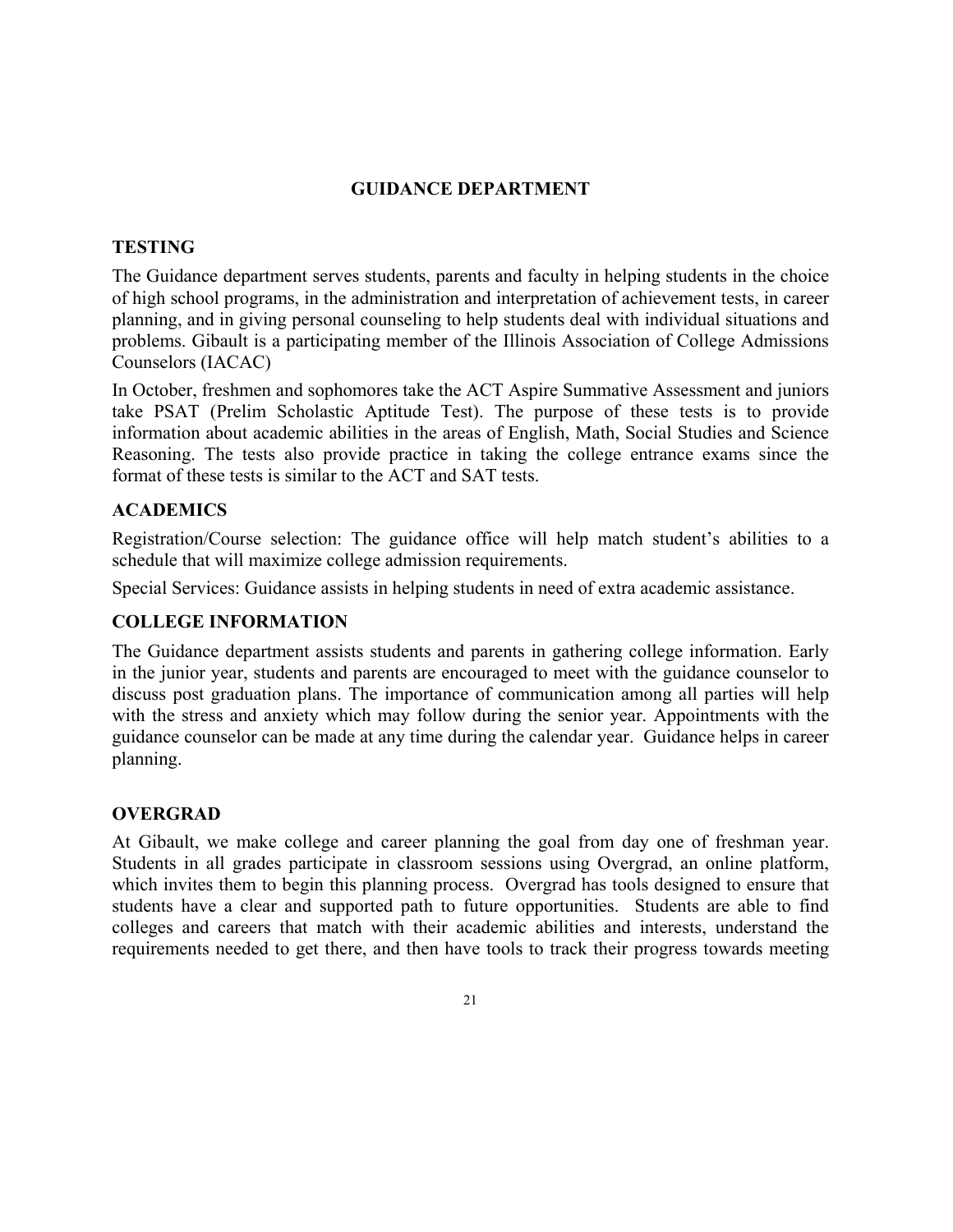those requirements over time. Students also regularly meet with an Overgrad advisor to review goals, college choices, career options, high school course selections, and GPA's.

## **FINANCIAL AID FOR COLLEGE AND SCHOLARSHIPS**

The Guidance department will provide information that assists students/parents in their scholarship search. Internet methods for pursuing scholarships, grants and loans are also made available. The Federal Application for Student Financial Assistance is provided.

## **PERSONAL COUNSELING**

In the event of any family problems or personal difficulties in our students' lives, the Guidance Department seeks to offer personal and confidential assistance. Such help may be provided in any/all of the methods listed below:

- Counseling sessions with the Guidance Counselor
- Referrals to outside counseling agencies
- Individual or family Counseling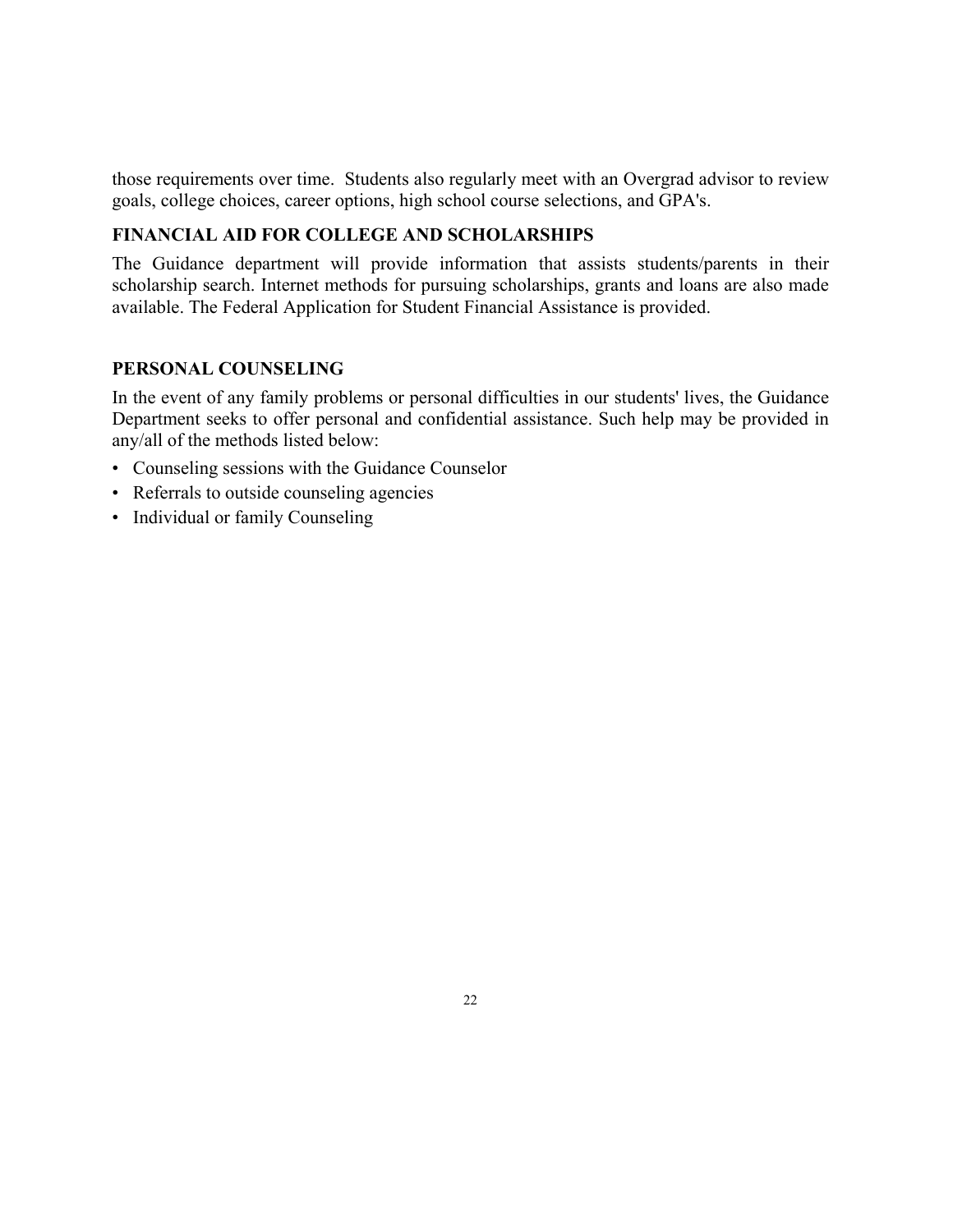## **ORGANIZATIONS OF GIBAULT**

#### **CLASS COUNCILS**

The faculty and administration of Gibault Catholic believe students should have a voice in their school and share with parents and teachers the responsibility of determining and achieving the goals of education. The purpose of the Class Councils and the Student Council is to develop personal responsibility for building a community of faith, learning and service. The Councils are designed to:

- 1. Represent class and school interests and concerns to the administration, faculty and other students.
- 2. Provide class and school activities that promote social, intellectual and religious development.
- 3. Promote and model community engagement, service, and civic awareness.
- 4. Class councils consist of a president, and representatives. These students are elected in the fourth quarter of the previous school year. The freshman class elects council members at the end of the first quarter. Qualifications for student candidates for these offices include a GPA of 2.5 and recommendations from three teachers.

#### **STUDENT COUNCIL**

.

The Gibault Student Council is comprised of students from all classes. It is responsible, with the guidance of its moderator, for fostering communication among all class councils. The presidents of each class council are ex officio voting members of the Gibault Student Council. They are seated as members under the direction of four officers elected by the student body at large. Candidates for the offices of president, vice president, secretary and treasurer must be members of the sophomore or junior classes. All candidates must meet the same qualifications as candidates for class councils. The STUCO president may not hold presidential office in another school organization due to the extent of responsibility involved in Student Council. The Student Council Constitution guides the actions of the Student Council.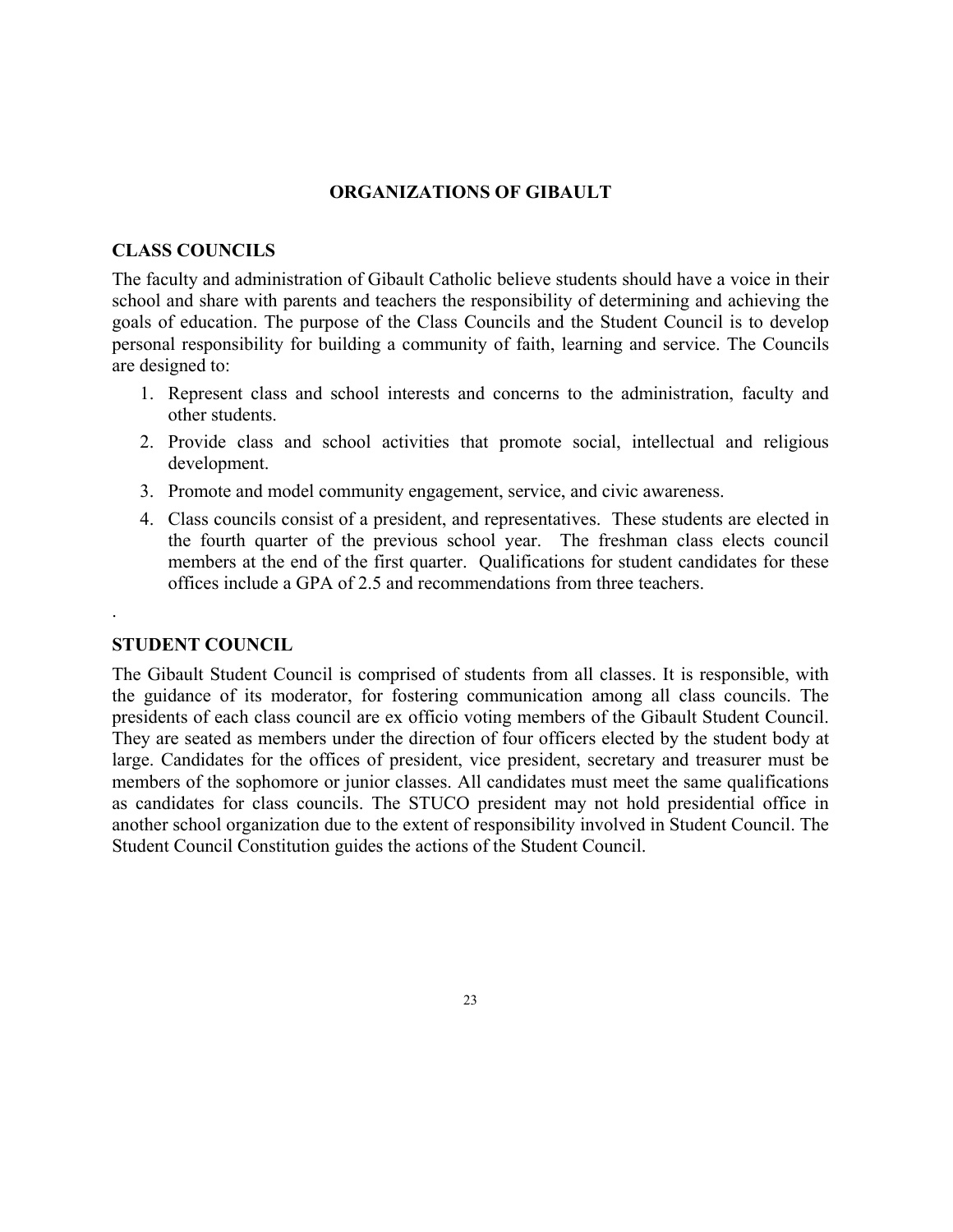#### **NATIONAL HONOR SOCIETY**

The Pierre Gibault Chapter of the National Honor Society received its charter on November 22, 1967. Membership in the NHS is an honor bestowed on students by the faculty in recognition of outstanding accomplishments in scholarship, service, leadership and character. Juniors and seniors are eligible to be considered for active membership. Only active members may hold office. Students who graduate as members of the NHS wear the Honor Society stole at graduation. The National Honor Society faculty advisor guides the Society in the election of officers, meeting and induction ceremonies and organizing various projects. Members of the Society are often given positions of service and responsibility in the school.

Over the summer, incoming juniors and seniors who have a 3.50 or higher GPA receive an NHS application for membership. In August, the moderator selects a seven-member faculty review committee. Each member of the committee individually reads through the applications. The committee then meets as a group to discuss each applicant based on the NHS criteria of Character, Scholarship, Leadership, and Service. After discussions, a majority vote decides whether or not the applicant is granted probationary status. Once granted probationary membership status, an applicant has one semester to uphold a GPA of 3.50 or greater, provide eight service hours, prove active membership in three clubs or organizations, and uphold the standards outlined in the NHS Constitution and NHS Code of Conduct. After successfully meeting the requirements of the probationary semester, applicants are inducted in February of the following year as full members of the Gibault Chapter of the National Honor Society. Applicants who are not admitted on a probationary basis or are not admitted as full members may appeal the decision of the faculty committee. The principal shall reserve the right to approve all activities and decisions of the chapter.

#### **STUDENT FUNDS**

Every student organization which raises funds or expends monies must have officers, including a treasurer and a faculty/staff moderator. Fundraising activities must be cleared through the Development Office. All exchange of money (income and expenses) of all student activities must be submitted through the Student Activity Fund in the business office. Funds left in the organizations' accounts at the end of the school year remain in that account to be used the following year. No student or moderator may sign a contract binding the school or school organization without the co-signature of the administration.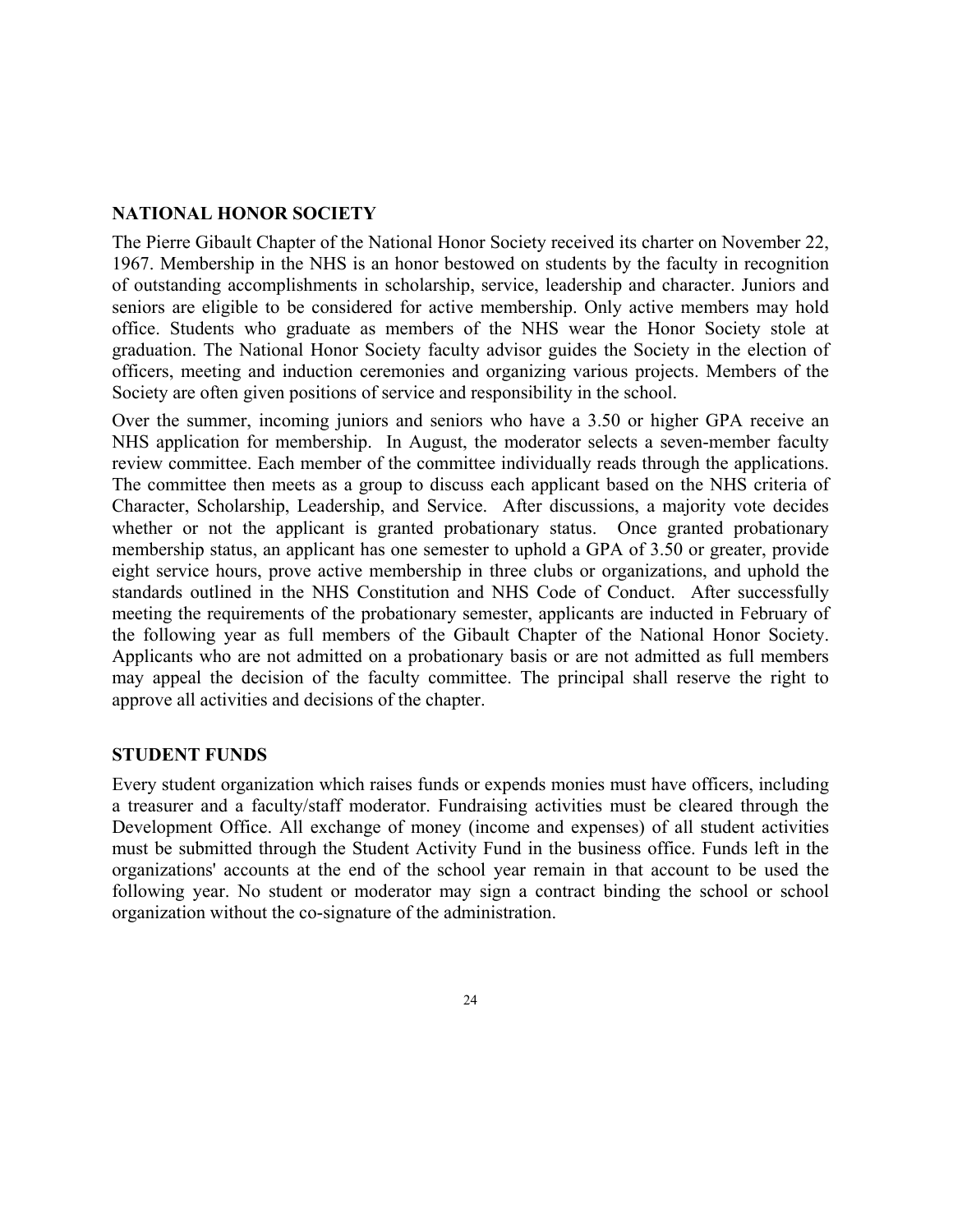## **STUDENT EVALUATION/ GRADE REPORTS**

#### **GRADING**

| <b>Percentage</b> | Grade |   | <b>Grade Point Achievement</b>    |
|-------------------|-------|---|-----------------------------------|
| 90-100            | A     |   | superior                          |
| 80-89             |       | 3 | substantially above requirements  |
| $70 - 79$         | C     |   | satisfactory of course objective  |
| 60-69             |       |   | below course standards            |
| Below 60          | F     |   | failure to meet minimum standards |
| Incomplete        |       |   | requirements not completed        |

Teachers will set a deadline to make up an incomplete grade after the end of the grading period. After that time, if the course work is still incomplete, the grade will become an F.

Students enrolled in courses for college credit are expected to earn at least a grade of C. If a lower grade is received, it is recommended that the student continue in the course for high school credit only.

#### **FINAL EXAMS**

Final examinations are given at Gibault at the end of each semester.

#### **GRADE REPORTS**

All grade reports will be transmitted online. Report cards are issued at the end of each quarter online and include letter grades for each subject and may include conduct indicators.

## **GRADE POINT AVERAGE / CLASS RANK**

The official grade point average is based on semester grades only. STRENGTH OF SCHEDULE and GPA determine class rank.

#### **Grade Weighting**

Grades are weighted as follows; All College (CO) and Honors (HN) courses are given a weight of 1.25. Advanced level courses are given a 1.1 Weight. PE does not calculate into GPA.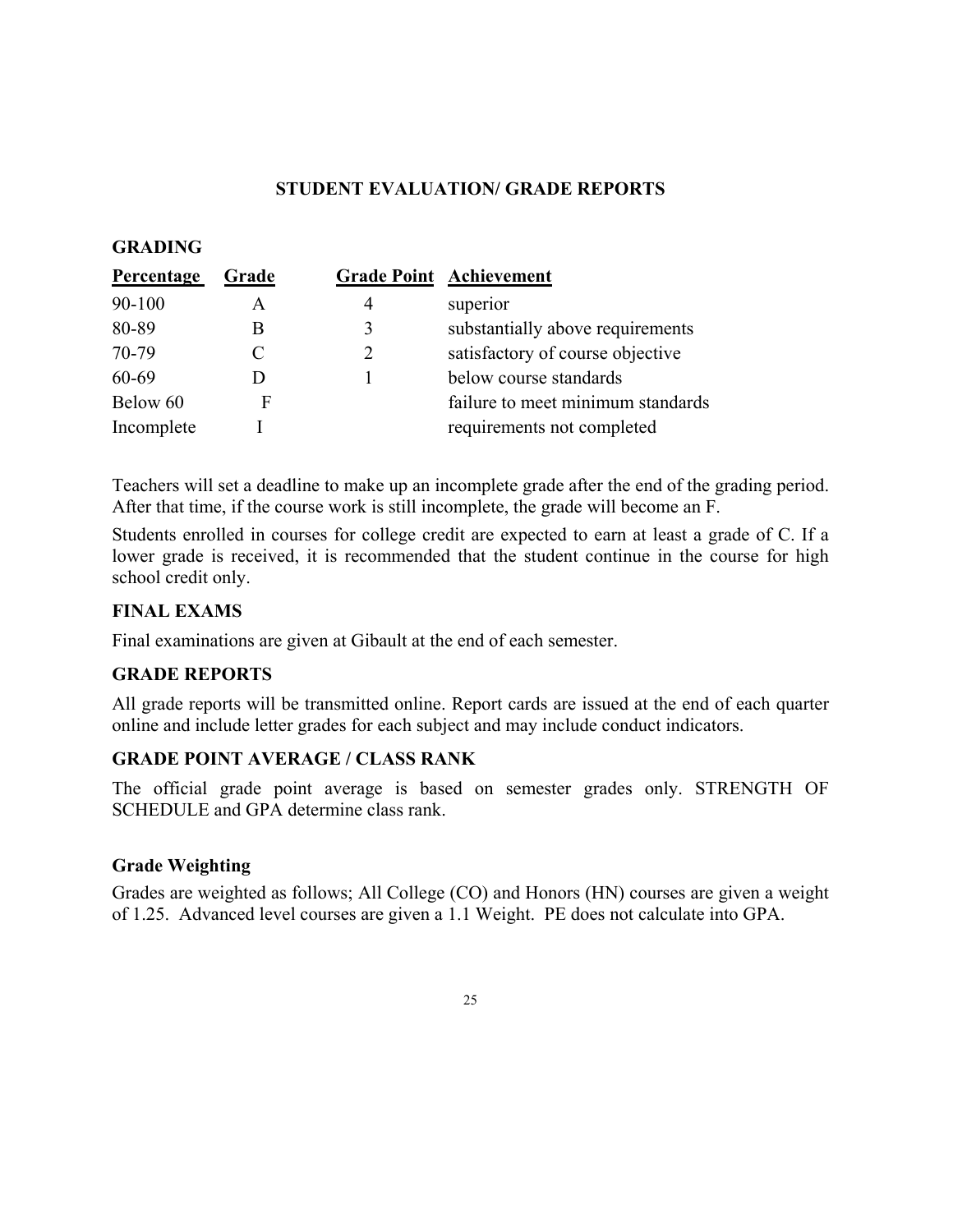## **VALEDICTORIAN AND SALUTATORIAN**

- I. Prerequisites
	- a. "Strength of Schedule" Valedictorian and Salutatorian eligibility requires students to take advanced, honors, and college credit courses all 4 years of high school. Reminder: Principal discretion and Administration recommendations will also be used to evaluate this prerequisite. The overriding goal of the valedictorian/salutatorian policy is to recognize outstanding academic achievement.
	- b. "Mathematical Degree of Separation"

Not all students take the same number of classes or weighted classes. Some students take classes in order to participate in various school activities. For these reasons, and more, it is clear that Grade Point Average (GPA) is not a perfect measurement. At times, students are separated by minute fractional margins. The statistical difference may have no academic cause. A student should never be motivated to drop/omit a class in order to obtain some type of mathematical advantage.

Therefore, the Gibault Administration may choose to further review valedictorian and salutatorian candidates who have cumulative GPA's that are virtually identical. This review process helps to ensure that a mathematical anomaly or other factors do not penalize a student who is truly worthy of valedictorian/salutatorian recognition. The review will follow these/similar steps:

- 1. Cumulative GPA index is prepared by Guidance or other administrator
- 2. Transcripts for all potential candidates are prepared.
- 3. Guidance (College Placement) provides input.
- 4. Principal asks Administration to review potential list as needed
- 5. Curriculum Committee or sub-committee makes recommendations.
- 6. Principal makes final decision.
- II. Valedictorian
	- a. Definition The student(s) who at the end of semester 8 have met the Gibault standards/administrative approval for 'Strength of Schedule' and meet at least one of the following criteria: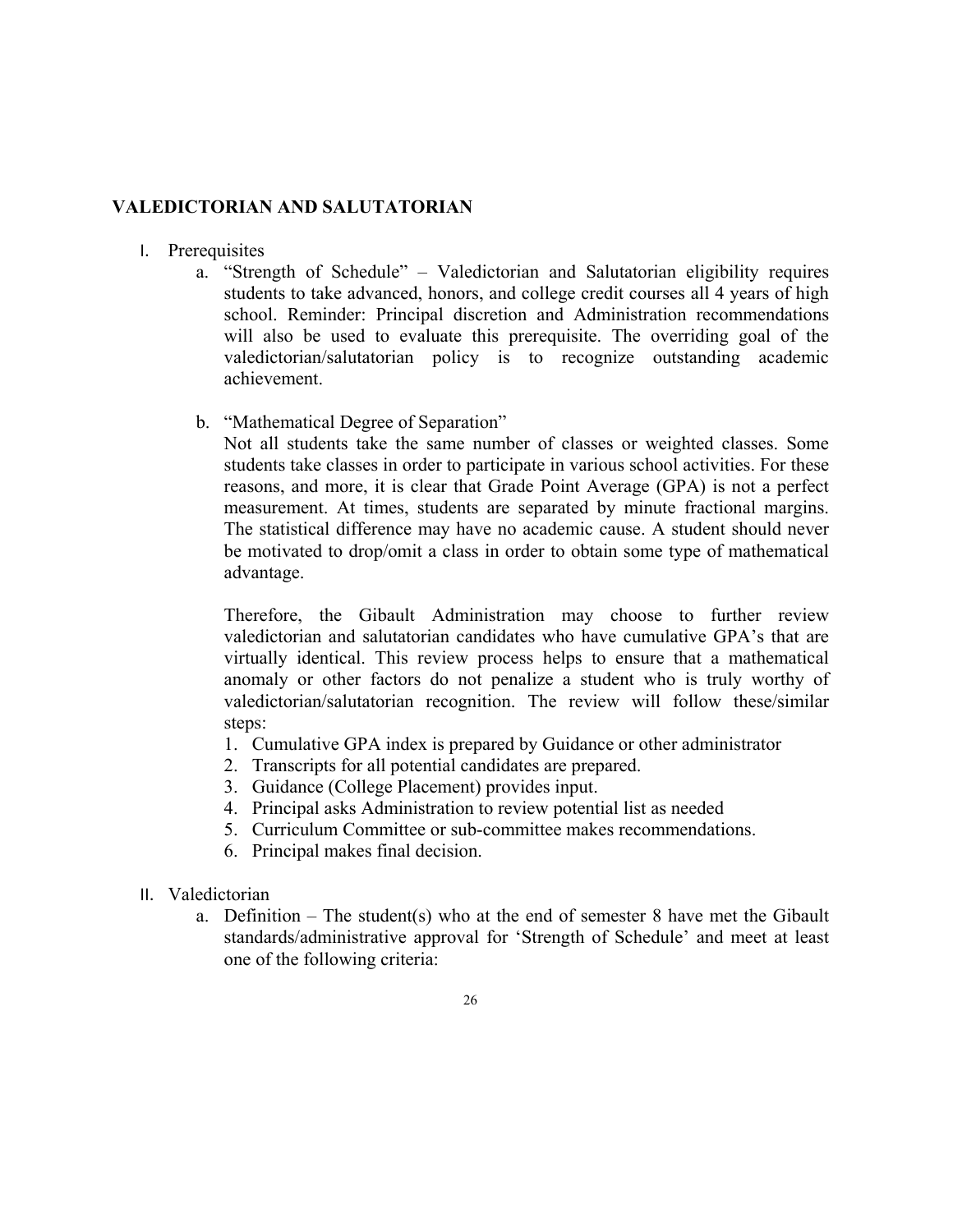- 1. Highest Cumulative GPA of the senior class (required: 8 semesters of attendance at Gibault. Note: the further refinement of GPA is noted in "Mathematical Degree of Separation."
- 2. All grades of "A" for four years in each of the 8 semesters.
- b. Documentation
	- 1. The Strength of Schedule parameters should always be included in the curriculum guide and be included in all initial registration materials (freshman through senior).
	- 2. The Gibault Administration will meet with possible valedictorian candidates early in the second semester of senior year. At that time, all matters related to the valedictorian will be discussed. The administration will ensure that notification of the possibility of being a valedictorian and all related details will be given to students and parents.
- c. Graduation
	- 1. Valedictorian(s) will be invited to give a 2–3-minute speech at graduation.
	- 2. The administration will ensure that the valedictorians will receive special recognition at the graduation ceremony. Valedictorians will also receive either a medal or certificate at the ceremony. (The Administration will oversee this aspect.)
- III. Salutatorian
	- a. Definition The student(s) who at the end of 8 semesters (8 semesters must be attended at Gibault) meet(s) both of the following conditions:
		- 1. Must have Highest cumulative GPA of students(s) who are not a valedictorian. Note the further refinement outlined in "Mathematical Degree of Separation"
		- 2. Must meet Strength of Schedule Criterion that satisfies administrative approval.

Notes:

- Regardless of the number of valedictorians, there must be at least one salutatorian.
- The number of salutatorians should be limited as to indicate the special academic acheivement involved.
- Possible salutatorian candidates will be contacted and given basic information early in the second semester of the senior year.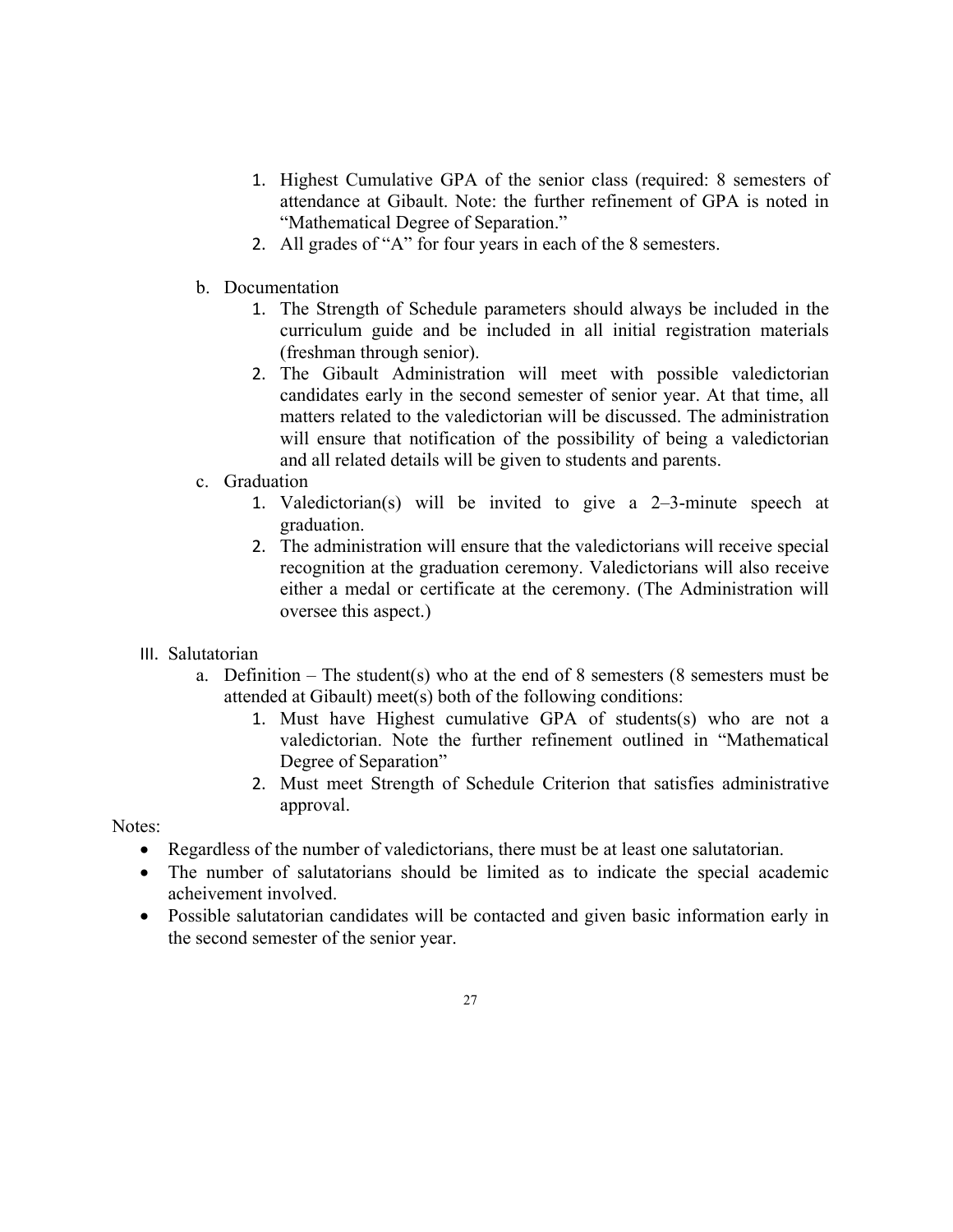- Graduation Salutatorians will receive special recognition at the graduation ceremony.
- IV. Additional Notes
	- a. Valedictorian(s) and salutatorian(s) must have attended Gibault all four years to be eligible for the honor. Strength of schedule is an important element in determining these honors.
	- b. The administration is to determine a suitable method to recognize all students with a cumulative GPA or higher at an event other than graduation. The Awards Banquet is recommended.
	- c. Rationales
		- 1. GPA should reflect all courses that are taken with the following exceptions: Driver Education and Physical Education. No system that would allow students to drop/remove various subjects and then recalculate grades will be permitted.
		- 2. Class rank remains determined by mathematical computation with consideration of "Mathematical Degree of Separation", and any factor that might penalize a student for taking non-weighted courses in addition to 'Strength of Schedule' courses.
- V. Amendments/Exceptions to the Policy
	- a. The Gibault Administration may see fit to amend the policy. They may do so at the request of the Curriculum Committee, faculty, parents, students, or of their own volition. It is recommended that any revisions include input from the School Board, Student Council, National Honor Society, Curriculum Committee, Guidance Counselor, and other concerned members of the Gibault community.
	- b. In the final analysis the principal has the authority to address any unknown contingency.

## **HONOR ROLL**

The quarterly Honor Roll is based upon a student's GPA. An average of 3.0—3.49 earns second honors. An average of 3.50 and above earns first honors recognition. A grade of D or F in an academic subject eliminates a student from that quarter's Honor Roll.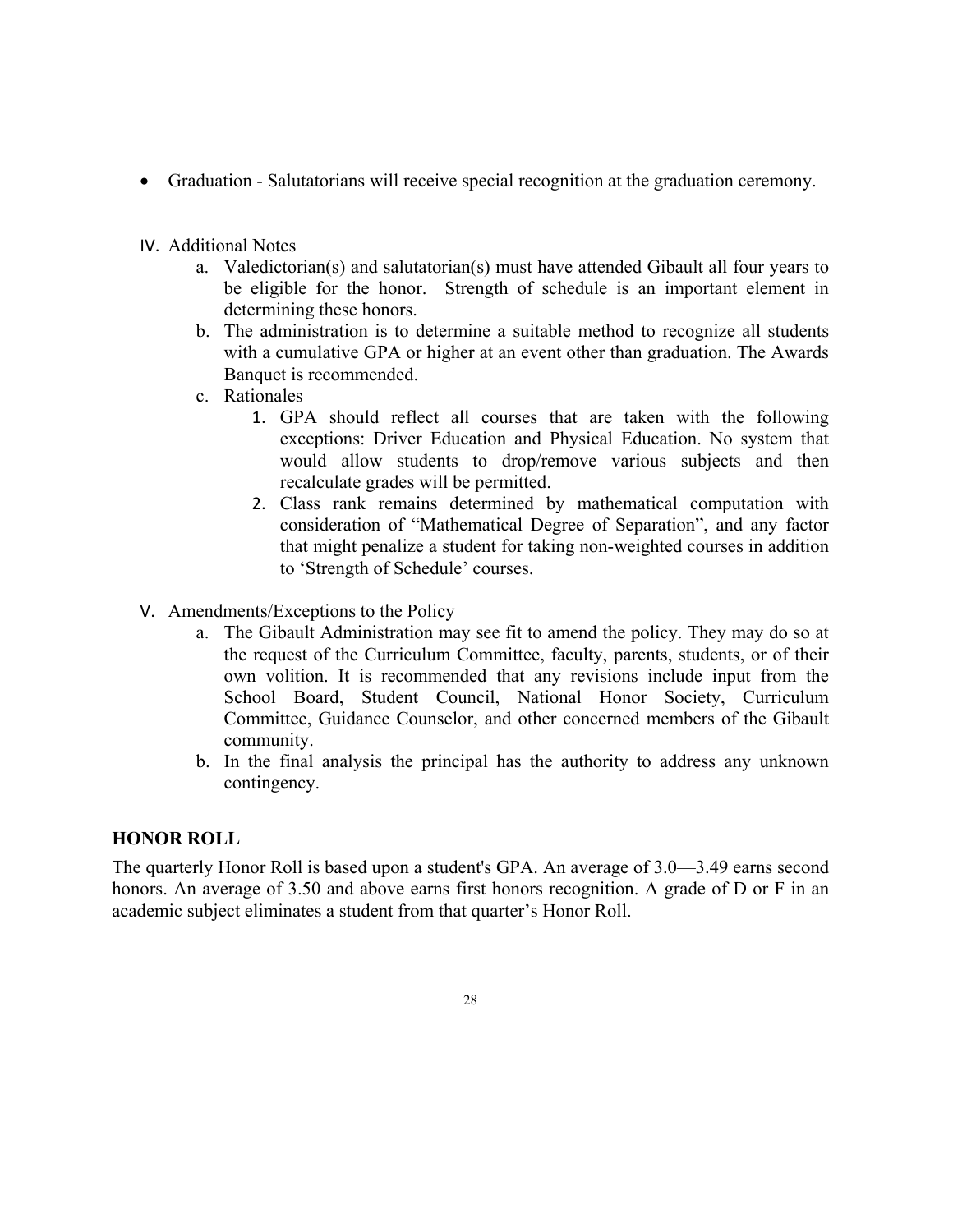## **STUDENT RECORDS**

Gibault maintains a file on each student that includes the student's name, address, birth date, social security number, medical records, and the name, address and phone number of the parents/guardians. The above information is required for admission of a student to Gibault.

#### **TRANSCRIPTS**

The student file contains a transcript of grades, rank, educational tests and attendance information. No behavioral information is recorded on the transcript. If behavioral information is kept, it is contained in a separate, temporary record. This information is not furnished with an authorized request for a copy of the transcript. Gibault strongly recommends that a student check the information on the transcript each year. This allows for timely correction of any mistakes or omissions.

In keeping with the Family Rights and Privacy Act, and the Illinois School Student Records Act, no information from a student's file shall be released without written consent of the student (or the student's parent when student is under the age of 18). Students and parents may inspect the student's record and may challenge the contents of the record and request that the records be amended. This challenge must be made to the principal.

Students who wish to have a copy of their transcript for themselves, college, trade school etc. must complete a transcript request form that is available in the guidance office.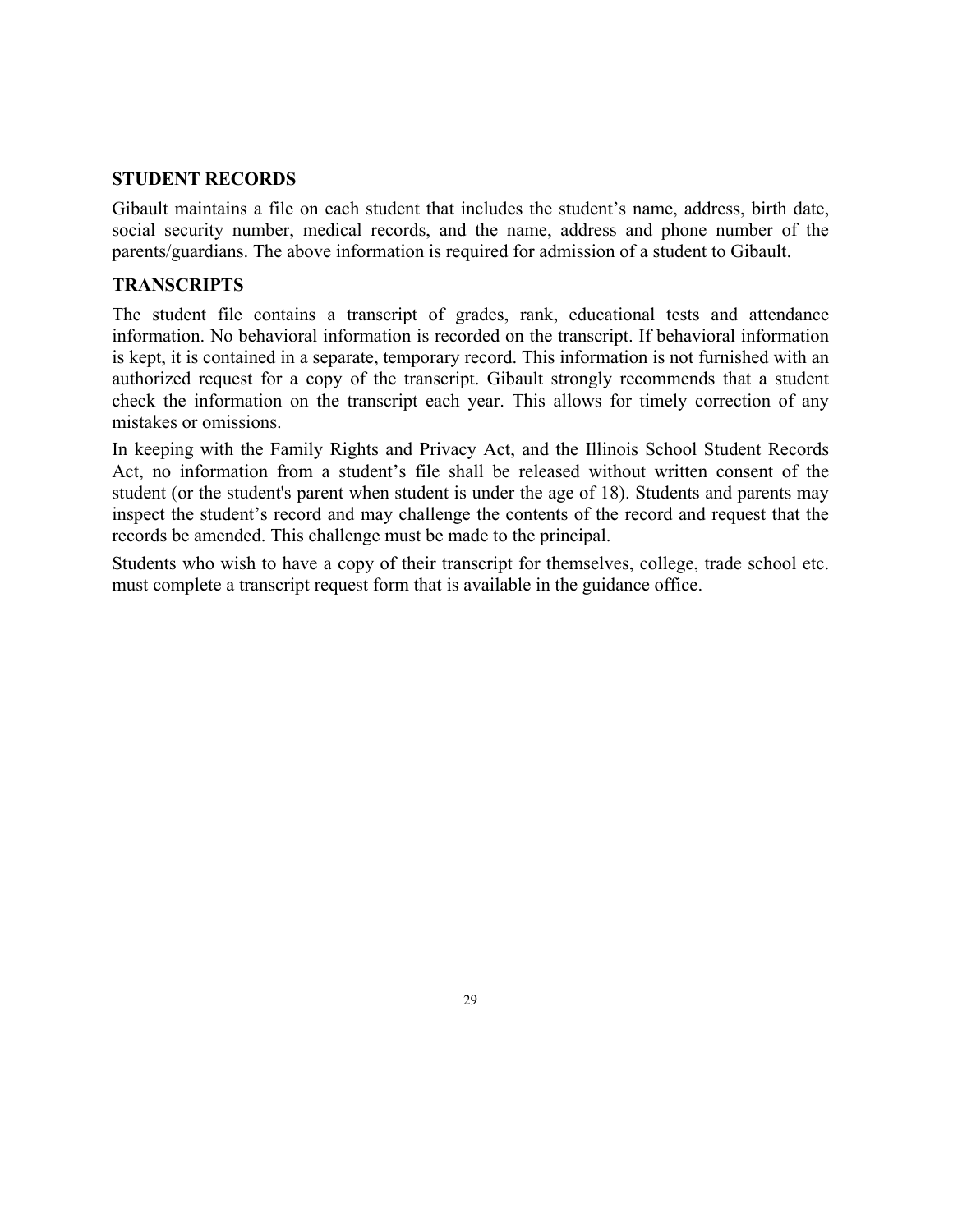#### **DISCIPLINE**

All final decisions concerning discipline, including those which may not be covered in the handbook, will be the responsibility of the principal. Gibault Catholic High School additionally adopts, wholly, the policies created by the Belleville Diocese. These policies are available upon request. All material in this handbook is subject to change in accordance to Diocesan or School Board policy changes. Attacks against school personnel, intimidation incidents, drug related incidents, and firearm incidents which have occurred in school will be reported to local and state law enforcement agencies as required by law.

#### **BEHAVIOR EXPECTED**

As a community of Christian believers, the Gibault staff and student body strive to be examples of Christian love and concern for the well being of each other. Gibault students show respect and appreciation for teachers and fellow students, for workers and visitors, and for the buildings and property that are provided for their education. This is a simple rule for good education, positive school spirit and a sense of community. The purpose of all disciplinary procedures is to enable each student to achieve his/her fullest potential while respecting the rights of others.

#### **RIGHTS AND DUTIES OF STUDENTS**

- 1. Every student should respect the rights and privileges of themselves and others as human beings in a Christian learning community. Each student, faculty/staff member and visitor has the right to personal safety. All at Gibault must be free from verbal or physical abuse, harassment, threats, or the loss or damage of their property. Incidents of this type will be taken seriously and will include severe consequences to the offender.
- 2. The right to self-respect includes a learning atmosphere free from illegal drugs, alcohol and weapons. The Diocesan policy 5131.1 Code of Conduct/Off-Campus Misconduct applies to this point. A statement of this entire policy will be given to students in the first days of each school year.
- 3. Respect for oneself as a student demands attendance at school and at all classes as well as serious pursuit of scholarly activities throughout the school day. Respect for others' right to learn means that all must conduct themselves throughout the school in a manner that does not disturb the academic endeavors of others. Campus, study areas, hallways, and classrooms must offer an atmosphere for study. In order to allow the exercise of the above rights, the faculty and administration require compliance with a minimal number of other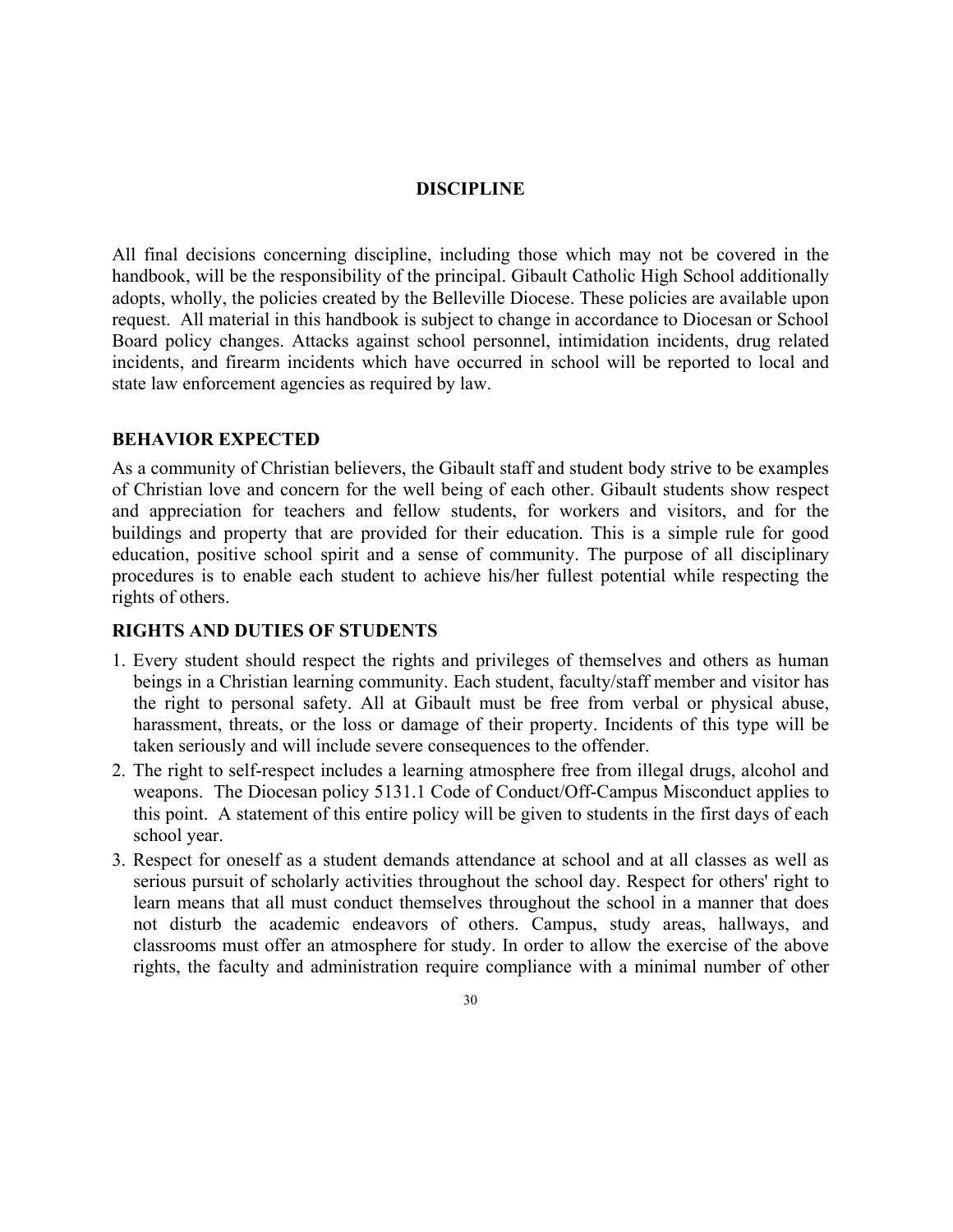rules. The school has a legal obligation to enforce these rules. Other rules exist to help create a proper academic climate.

- 4. To protect the rights of individuals and for the good of the community at large, restrictions may be placed on the unscheduled time of certain students whose academic or disciplinary records have demonstrated inadequate use of their time or talents.
- 5. The following confidentiality guidelines are promoted at Gibault Catholic
	- Confidentiality is established in a formal setting (i.e., conference, meeting, etc.)
	- Generally, confidentiality applies in a formal setting-even if not explicitly stated at the outset.
	- Confidentiality is automatically rescinded in the following cases:
		- a. mention of suicide
		- b. mention of physical abuse (to self or others)
		- c. mention of sexual abuse
		- d. mention of death threats
		- e. mention of pregnancy
		- f. mention of abortion
	- Confidentiality may be rescinded if it is felt that:
		- a. a student may be seriously at risk
		- b. a situation demands intervention of parents
		- c. administration suspects that a law has been broken

## **CHILD PROTECTION AND SUSPECTED ABUSE**

All employees and volunteers must comply with guidelines and procedures set forth by the Diocese of Belleville. Faculty and staff, as mandated reporters, are required to report all suspected cases of abuse and neglect to DCFS.

## **CODE OF CATHOLIC/CHRISTIAN CONDUCT**

Attendance at Catholic schools in the Diocese of Belleville is at the will and discretion of the particular school. As such, attendance and enrollment may be terminated at any time the school determines continued enrollment would not be in the best interests of the students, school, or the educational purposes of the school.

All students who attend a Catholic school in the Diocese are expected, as a condition of continued enrollment, to conduct themselves in a manner consistent with the policies and principles of the school. These principles are set out in the student handbook and in the mission of the Catholic school as determined by the school.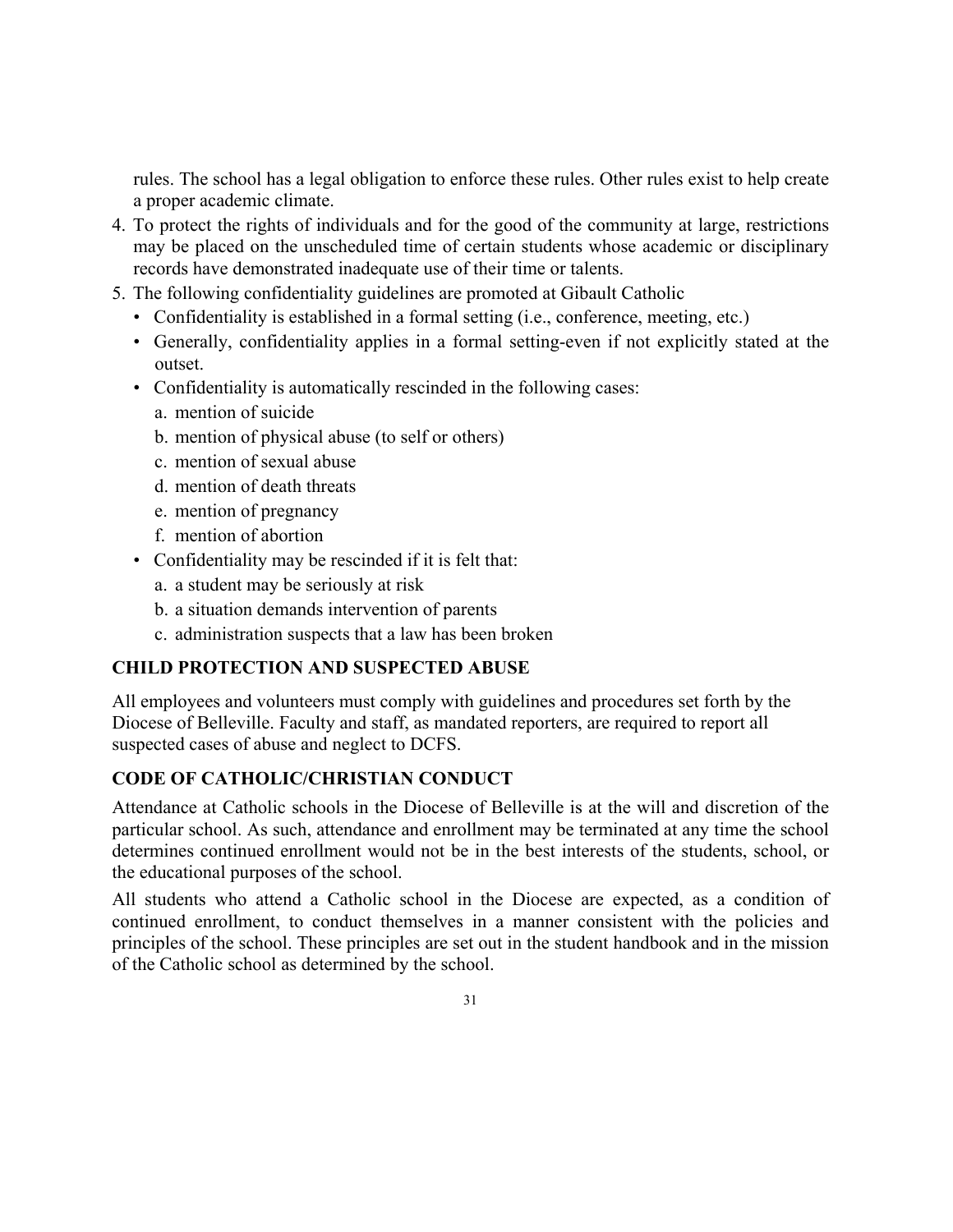Conduct by a student that the school determines is contrary to or inconsistent with the Catholic/Christian principles of the school is grounds for terminating the student's enrollment in the school. **[These principles and expectations apply during and after school hours, and during times when school is in or out of session.]** 

The school, at its discretion, may determine how to deal with any particular conduct or pattern of conduct depending upon the nature and severity of the problem, surrounding circumstances, and prior record. In some instances, the conduct may be of such a nature that immediate withdrawal may be determined to be appropriate even if it is the first such instance. At the discretion of the school, the police may be allowed to question students. In cases where the conduct is not as severe or serious, problems may be dealt with using other forms of corrective action, including but not limited to: a written warning, suspension from school, not participating in or attending school activities, volunteer work, etc..

## **RACIAL/SEXUAL HARASSMENT AND BULLYING**

Racial or sexual harassment or bullying of any nature is absolutely prohibited in schools and parishes in the diocese of Belleville. Bullying is unwanted, aggressive behavior among schoolaged children that involves a real or perceived power imbalance. Violation of this policy shall subject an employee or student to disciplinary action up to and including discharge or expulsion.

Sexual harassment means any unwelcome sexual advances or requests for sexual favors or any conduct of a sexual nature. No employee or student shall be expected or required to submit to racial or sexual slurs, racial jokes, racial or sexual cartoons, sexual advances, requests for sexual favors, and verbal or physical conduct of a racial or sexual nature within or relating to any school setting or activity.

## **CLASSROOM/CAMPUS CONDUCT**

Ordinarily discipline problems are handled between the teacher and the student. Emphasis should be placed on the student understanding the rules and the consequences of violating them. When the teacher and the student are at an impasse in resolving a problem, it should be brought to the attention of the Assistant Principal whose function is to work out a solution.

When a student's conduct in a class is so inappropriate that a student is sent to the office, that student may receive a detention. If the behavior is creating a serious problem, the teacher will notify parents. Suspension from class could be appropriate at this time. Students must attend class unless excused. When a student is truant from class, the Dean of Students will inform parents and the student will be given a detention. Repeated violations can lead to suspension and other sanctions.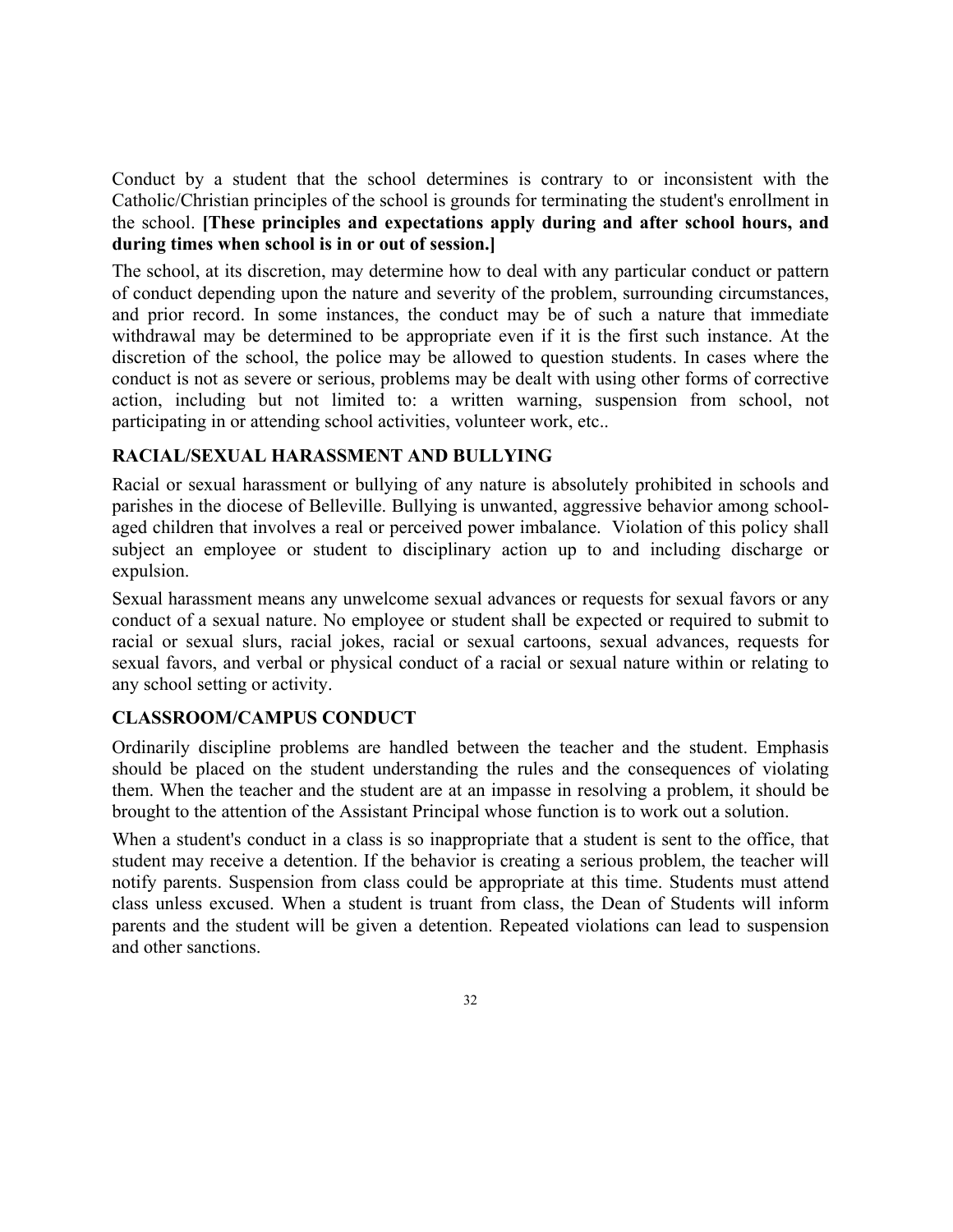## **ACADEMIC DISHONESTY**

Academic dishonesty is considered to be a serious offense. Please see each teacher's syllabus for consequences.

## **DETENTIONS**

Detentions will be arranged with the Assistant Principal. Parents will be notified of a scheduled detention when appropriate. Missing a detention will result in the student serving an additional detention.

## **SMOKING/TOBACCO/VAPING**

Gibault does not permit smoking or possession of tobacco, including smokeless tobacco, Ecigs, vapes, or any other nicotine-based products by students in the buildings, on the campus or at school sponsored events. Violations of this rule will result in a disciplinary action.

## **INTERNET/COMPUTER USE**

The computer-use agreement verifies that a student must comply with all school policies. In particular, it is to be understood that: any use of computers, phones, or any device at school are primarily for educational purposes; that there is no privacy in regards to computer files or devices (administration may search at any time); that students should never give their password or device to anyone else and are responsible for anything done under their login session or on their device; and that students may never use a computer or any device, and social media for any reason that would be contrary to Catholic values, injurious to another person, or for any type of malicious, violent, or sexual purpose.

You are responsible for your actions and activities with the use of technology. Some examples of unacceptable uses are, but not limited to, the following:

- Any illegal activity
- Any activity which is determined to bully other students
- Recording any person without permission
- Taking pictures or video at school without the express consent of the person(s).
- Posting any pictures, videos or comments on social media sites, or in any media, of faculty, staff or any Diocesan employee.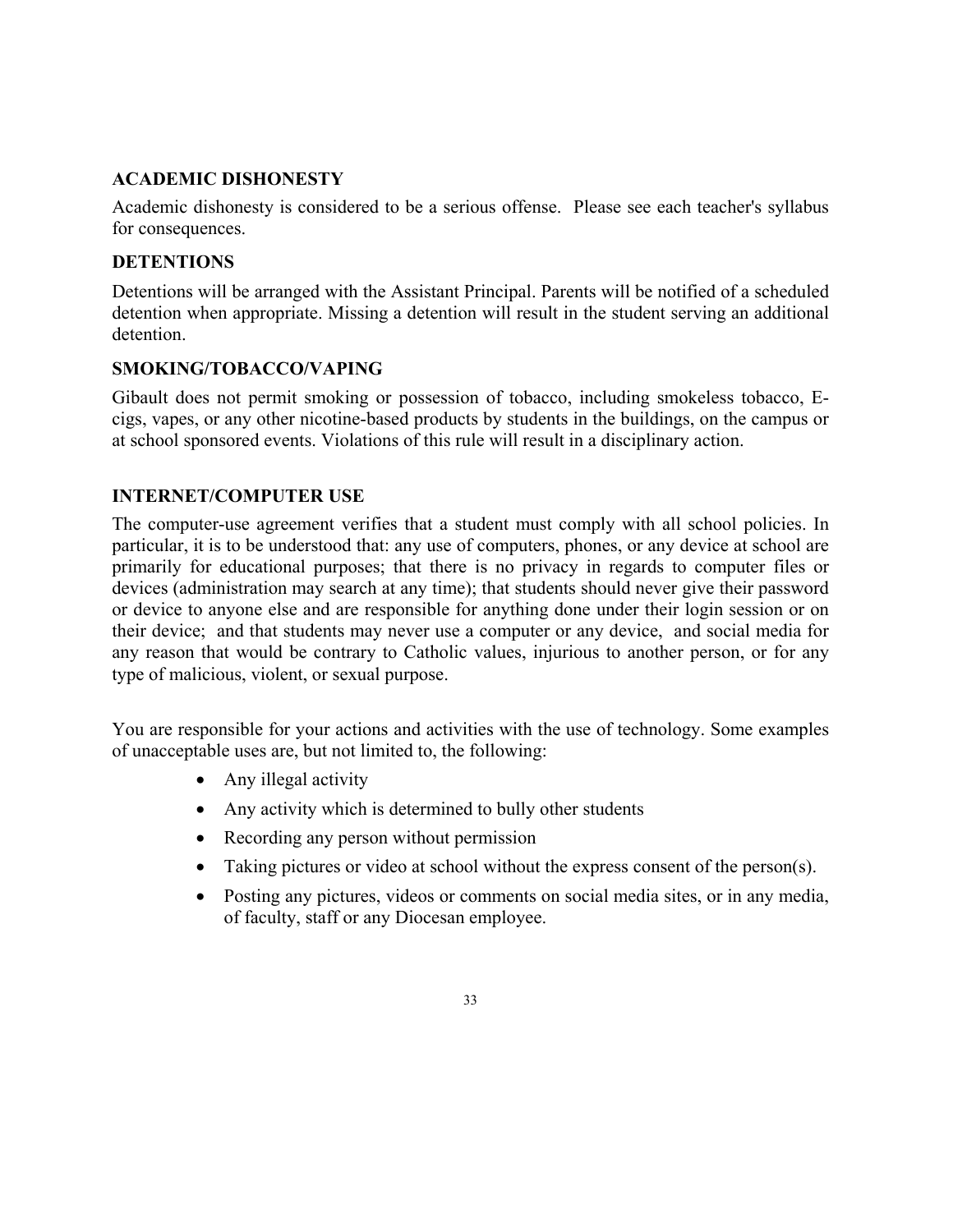#### **CELL PHONES**

Students are responsible to know the rules for cell phones and their acceptable use at school. Calls from cell phones must be made INSIDE the main office. Rules violations will result in cell phone being taken and may be picked up in the office **at the end of the school day and a detention can be assigned for repeated instances.** 

#### **SEARCH AND SEIZURE (D.P. 5115)**

Investigative Procedures: The Administration of the Gibault is free to enter a student's locker, desk and school bag any time to search for questionable items. Students shall not have any expectation of privacy as it relates to school lockers, school bags or desks. The school is owner of all lockers and desks and shall retain full control of their use and content. Therefore, the school reserves the right to search them at any time without notice. Searches may also be selective and carried out even if there are no reports of wrongdoing. If illegal or improper items are found in a student's locker, desk or school bag (e.g. non-prescription drugs, weapons, stolen property), they will be turned over to law enforcement authorities. Any items (personal possessions) that violate school rules will be kept by school administration and returned to the parents. The school also reserves the right to search a student's vehicle when it is on school grounds and/or when attending a school sponsored function off school grounds. However, when a situation arises that requires a search of a student, a student will be asked to empty his/her pockets or purse. If a student voluntarily empties his/her pockets and or purse, this will not be considered an invasion of the person. Body searches will not take place. If a student does not voluntarily comply with the administrator's request, the student's parent will be called and expected to come to the school and conduct the search in the presence of a school administrator. A parents' refusal to comply with the request is grounds for immediate expulsion.

#### **SUSPENSION**

The principal may suspend a student for gross disobedience and/or misconduct. (See p.19, #2 re: Diocesan Policy 5131.1) Suspension can/will range from 1 to 10 days depending on the severity of the situation and the previous history of the student involved. The length of the suspension will be determined by the Principal and the Assistant Principal. Once it is determined that a suspension will be issued, it shall be reported immediately to the student's parent(s), guardian(s), and the Diocesan Director of Education along with a written statement of the reasons for the suspension. No student shall be sent home on suspension unless the parents have been reached and expect the student home early. A conference between the parents and principal should precede the student's return to class.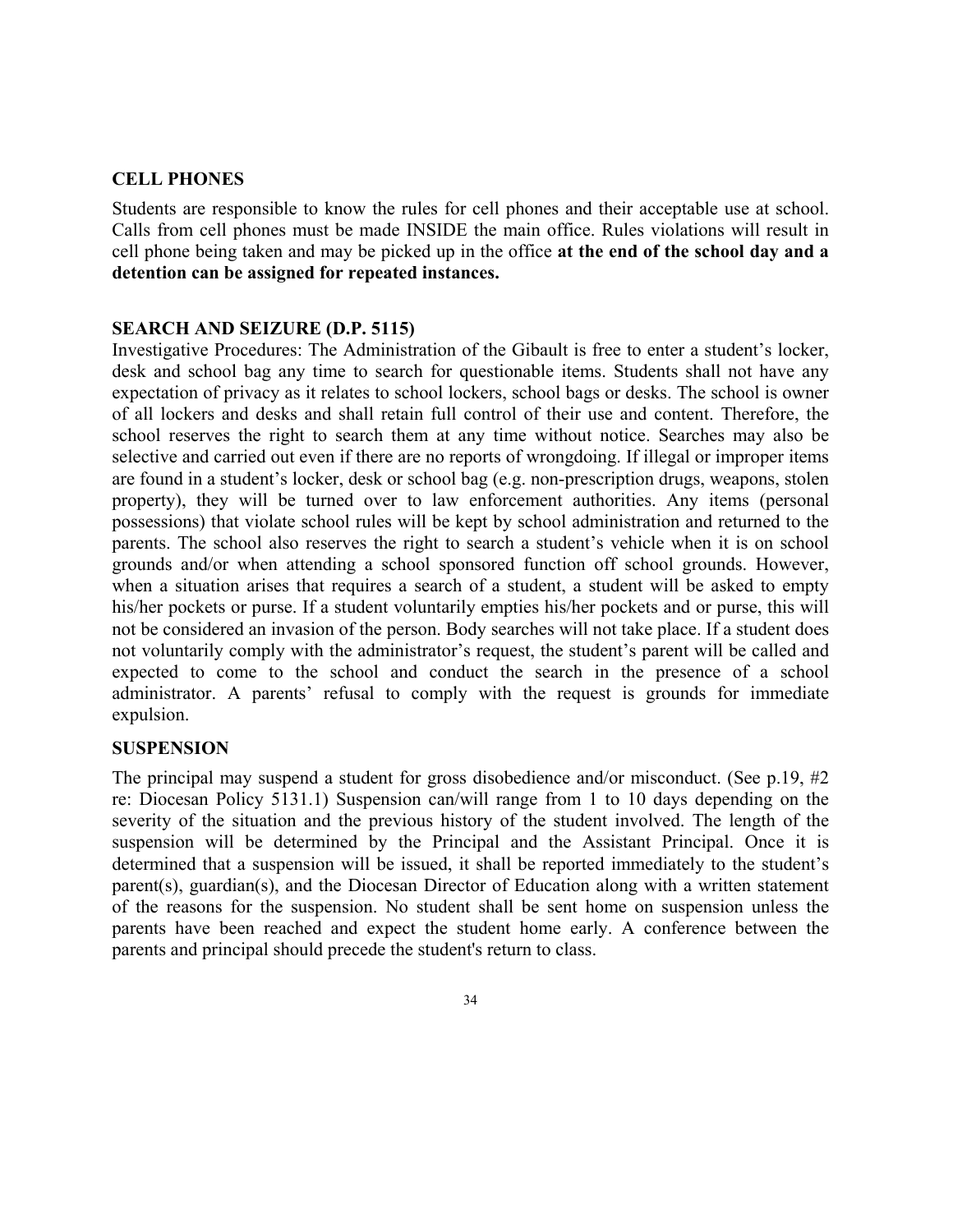During an in-school suspension (ISS), the suspended student will be removed from his/her normal class schedule and isolated from other students as facilities permit. The student will receive work from teachers and be responsible for all class assignments. The purpose of an ISS is isolation, a time to help the student refocus and reflect, and a well-documented disciplinary step that may lead to an out-of-school suspension (OSS).

During an OSS, students will serve their suspension off campus under the supervision of their parent(s) or guardian(s). The purpose of an OSS is to remove the student from the school environment completely. Students are not permitted on campus at any time during this suspension. Students will be provided assignments and are expected to complete them to a satisfactory degree as judged by each teacher. Appropriate credit will be given.

## **For both types of suspensions (ISS/OSS), the student is not permitted to participate in or attend any school function or activity on or off campus during the assigned suspension period.**

#### **Offenses which may result in suspension are:**

- 1. Use (including being under the influence of), possession, distribution, and/or sale of mood altering chemicals including alcohol or any substance (fake drug); illegal activity; or physical, emotional, or sexual harassment or bullying by students is prohibited.
- 2. Fighting: Any intentional physical contact (hitting, slapping, punching, shoving, etc.) with another student is considered fighting. The penalties apply regardless of who starts the altercation. **If you hit someone or hit someone back, you are fighting**.
- 3. Vandalism and Endangering Life: Students who are guilty of serious and deliberate vandalism to school property or property of others in school will be subject to suspension and possible fine. Restitution will be required. Those who carry instruments of vandalism may face the same penalties. Setting off false fire alarms will be met with suspension for the first offense and probable expulsion thereafter.
- 4. Students who threaten life, health or safety of another will be suspended immediately and subject to possible expulsion. Bringing a gun, knife (including pocket knife), chain or any other weapon, or anything determined by the school to be a weapon, or setting fires will be considered behavior that is threatening to life, health and safety. All threats including **verbal threats** will be treated seriously. Action will be taken upon learning that a threat occurred. Local police will be promptly notified of any threat. Students will be suspended into the custody of parents/guardians until a satisfactory psychological evaluation by a licensed mental health professional is completed and the principal agrees that students may return to school.
- 5. Gross disrespect-This includes but is not limited to: inappropriate language directed toward staff; threatening staff or direct disobedience of a request by school staff.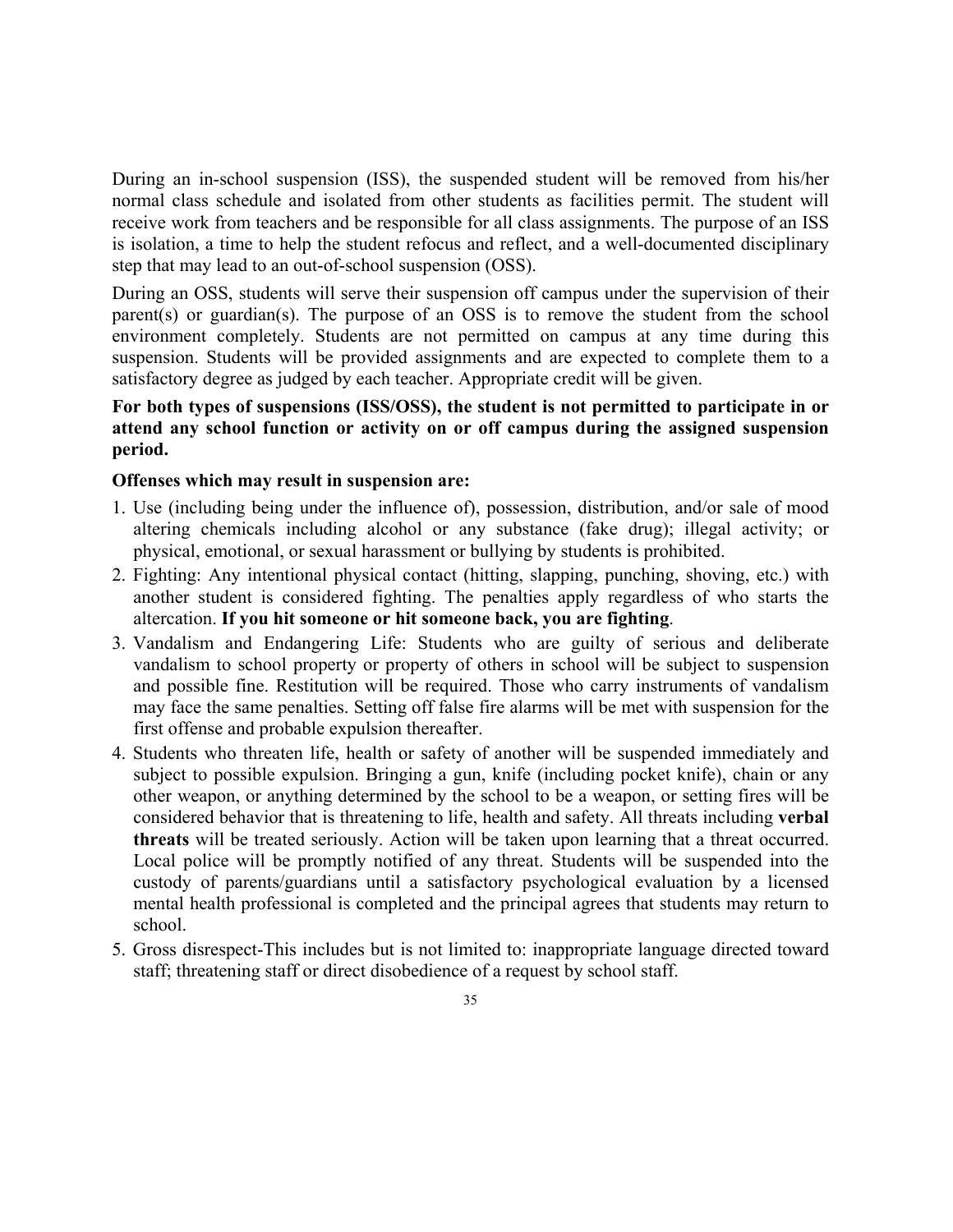- 6. Stealing.
- 7. Truancy: Students are considered truant if they:
	- miss one or more days without parental permission
	- Leave school grounds after the school day begins, **without parent contact to the school** in advance
	- And without signing out
- 8. Repeated lack of regard for rules.

Disciplinary action will be taken in instances of violation of this policy. As part of our obligation to the school community, suspension and/or expulsion may be recommended. A student suspended or expelled under this policy will need written evidence from a certified psychologist/psychiatrist to show that the student is engaged in a counseling program addressing the specific behavior.

## **EXPULSION**

Expulsion is a serious action which shall be invoked only after due consideration of all other possible solutions. The principal will work to discover the cause of the problem and shall attempt other appropriate remedies such as consultation with parents/guardians and possible referral to appropriate counseling or medical assistance prior to expulsion.

An expulsion shall be the result of a student violating moral principles, civil laws, or seriously endangering the safety and welfare of the school community. A record shall show whether a student has been placed on probation or has been suspended so that the student is fully aware of the consequences of subsequent misconduct.

Expulsion will not generally be the first action invoked against the student, although there may be cases in which one incident is serious enough to warrant immediate suspension followed by expulsion. Parents/guardians shall be immediately informed in writing of the suspension and that expulsion is being considered. The Diocesan Superintendent shall be notified and involved in all deliberations and shall approve the principal's recommendation for action. Only the principal has the authority to expel.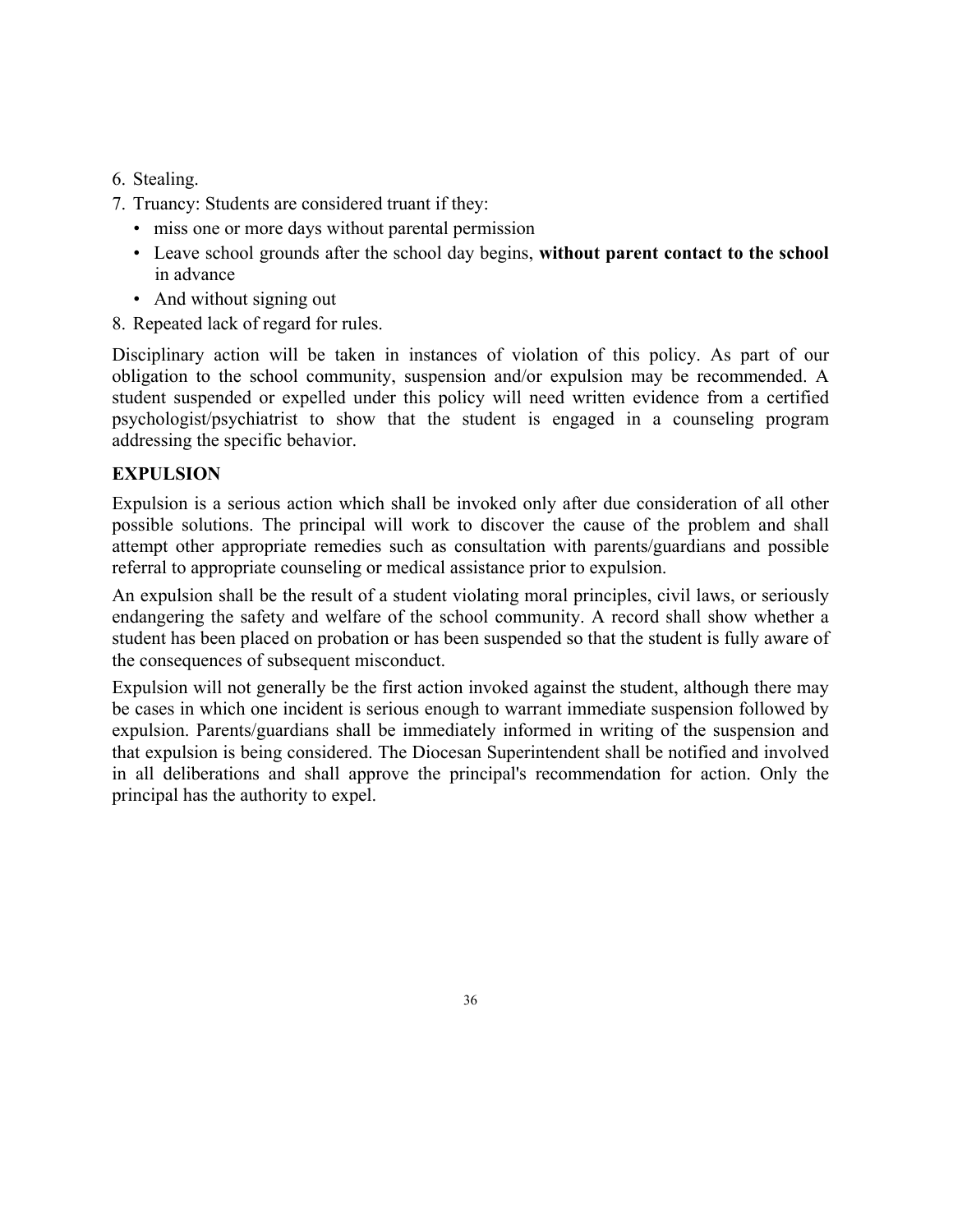#### **ATTENDANCE**

All students are expected to attend school each day. Morning attendance will be taken in homeroom. Tardy students must check in at the office when they arrive.

#### **ARRIVAL TIME**

The bell sounds at 7:49 a.m. as a 5-minute warning prior to the start of homeroom. The bell will also sound at 7:54 to mark the beginning of homeroom. Dismissal is at 2:54 p.m.

#### **DAILY ANNOUNCEMENTS**

A bulletin with all announcements will be read over the PA each day. Students should be attentive during announcements.

#### **ABSENCE**

If a student is going to be absent from school, it is important for parents to call the office between 7:30 am and 9:00 am. It is the student's responsibility to make up missed work or set up a makeup schedule the first day back following an absence. Missing a day or days of school is not an excuse to be unprepared for class. **Students who are absent are responsible for contacting their teachers for make up work. If in a single semester a student has 10 absences in a class that meets 5or 6 times a cycle or has 6 absences in a class that meets 3 times a cycle, the result can be loss of credit**.

Students and staff with illness or communicable disease will be permitted attendance upon approval of physician and then approval from the principal. The principal will make the final decision after consultation with the office of education and board of education.

*Students will be given a satisfactory amount of time to make up work due to illness. See course syllabi for details or contact the teacher.*

#### **ABSENCE - PLANNED**

Absences of more than five days will be considered unexcused unless otherwise excused by the principal. **Makeup work must he completed within the same number of days the student has been absent**. All students leaving school for a school activity are required to turn in a permission form to the school office.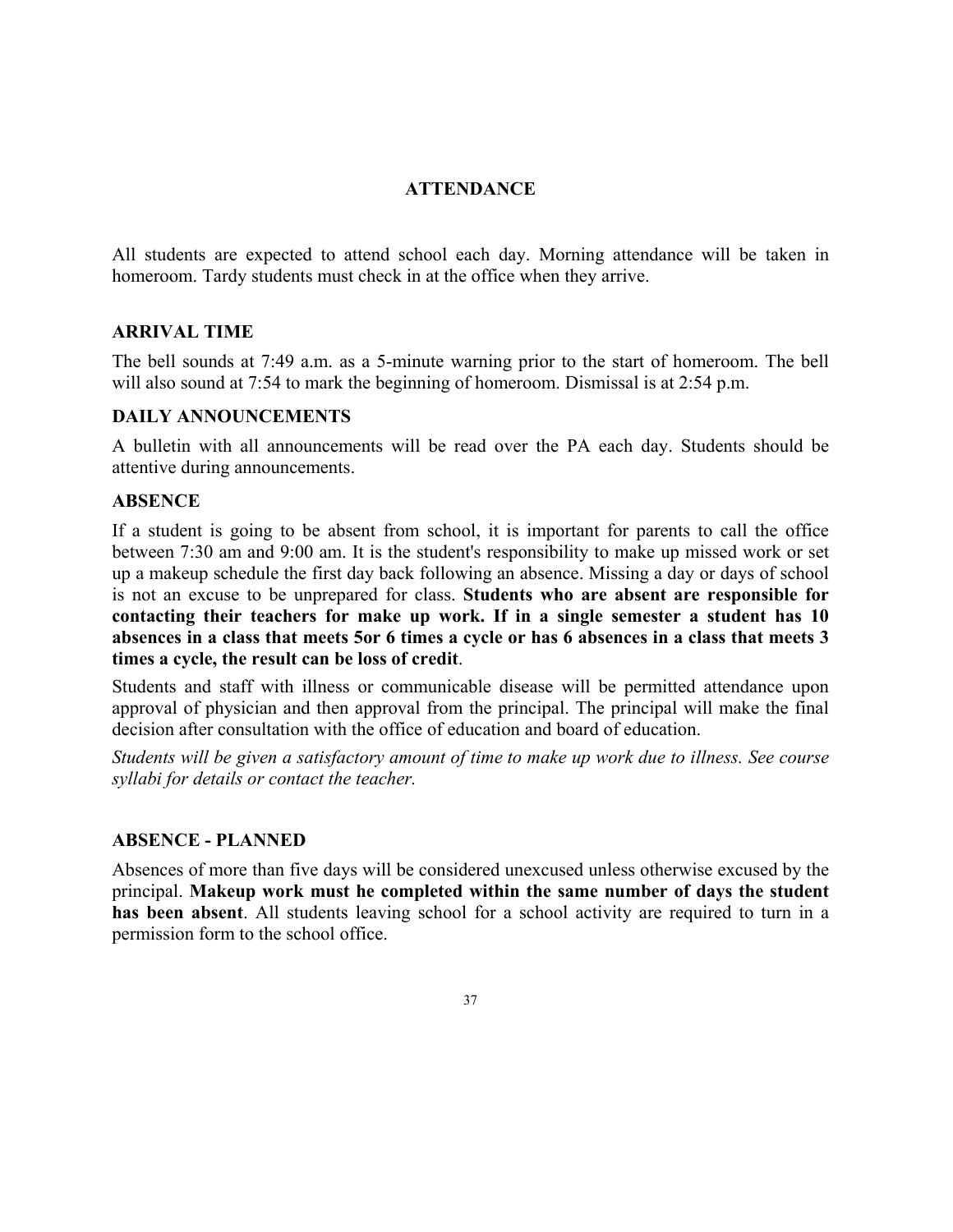## **ATTENDANCE DEFINED**

A full day of attendance is considered 6 1/2 hours or more. A half-day is considered 3 ½ hours or more. These hours will be adjusted by the principal to facilitate different schedules.

#### **APPOINTMENTS**

Students may have up to one hour to go to parent-approved appointments. Students who arrive within one hour of the start of school or **leave** and **return** within one hour will not be considered tardy or absent.

## **TARDINESS**

Students arriving less than 30 minutes after their scheduled arrival time, except for a parent approved appointment, will be counted as tardy. Tardies are recorded in the student attendance file. The tardy count restarts at every quarter. A student will receive a detention when the 3<sup>rd</sup> tardy to school is recorded, and a detention for each subsequent tardy to school. Continual tardies may result in suspension and loss of athletic/club privileges.

A student who arrives more than 30 minutes after the start of scheduled arrival time is counted as both tardy and a half day, except for a parent approved appointment*.* 

## **LEAVING CAMPUS**

Without permission of an administrator and the student's parent, no student may leave the campus of Gibault after arriving at school. Consequences for this offense may include suspension.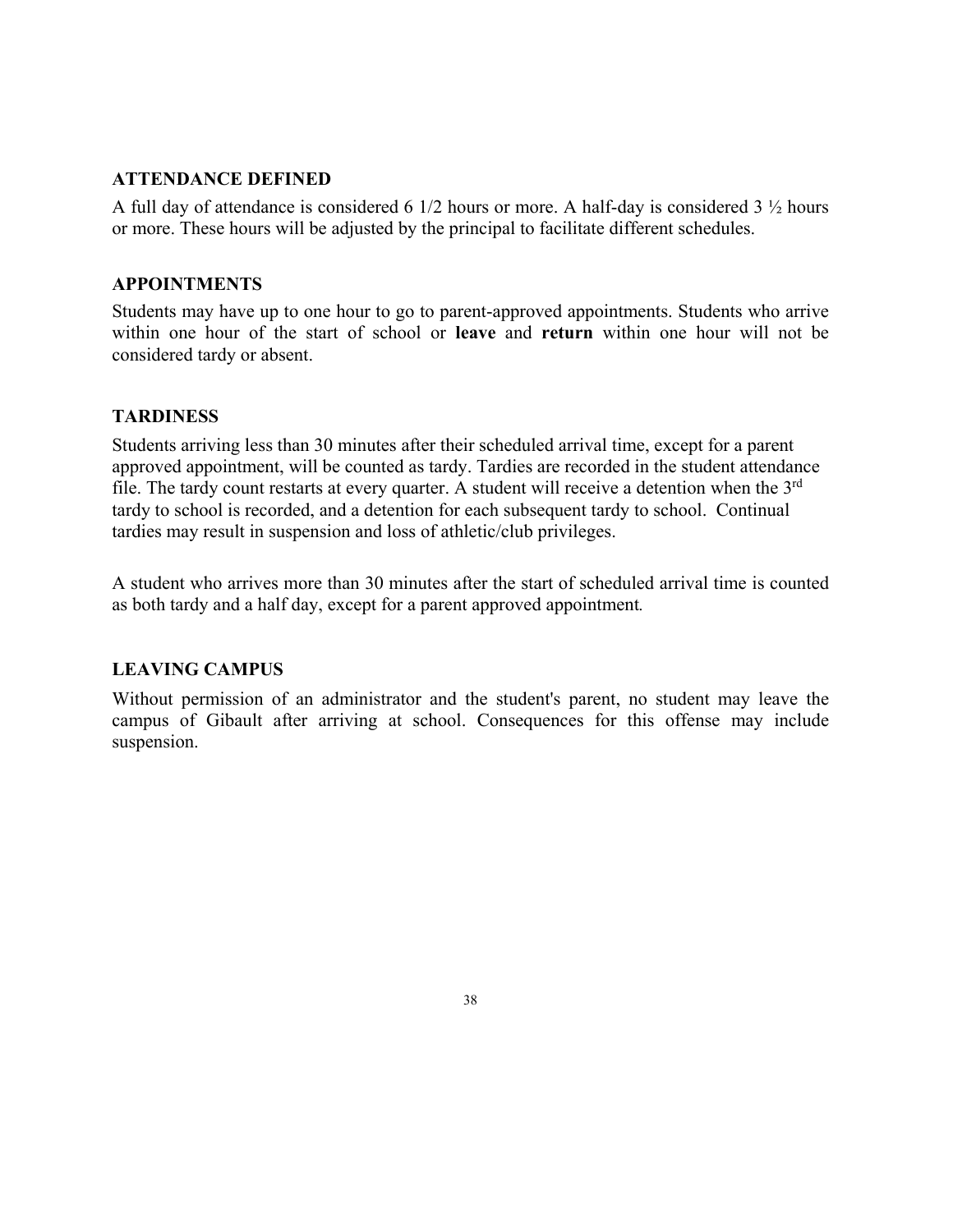# **Gibault Catholic High School Dress Code**

**PANTS:** Students may wear any solid-colored pants that fit appropriately. Denim jeans, skinny fit pants or leggings are not acceptable. Form fitting, overly baggy pants cargo or self-cut frayed pant legs are NOT acceptable.

**SHIRTS:** Gibault embroidered polo shirts must be worn at all times. Shirts must be tucked in throughout the entire school day. Sleeves may NOT be rolled up. On Fridays, a Gibault spirit wear shirt can be worn with uniform bottoms instead of the polo.

**SKIRTS AND TIGHTS:** Female students have the option of wearing the Gibault uniform skirt. Skirt must be worn at the waist level and be of appropriate length. Female students may wear solid-colored non-textured tights or ankle-length leggings with their Gibault uniform skirt.

**SWEATSHIRTS:** Students may wear Gibault approved sweatshirts (crew neck or hooded), fleece, sweaters or jackets over the uniform polo.

**SHORTS:** Solid colored walking shorts may be worn as part of the dress code. Walking shorts are defined as shorts with an eight-inch inseam. No accent stripes, rivets decorations or frays are allowed.

**SHOES & SOCKS:** No thong-type or open toed shoes may be worn. Socks must be visible with all shoes.

**JEWELRY:** Females - Facial jewelry and visible body piercing except for earrings is prohibited. Males - Facial jewelry, visible body piercing and earrings are prohibited.

**GENERAL:** Hairstyles and earrings that attract excessive attention and/or disrupt the educational atmosphere or endanger others are prohibited. Hair may not be colored in any unnatural shade. The associate principal in charge of discipline and/or the principal will make this determination. Sweatbands, suspenders, caps, hats, sunglasses and/or any other accessories are not permitted.

**BELTS:** Students must wear a belt when wearing pants or shorts.

**\*OXFORDS:** Gibault embroidered white oxford shirts must be worn with uniform bottoms when celebrating all-school masses or special occasions.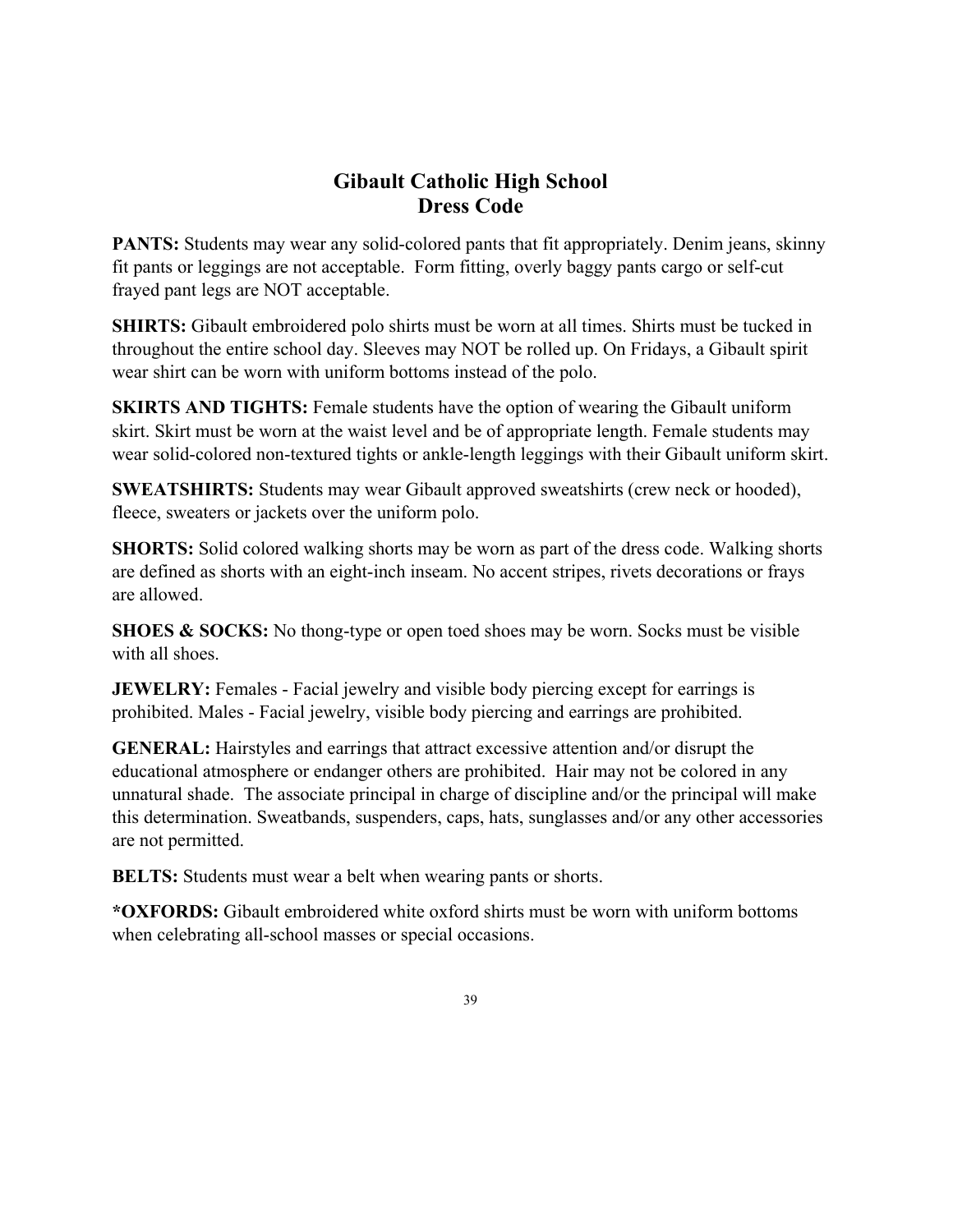**PENALTIES:** The penalty for violating dress code is a detention and correction of the problem. Correcting the problem may involve purchasing an approved GCHS shirt.

**DANCE CLOTHING:** The following guidelines apply to semi-formal and formal dances: Young men should wear dress clothes. A suit, sport coat, dress shirt and tie or a tuxedo is required for the prom. Young ladies should wear dress clothes that are modest and appropriate in length (fingertip rule). Midriffs should NOT be visible.

## **TRANSPORTATION**

Gibault contracts buses for students in outlying communities. Routes of the north, south, and east buses are available at the office. The Waterloo School District provides transportation to Gibault for students who live in the district. Gibault buses boarding students at the front entrance will use flashing lights. Vehicles may not pass at these times. Full refund for bus fees, if requested, is available up to the end of first quarter. Half the amount of the bus fee is available through the first semester. After semester 1 the bus fee is not refundable.

## **VEHICLES/PARKING**

Juniors and seniors who drive to school may park in the main parking lot or in the gym parking lot. Sophomores who drive to school are to park in the main parking lot in front of school. All students using Gibault parking lots must purchase a parking permit each year from the office for \$20.

Students and parents are hereby informed that any car on the school lot is subject to be searched if warranted.

Careless or reckless driving on the parking lot will result in a call to the parents and suspended parking privileges as follows (or as determined by the principal):

- $\bullet$  1st offense = two weeks off the lot
- 2nd offense  $=$  four weeks off the lot
- 3rd offense = off the lot for remainder of the school year

*Reckless driving may be reported to police; a complaint may be filed.*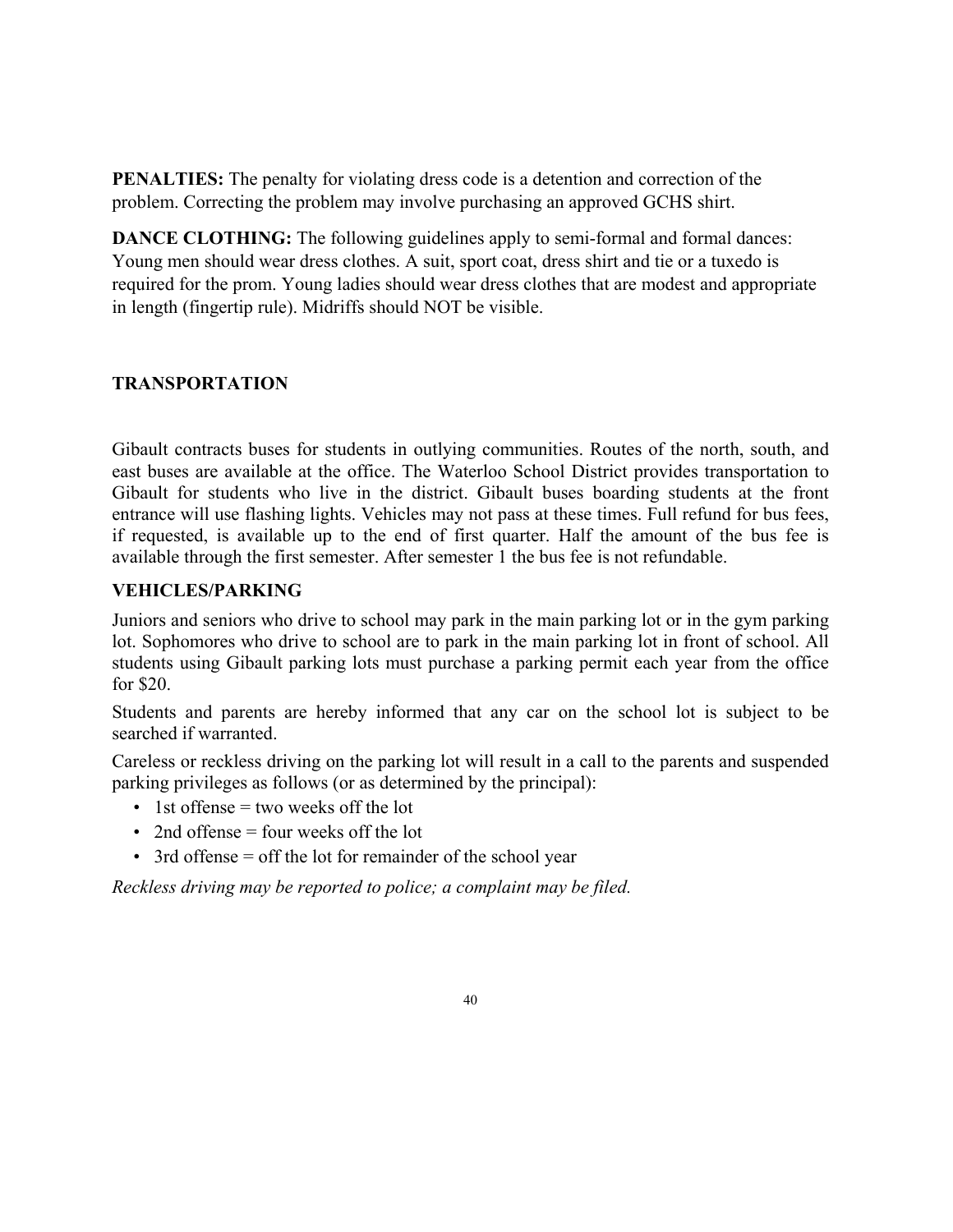## **CAMPUS AREAS FOR STUDENT & GROUP USE**

#### **ACCESSIBLE AREAS**

**HALLWAYS** – Students may be in the hallways only briefly at mod changes. Quiet is important at all times, even during mod changes as there may be some students in class.

**COOPERATIVE LEARNING LAB (CLL)** – CLL is for the purpose of students working/studying together. Students are to use a conversational tone of voice. No food or beverages are allowed. Rules are published to all students and are posted in the lab. Violations will result in disciplinary consequences.

**PATIOS** – Students must use a conversational tone and keep these areas neat and clean or patio privileges may be rescinded. Students should have study materials with them.

#### **OFF LIMIT AREAS**

Any student found in any areas that are off limits to students (including the gym, stage, offices, boiler room) will be disciplined by the Administration.

## **USE OF FACILITIES /EQUIPMENT**

- 1. Do not drag stacks of chairs over the floors.
- 2. Remove soccer, baseball and golf shoes before entering the building.
- 3. Do not wear metal clips on the bottom of shoes.
- 4. Do not sit on heating units or tables.
- 5. Black soft-soled shoes or boots will be prohibited if they become a problem.

## **AFTER SCHOOL USE**

People who use Gibault facilities after school must clean up and put the facilities in good order for the next use. Windows should be closed AND LOCKED, draperies opened, lights turned out and doors locked. Please leave the facility in the same good shape that it was found.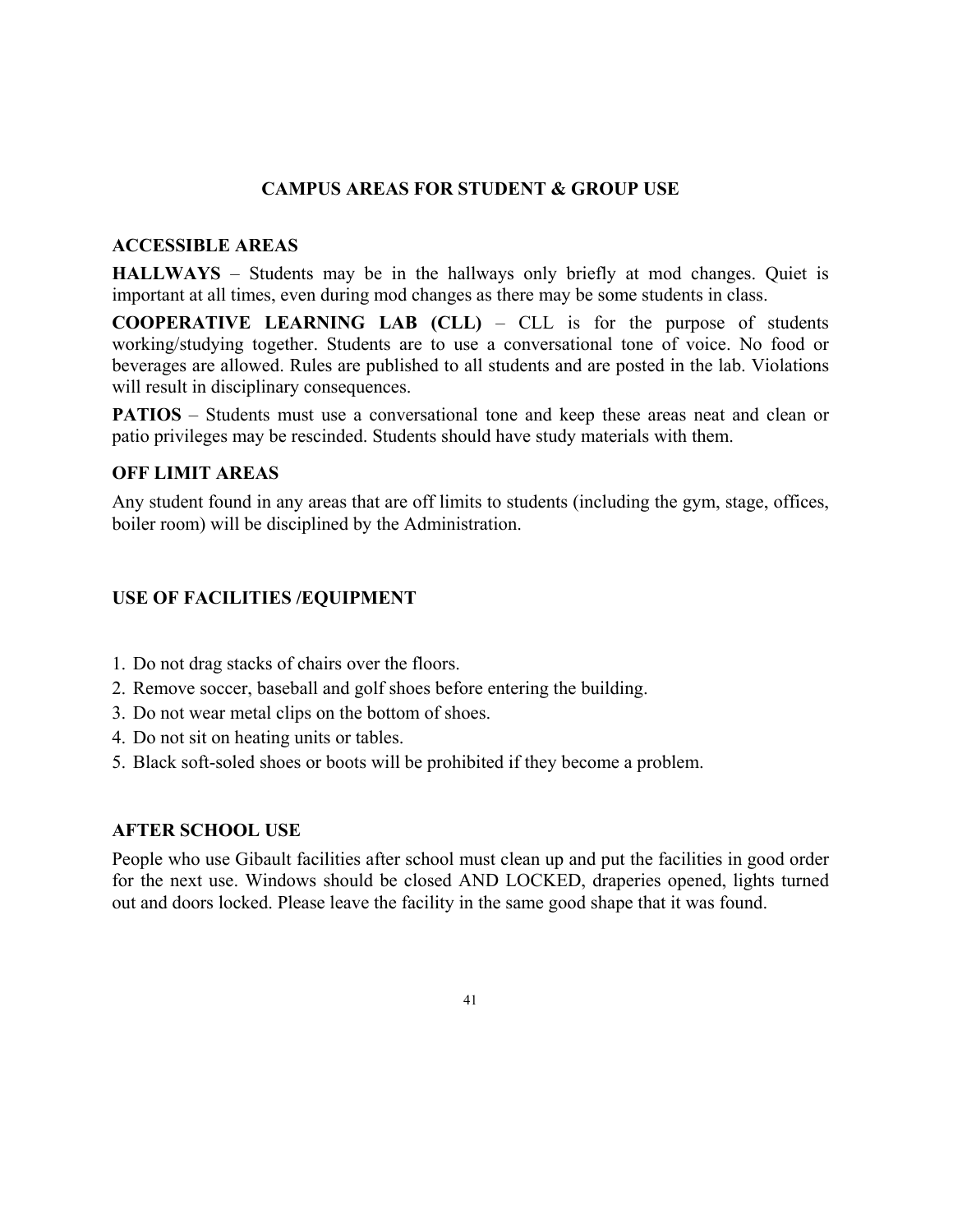## **GYM/WEIGHTROOM**

The gym may be used only with adult supervision. Any use of the gym that is not on the regular schedule must be cleared with the Principal. **Only students in the given classes are allowed in the gym building while PE or other classes are in session**. Only tennis shoes or basketball shoes are permitted on the gym floor.

## **FATHER CHARLES E. HELLRUNG MEMORIAL LIBRARY**

The library is a center for independent research, reading, and study. Each student is responsible to help maintain a quiet atmosphere that encourages such activities. Students who disturb the quiet atmosphere are directed to move to another study area.

All materials that circulate may be checked out. Some reference sources may be checked out overnight with permission of the librarian.

Through the state of Illinois, Gibault has access to the holdings of the Heartland Library System. Books checked out by the library system are loaned for 2 to 3 weeks depending on the lending library.

## **SUPERVISED STUDY**

Freshmen will be assigned to Supervised Study to begin the school year. Any student who has academic difficulties may be scheduled with their teachers during unscheduled time.

## **LOCKERS**

Students are given an assigned locker and may not switch lockers without administrative approval. It is forbidden to tamper with any lock or locker or to open and enter another student's locker without permission. The inside may be decorated, but decals may not be used, nor inks and paints. The outside of the locker must be kept clean of all markings regardless of their origin. It is not prudent to keep money or valuables in locker. Lockers are the property of the school. Lockers and all personal property may be inspected at any time.

## **SCHOOL OFFICE**

Office Hours: Aug  $1 -$ May  $31 = 7:30 - 4:00$  pm

All visitors must report to the office upon arrival.

A secretary is on duty during school hours and will help students with reasonable requests. Appointments, payments on accounts, inquiries about schedules, student records, registration activities, and any emergencies are all business for the office to handle. The office is not a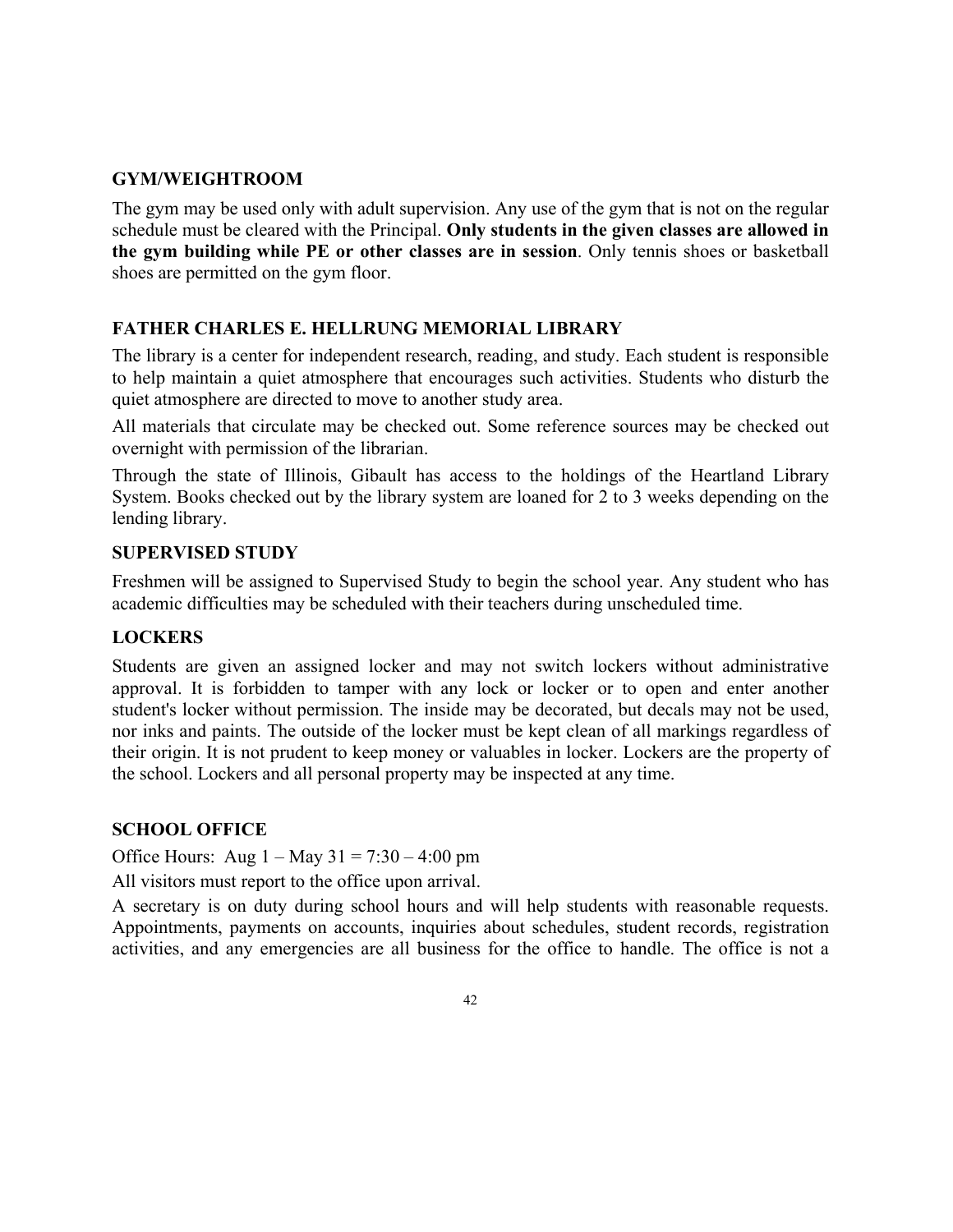supply store, check cashing, change making or message taking service, and requests of this kind should be made only in extreme need.

Payments on student accounts should be made to the Director of Finance. Receipts that cannot be provided immediately are available later in the office.

The school office is a place of business. Students are welcome and must take care of any business matters in a quiet, conversational tone of voice and in a timely manner. Students are then expected to return directly to a place of study.

Public address announcements should be given to the secretary well before announcement times. They should be typed, dated, and signed by teacher or staff member.

#### **CLASSROOM VISITATIONS**

All visitation sessions will be planned – arrangements must be made prior to the day of the classroom visit or observation. The principal may limit or deny the visitation to avoid distraction or disruption to the teacher's schedule and classroom atmosphere. The parent/guardian should be the only visitor in the classroom during the visit. A person/observer, other than the parent/guardian, must be approved by the principal.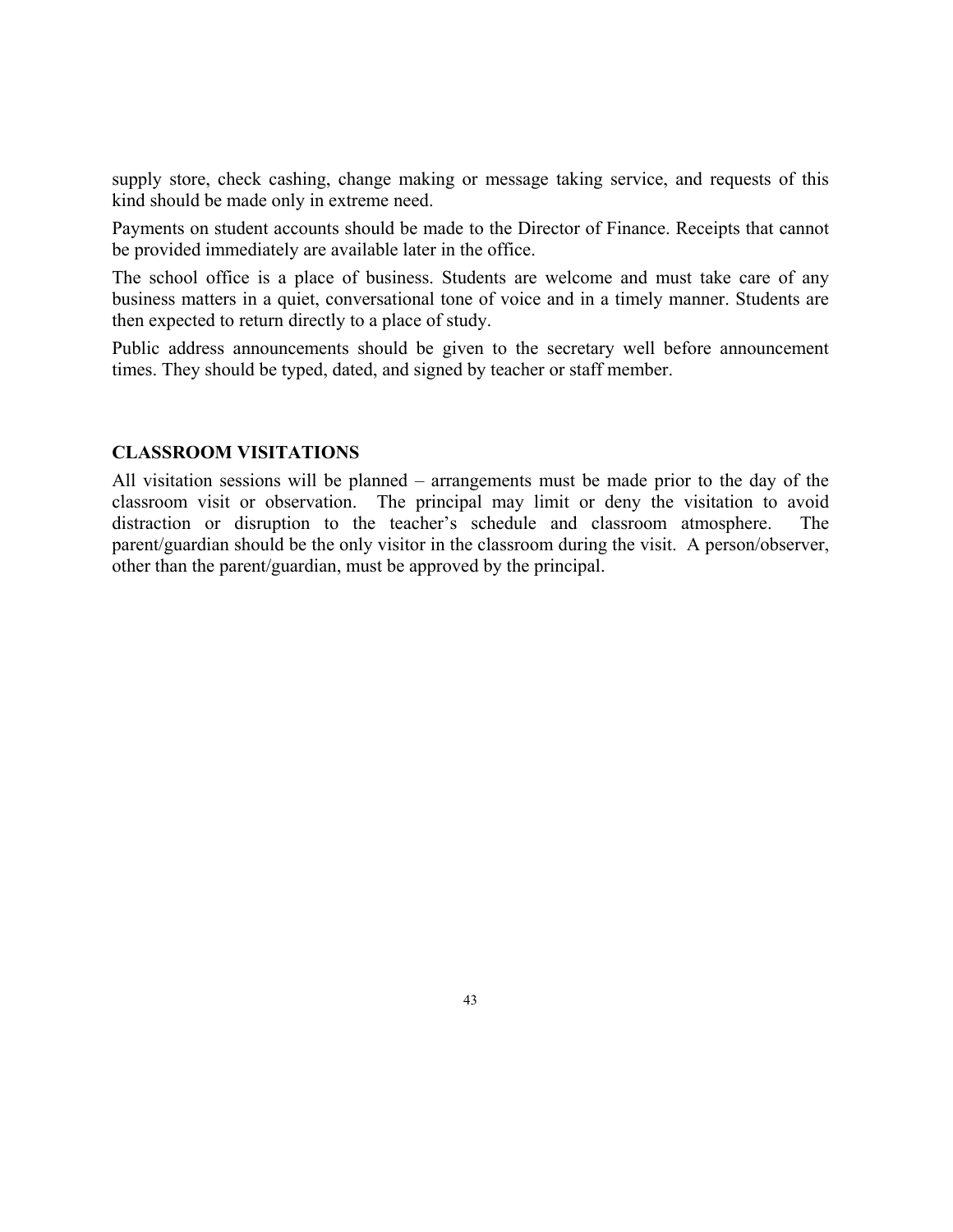## **COMMUNICATIONS**

## **HAZARDOUS WEATHER**

## IN CASE OF INCLEMENT WEATHER, YOU WILL BE NOTIFIED THROUGH OUR FACTS COMMUNICATIONS SYSTEMS AS TO NO SCHOOL OR REMOTE LEARNING.

## **FACTS**

Regular messages are sent to parents through FACTS. Parents can communicate to teachers and administration by phone or email.

## **TEXT AND VOICE MESSAGES**

Text and voice messaging are done through the FACTS system. These messages are used to contact parents and students with important, time-sensitive information, including cancellations and announcements.

## **DISASTER DRILLS**

**TORNADO:** A staccato sounding of the school bell will indicate a tornado warning. All students are to gather against the inner walls of the hallways away from the outside doors and breezeways. A steady sound of the bell will indicate the end of the warning or drill.

**FIRE:** No advance notice of fire drills will be given. When the fire alarm sounds, everyone must exit immediately by the nearest exit and proceed well away from the buildings. Windows should be closed, and the last person leaving a room should close the door. No running should occur.

Building monitors should check all rooms to see that everyone is out of the building. The fire alarm will continue to sound until the last person is out of the buildings. No one may return to the buildings until the school bell sounds the all clear.

Those who are near should help persons who are disabled and cannot move well. During some fire drills one exit will be blocked. An alternate exit should be chosen, not including the windows.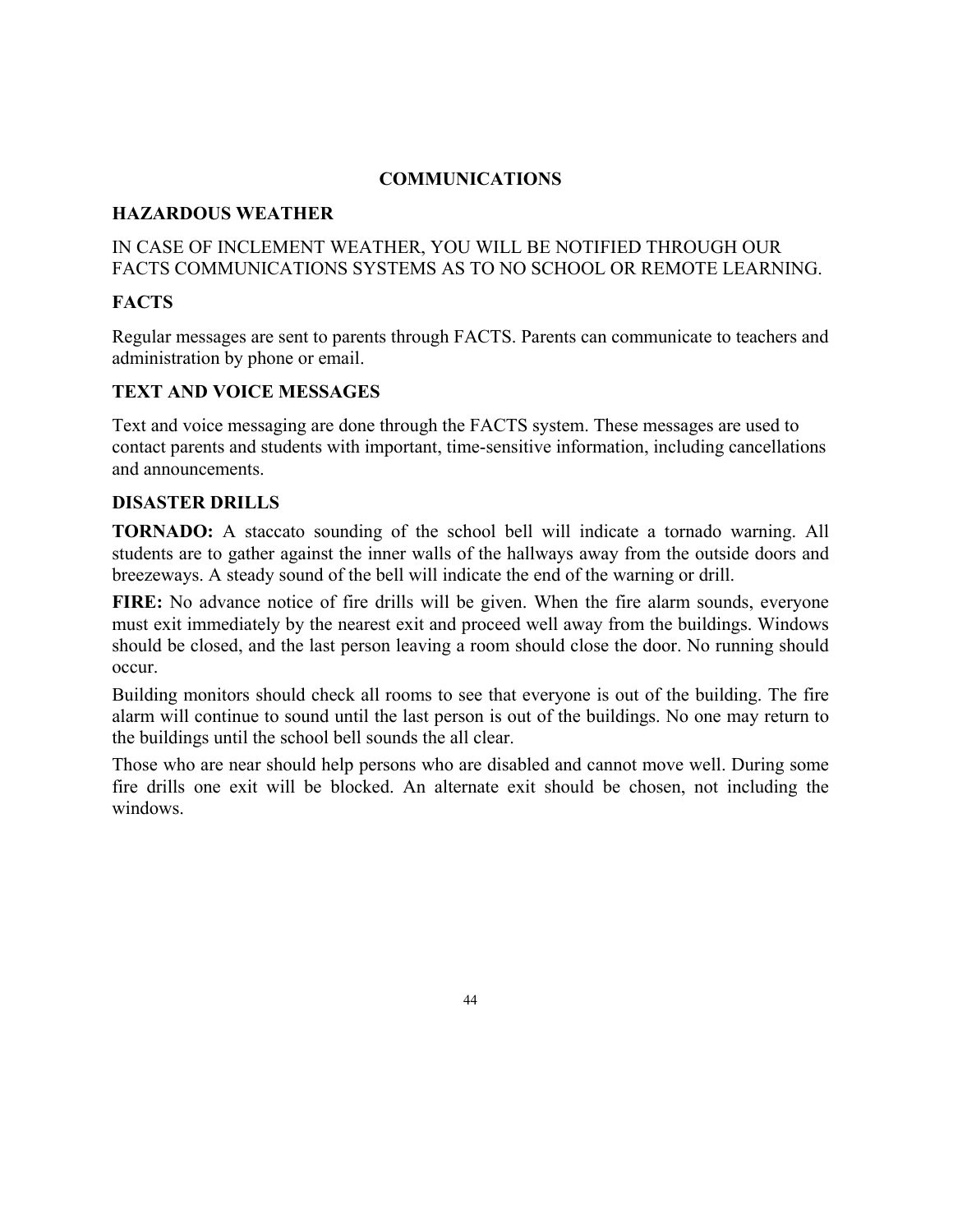## **IN CASE OF ACTUAL FIRE, IF REGULAR EXITS ARE BLOCKED BY FIRE, ALL WINDOWS CAN BE USED EASILY AS FIRE EXITS FROM THE BUILDINGS. SOUNDING FALSE FIRE ALARMS IS A MISDEMEANOR ACCORDING TO STATE LAW. IN AN ACTUAL DISASTER, STUDENTS WILL GO TO SS. PETER & PAUL PARISH GYMNASIUM FOR SAFETY.**

#### **MEDICAL EMERGENCIES AND FIRST AID**

.

Gibault does not have a school nurse. Notify the office immediately when any medical emergency arises. In case of serious illness or accident 911 should be called immediately.

For minor sickness, report to the office. A student may be sent home if someone is at home or they will be directed to wait in the office area until a parent or an authorized person can pick up that student. The office cannot dispense medicine. **Students who must take medications should bring their medications to the school secretary**. Students should then report to the office at the appropriate time to take their medication. Inhalers can stay with students at all times.

Gibault Catholic High School follows the blood borne pathogens exposure policy set forth by the Diocese. Faculty is aware of this plan.

## **ACTIVITIES, CLUBS, ORGANIZATIONS**

A complete list of all activities, clubs and organizations can be found on our website.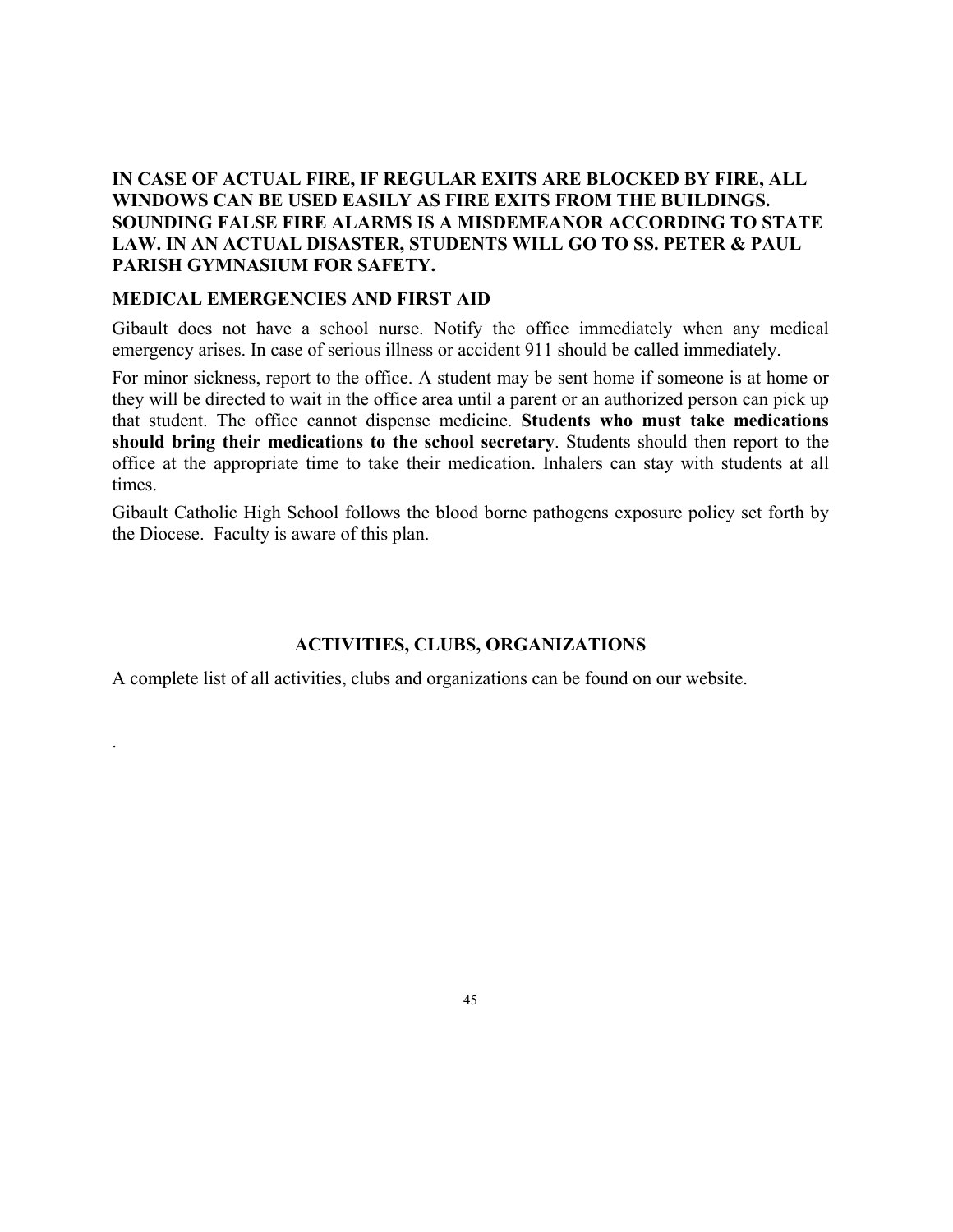#### **ASBESTOS AWARENESS – 2021-2022**

To all parents, guardians, faculty and staff:

As you may be aware, the U.S. Environmental Protection Agency has regulations regarding asbestos-containing materials in schools. These regulations require that all schools conduct surveys to identify the presence of asbestos in their buildings and to implement appropriate response actions if necessary.

Also, under these regulations, we are to inform annually all parents, guardians, faculty and staff of the presence of asbestos-containing building materials (ACBM) at our facility.

An inspection was performed at Gibault Catholic High School in compliance with these regulations. Furthermore, a site-specific asbestos management plan was developed, reviewed by the principal and the designated person, and has been implemented. This plan describes in detail how any asbestos exposures will be minimized.

All parents, guardians, faculty and staff or others are invited to review the plan, which is available in the school administrative office. Should you have any questions or desire further information, please contact the principal.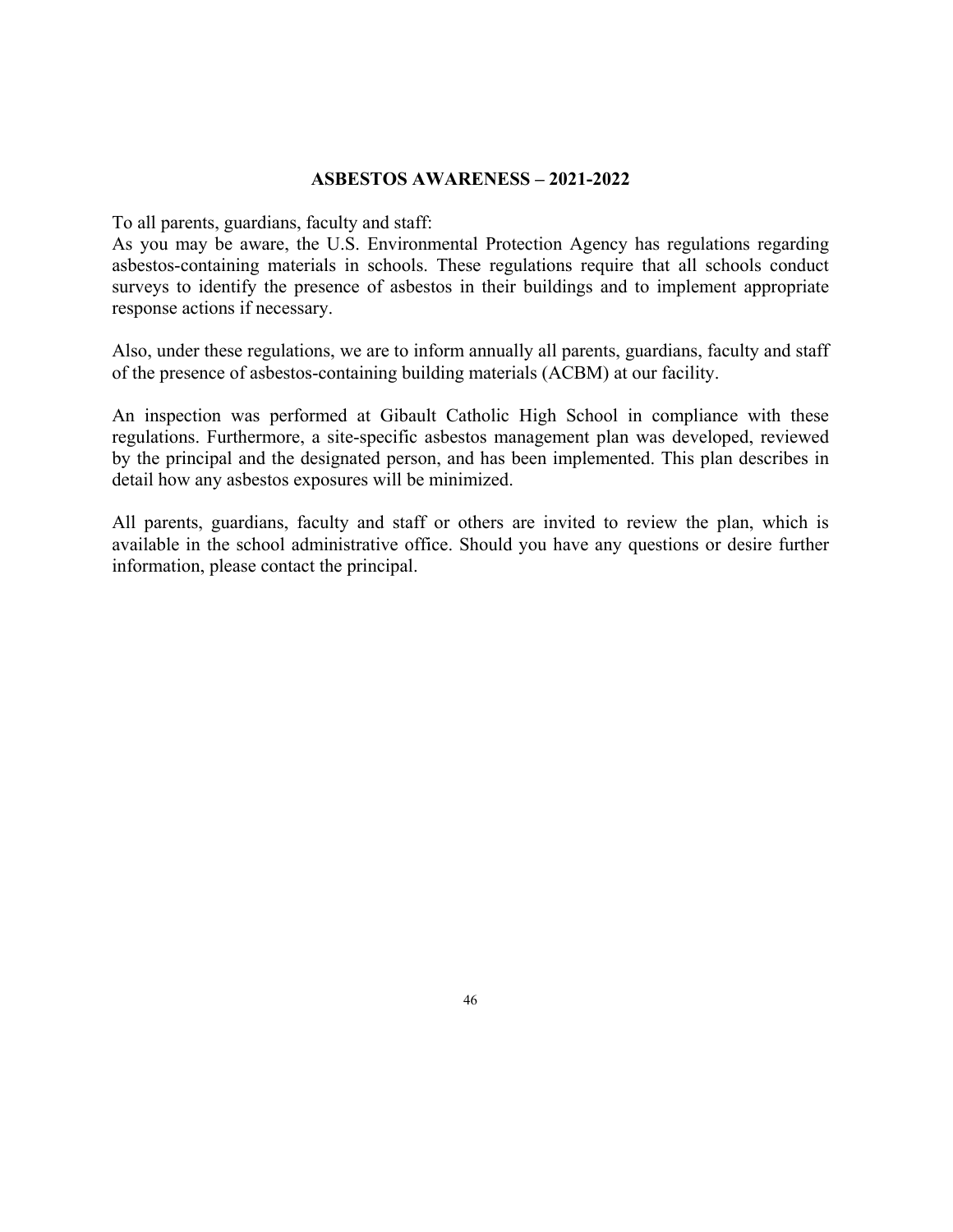## **ATHLETIC AND ACTIVITIES HANDBOOK**

This handbook is intended to be an overview of Gibault High School athletics, its requirements, and obligations. If you have specific questions or concerns as you read the contents of this manual, you are encouraged to contact a member of the Gibault coaching staff, or the Athletic Director.

The Gibault athletic department strives to support Gibault's mission by developing athletic programs and activities designed to strengthen the student-athlete physically, spiritually, and mentally, thus providing them with the discipline and work ethic necessary to succeed in the classroom, on the field of competition, and in life.

*NCAA Eligibility: A complete explanation of NCAA eligibility rules can be accessed at http://www.ncaapublications.com/productdownloads/CBSA15.pdf* 

## **Illinois High School Association (IHSA)**

The Illinois High School Association (IHSA) is the governing body for all Illinois high schools. The IHSA divides high schools into classes based on enrollment information from the previous year. These classes are referred to as Class A, Class AA, etc. All of Gibault's sports programs will play a regular season schedule that includes teams from other classes to ensure our studentathletes get the opportunity to compete against various levels of competition.

## **Grade Checks and Eligibility**

Gibault High School conducts weekly grade checks as required by the IHSA.

## **GRADE REQUIREMENTS TO PARTICIPATE IN ATHLETICS**

Athletes who are doing below average work or are exhibiting poor effort in class may have their privilege of leaving early for athletic contests revoked. If an athlete is failing one class or has two or more D's, they can be declared ineligible until that grade improves. The athlete cannot practice or participate in any interscholastic contests during their period of ineligibility. Gibault administration may elect to assign supervised study as an alternative way to help students improve grades. If grades don't improve, they will then become ineligible

Grade checks are made known to the head coach to ensure their knowledge of the situation. Athletes who are ineligible may meet with the Athletic Director to determine a course of action for retaining eligibility.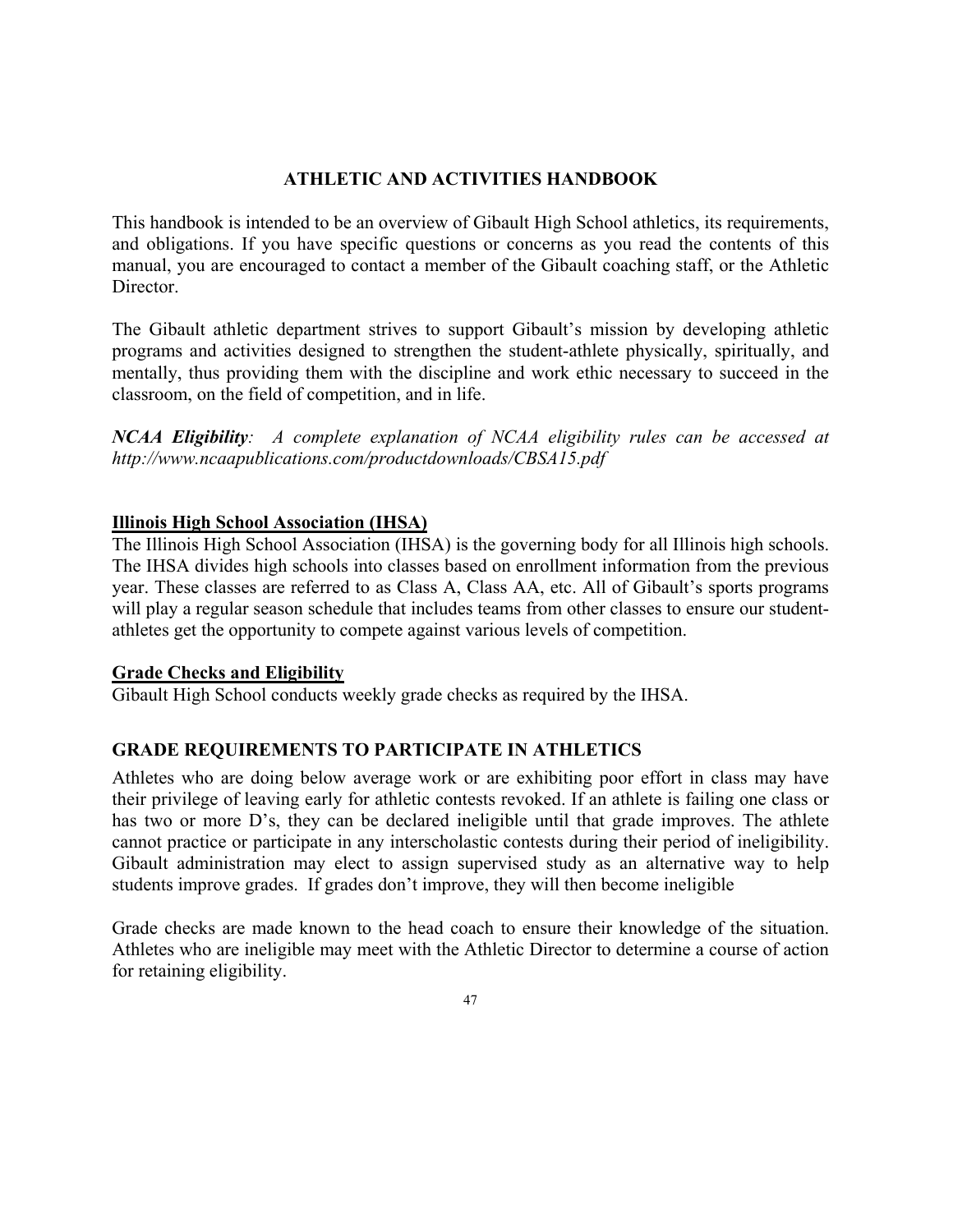If an athlete fails three or more classes in a semester they will lose their eligibility for the entire next semester. If an athlete fails three or more classes during the spring semester, they may take summer classes to be eligible to play fall sports. The summer courses must be approved by the administration.

#### **Physicals**

The IHSA and Gibault High School require a current physical be in file in the school office. Physicals are good for a period of 13 months from the date signed. All physicals must be in file before beginning practice.

#### **Insurance**

Gibault High School requires all athletes to show proof of insurance. This form must be completed each year and be in file prior to the athlete participating in sports activities.

#### **Sports Fee**

Gibault High School requires each athlete pay a fee of \$100 when they try out for a sports team. In the event that an athlete does not make the sports team they tried out for the sports fee will be rescinded and the money returned.

#### **Transportation**

Gibault High School supplies transportation to most athletic events. A *transportation release form* must be given to the coach if an athlete chooses to not use school provided transportation (a copy of this form can be downloaded from the school's website). Coaches reserve the right to require athletes to use school provided transportation unless extenuating circumstances dictate otherwise.

#### **Injuries and Pain**

Injuries and pain are a normal part of sports. All athletes will occasionally experience pain during the course of their athletic career. NO ATHLETE SHOULD EVER PLAY WITH AN INJURY THAT ENDANGERS THEIR HEALTH! It is the role of the coaching staff, and the athlete to determine the extent of any and all injuries, and to communicate that information to the office of the athletic director. Parents and athletes must report any injuries that occur outside of school functions to the appropriate coaching staff at their earliest possible opportunity. Athletes who are under the care of a physician must obtain a release before resuming practice. Coaches have the discretion to hold a player out of a game or practice based on their evaluation of the situation, and its overall impact on the individual and the team.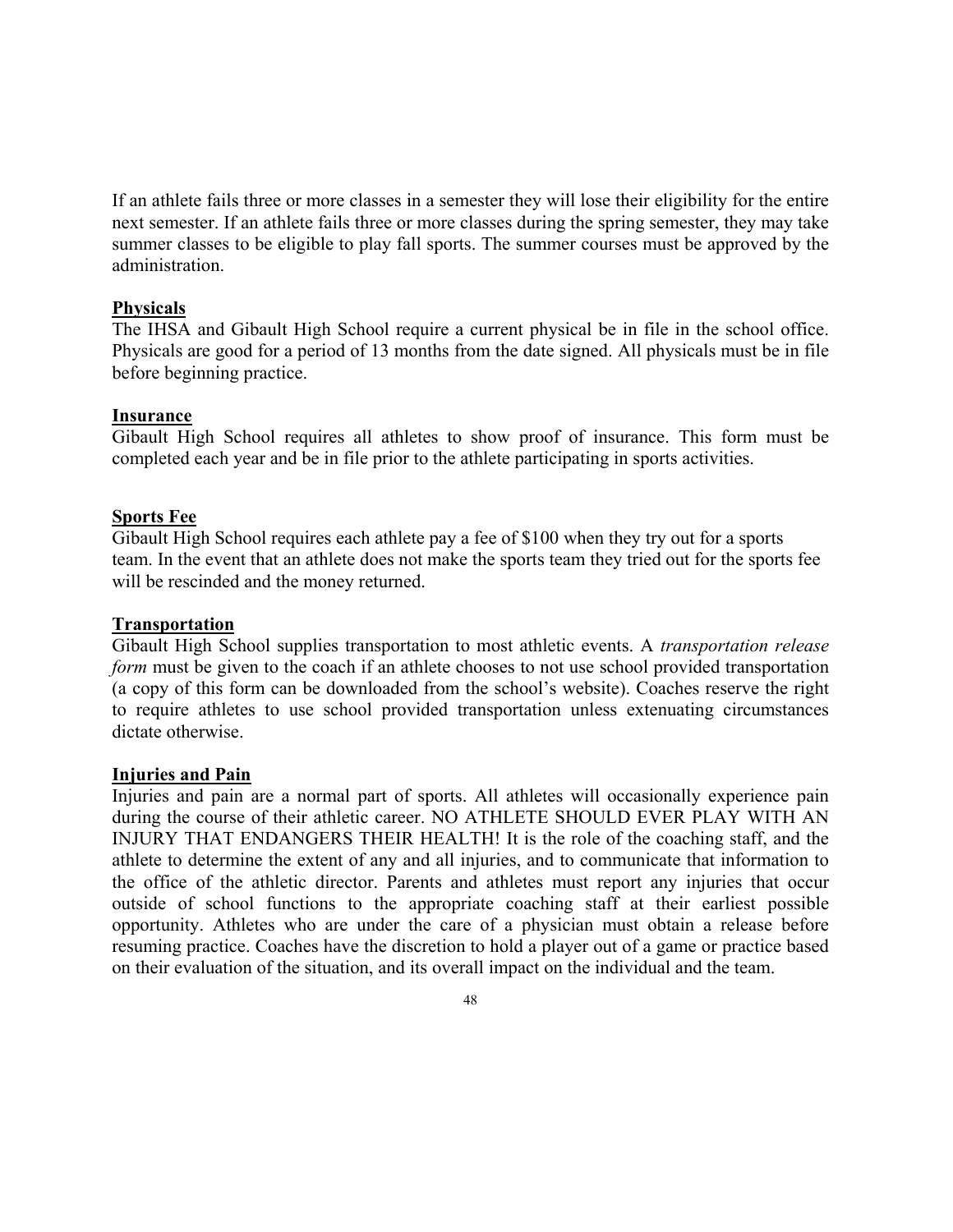## **Concussion Protocol**

In August of 2015, the State of Illinois signed into law Senate Bill 07 (Public Act 99-245), known as **Youth Sports Safety Act.** This act focuses primarily on concussion management, and requires all schools to develop a *Concussion Protocol,* and a *Return to Play* (RTP) policy by no later than September 1, 2016. The bill also requires the formation of a *Concussion Oversight Team* (COT) which is responsible for protocol development, and assuring protocols are known and followed by those individuals responsible for their implementation.

# **Concussion Oversight Team (COT):**

• The Concussion Oversight Team will consist of the High School Principal and the High School Athletic Director, along with various other administrators and their designates as and when needed.

## **Concussion Policy:**

- Any athlete who exhibits signs, symptoms, or behaviors consistent with a concussion (such as loss of consciousness, headache, dizziness, confusion, or balance problems) shall be immediately removed from the contest and shall not return to play until cleared by an appropriate health care professional.
- If it is determined by a licensed health care professional that the student did *not* sustain a concussion, the head coach may so advise the game officials during an appropriate stoppage of play, and the athlete may re-enter the contest.
- If it is confirmed by a licensed health care professional that the student *did* sustain a concussion, that student may *not* re-enter the contest, and is subject to the school's Return to Play Policy (RTP).
- If a licensed health care professional cannot or will not make a determination on the nature of an athlete's head injury, the athlete becomes subject to the school's RTP Policy, and may not re-enter the competition.
- If there is no approved health care professional on site to make the determination, the student may *not* re-enter the competition, and becomes subject to the school's Return to Play Policy (RTP).

## **Licensed Health Care Professional:**

- A Physician licensed to practice medicine in all its branches in Illinois.
- Nurse Practitioner or Physician Assistant (PA)
- Certified Athletic Trainers (ATC)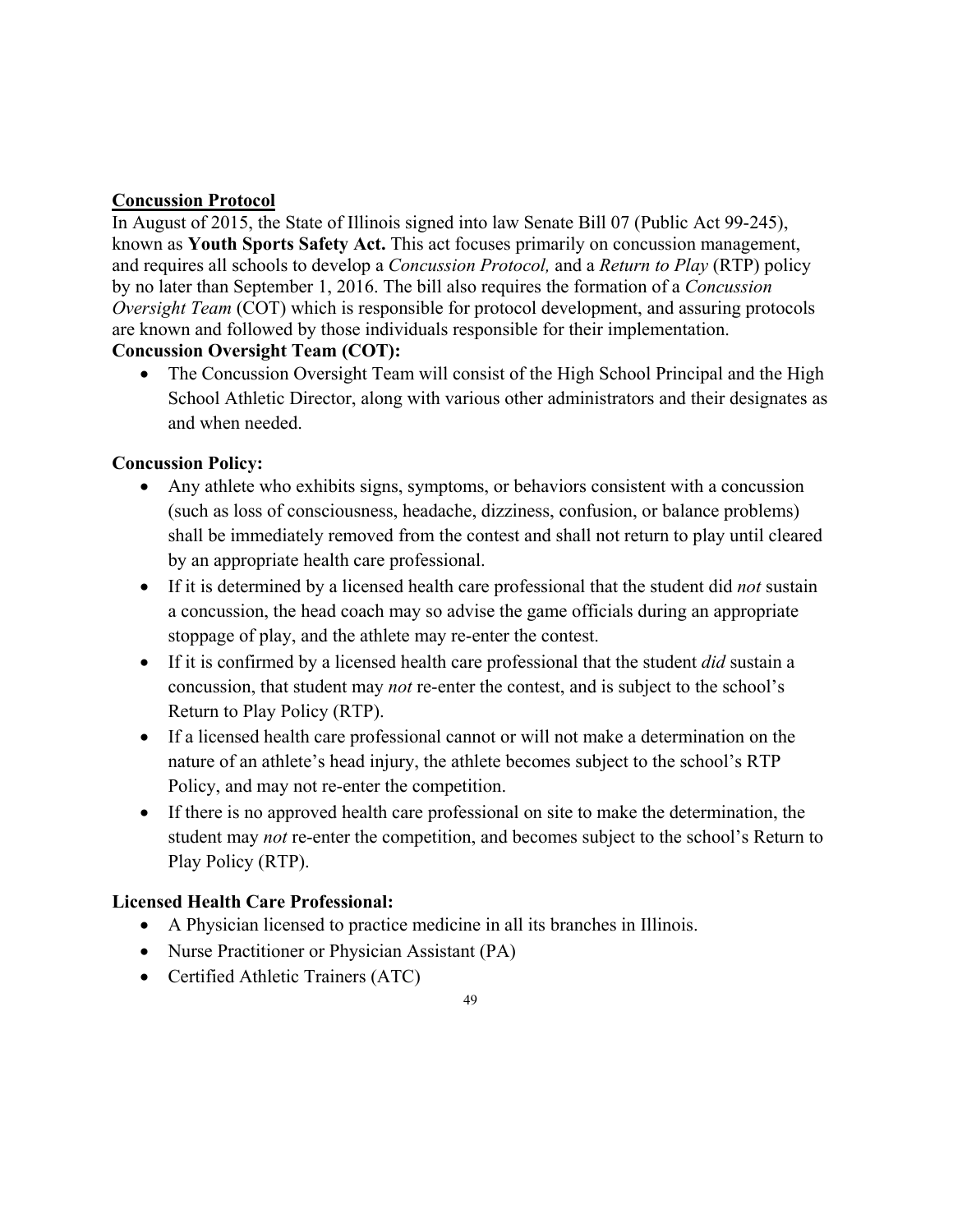## **Game Officials:**

• Game officials will have no role in determining concussion other than obvious situations where a player is unconscious or apparently unconscious. Officials may point out to a coach that a player is apparently injured and advise the coach that the player should be examined.

## **Coaches:**

- Coaches will follow all concussion protocols. If an athlete exhibits signs, symptoms, or behaviors consistent with a concussion, coaches must remove the player from that contest until they can be evaluated by a licensed health care professional as defined within this policy. If no licensed health care professional is available the player automatically becomes subject to the school's Return to Play Policy (RTP).
- Coaches must complete and pass an IHSA approved Concussion Awareness Program prior to beginning their coaching career, and every two-years thereafter.

## **Athletes:**

- Shall review, sign, and return to the school a concussion and head injury information sheet prior to beginning practice or competition.
- Shall notify a coach if the athlete or a teammate shows signs or symptoms of a possible head injury
- Shall abide by all concussion and RTP protocols
- Shall view the IHSA Concussion video at least once during the school year.

## **Parents/Guardians:**

- Shall annually review, sign, and return to the school, a concussion and head injury information sheet prior to their student initiating practice or competition.
- Shall provide their student's school with the necessary written consent in accordance with Illinois state law prior to their student's return to participation following a concussion.

**Return To Play Policy (RTP):** In cases where an athlete is not cleared to play the same day as he/she is removed from a contest for a possible head injury (i.e., concussion), that athlete becomes subject to the school's RTP. **The athlete shall not return to** *play or practice* **until they are evaluated by, and receive written clearance from, a licensed health care provider.** As defined within this policy that would include physicians licensed to practice medicine in all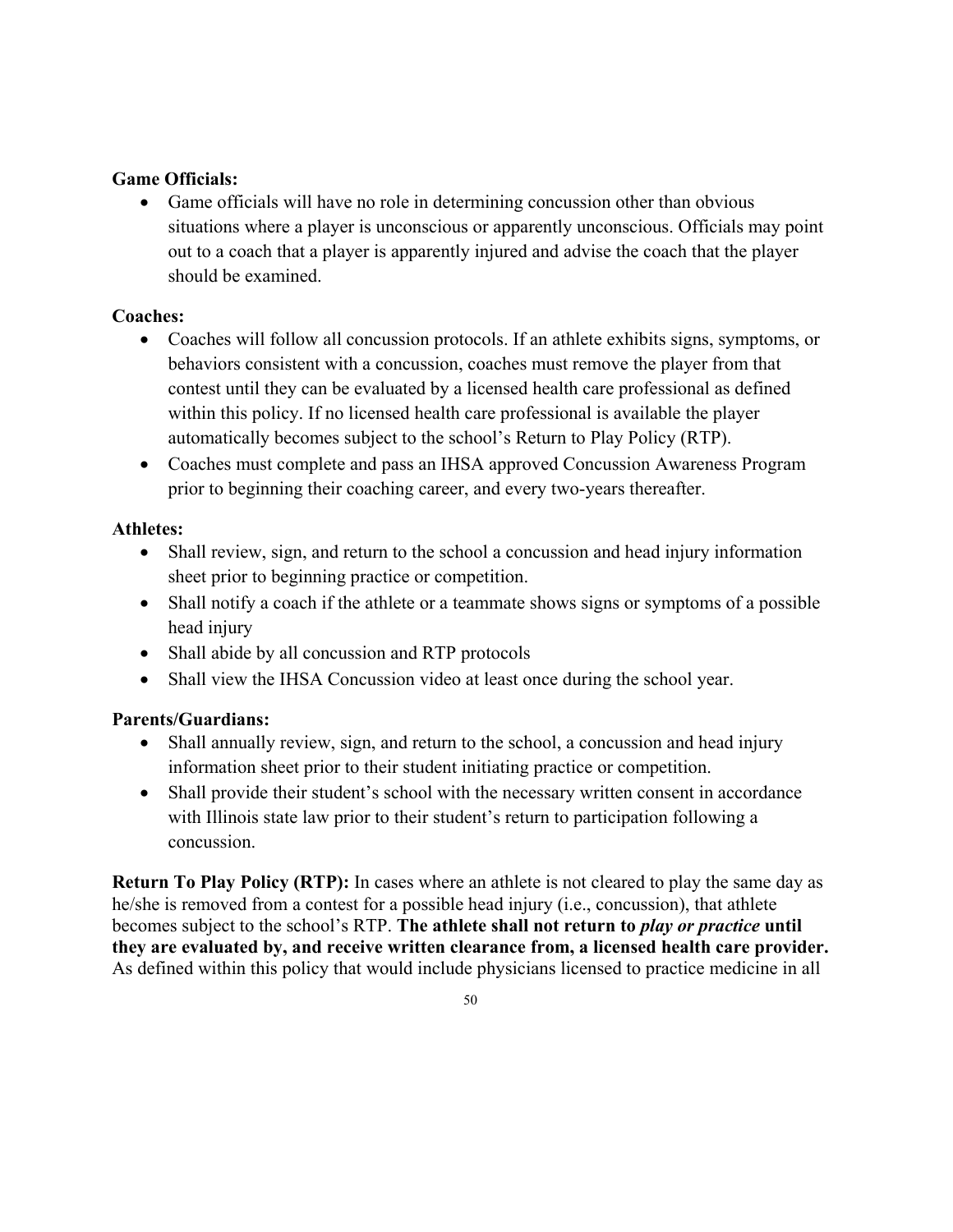its branches in Illinois (MD/DO), or certified athletic trainers (ATC), Nurse Practitioner or Physician Assistant (PA) working in conjunction with a physician licensed to practice medicine in all its branches in Illinois.

## **Emergency Action Plan**

An *emergency* is the need for Emergency Medical Services (EMS) to give further medical attention and/or transport an athlete to the hospital. This action plan is intended to define roles and outline procedures to be followed should an emergency occur. Situations when 911 should be called

- An athlete is not breathing
- An athlete loses consciousness
- It is suspected that the athlete has sustained a serious neck or back injury
- An athlete has a compound fracture (bone has broken through the skin).
- Severe heat exhaustion or heat stroke
- Severe bleeding that cannot be stopped

## **Chain of Command**

- Gibault High School Principal
- Gibault High School Athletic Director
- An on-site Licensed Health Care Physician
- Certified Athletic Trainer (ATC)
- Gibault Head Coach
- Gibault Assistant Coach(es)
- Other Athletes
- 1. The highest person in the chain of command who is present at the scene will be the designated person in charge. That person is responsible for instructing others how they may be of help and will be the person who stays with the athlete until the EMS arrives. The welfare of the injured athlete is always foremost, therefore immediate care in some form is vital. Proceed as judgement dictates until EMS arrives.
- 2. If a severe emergency occurs when a trained medical professional is not present, immediately call 911 to activate Emergency Medical Services.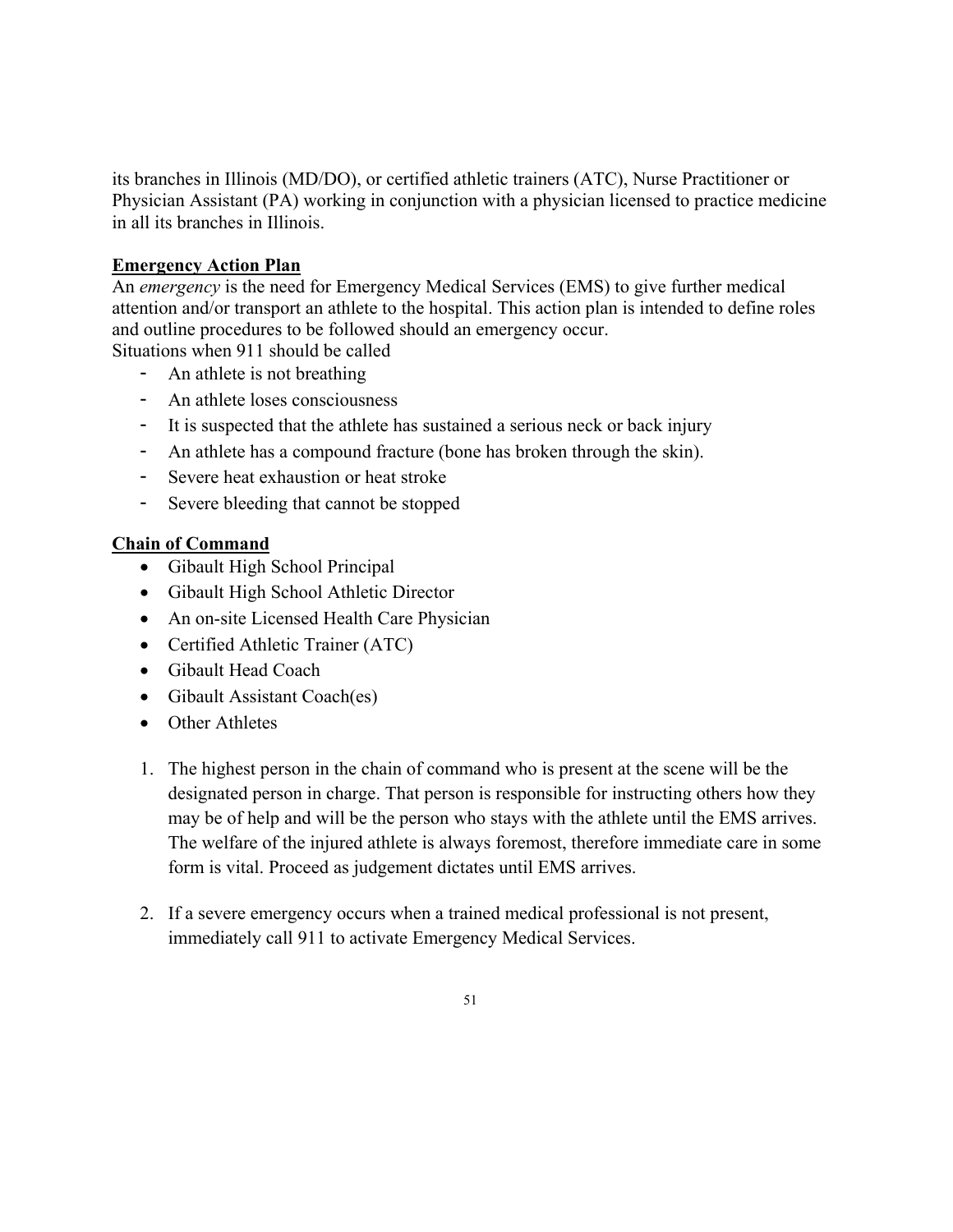- 3. The highest person in the Chain of Command will make the call to EMS or will designate another person to make the call. EMS should be told:
	- **Name and title of caller (administrator, coach, etc.)**
	- **Address of venue**
	- **Number of athletes injured**
	- **Condition of the athlete**
	- **Any first aid treatment already initiated**
	- **Directions on how to get to the venue where athlete is located**
	- **Caller should not hang up until directed to do so by EMS**
- 4. The high school administration and staff will make every effort to ensure that a clear path exists for EMS services to access campus locations when sporting events are being held.
- 5. The designated leader will send runners to all intersections between where the athlete is located and the venue-specific site. The runners should stay at their sites and wave the ambulance through to the proper location.
- 6. The leader will designate another person to make contact with the athlete's parents or guardians.
- 7. If transport is deemed necessary by EMS the athlete will be taken to the nearest hospital, unless requested otherwise by parents or guardians.

## **Sports Fundraising**

All athletes at Gibault are required to participate in the annual Athletic Department fundraiser. This fundraiser is important to the viability of Gibault's Athletic Department and contributes significantly to its operating budget. The Athletic Department fundraiser is separate from other school related fundraisers and does not exclude the student-athlete from other fund raising responsibilities.

## **Player/Parent/Coach Relationship**

## **The following is what you can expect from every coach:**

- 1. Philosophy of the coach
- 2. Team requirements (fees, equipment, conditioning, practices, etc)
- 3. Discipline procedures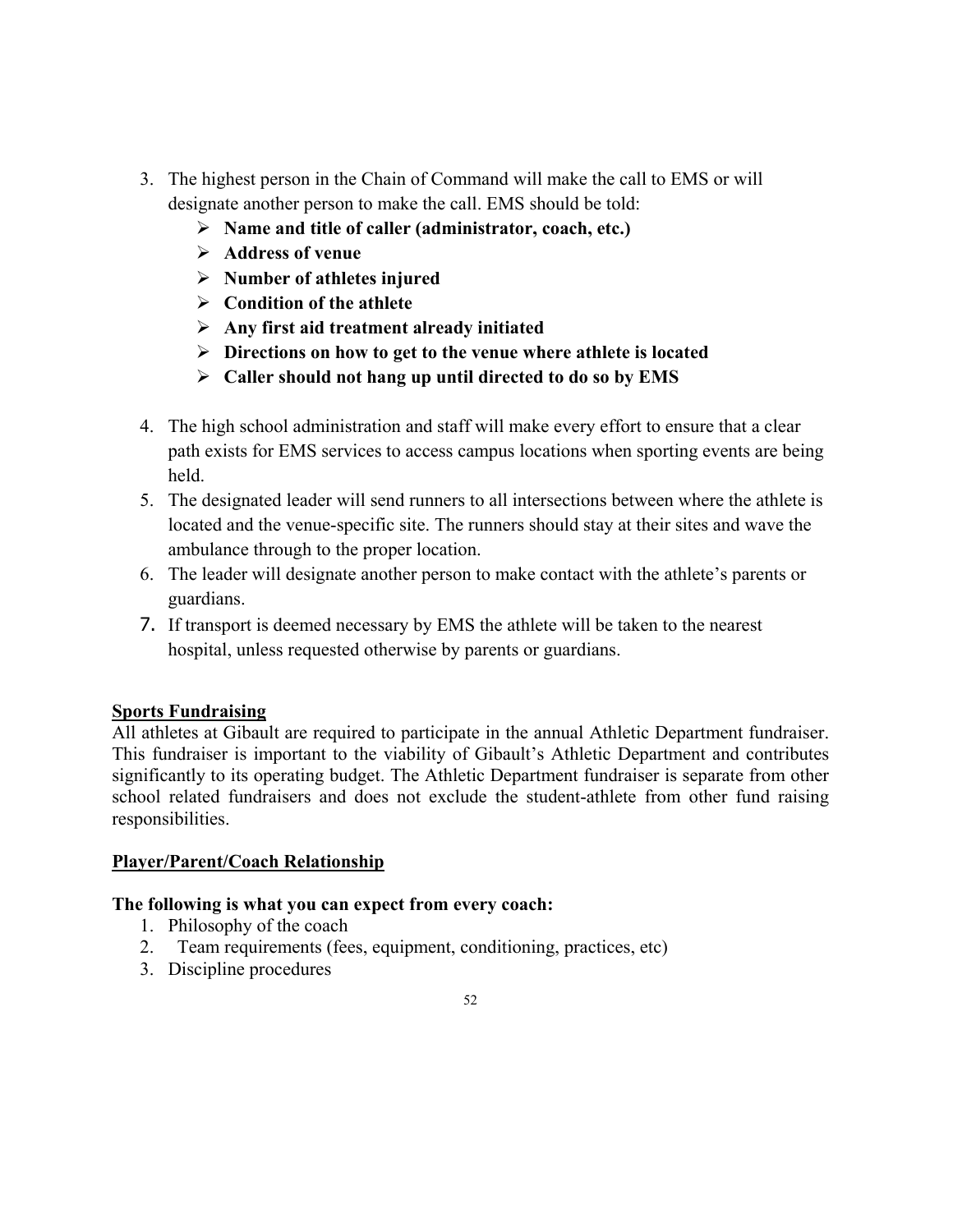- 4. Injury procedures
- 5. Location and times of games and practices
- 6. Open lines of communication with both the parent and the player

## **The following is what the coach will expect from the parents:**

- 1. Be accepting of your son or daughter's role. Our coaches make judgments based on performance in practice and games, and in conjunction with what is best for the entire team.
- 2. Never confront a coach directly before or after a game. Wait twenty four (24) hours and then contact the coach with your concerns.
- 3. Do not contact the coach to discuss strategy, starting line-ups, or playing time of other team members.
- 4. Be an example for your child. Show good sportsmanship at all times.

There are situations that may require a conference between coach and parent. When a conference is necessary, the parent(s) should call the school to set up an appointment. If the coach cannot be reached contact the Athletic Director during school hours. During the meeting all parties should behave in a professional manner in order to satisfactorily address the situation. If no solution is reached, the parent(s) may call for an appointment with the Athletic Director. This meeting will determine what further action is required.

## **Multiple Sport Athletes**

Gibault High School encourages its student-athletes to participate in multiple sports. The advantages of this policy are numerous and necessary for a school of this size.

The enrollment of Gibault High School allows virtually all of the student-athletes who attend here the opportunity to participate in high school sports. In order to remain competitive and give our student athletes the greatest opportunity to learn and grow the coaching staff of Gibault High School must have sufficient numbers with which to conduct practices, manage around injuries, and evaluate talent levels. While student participation has direct benefits to the athletic program, many benefits will befall the student-athlete as well.

## **Sportsmanship**

Gibault High School expects all participants, both athletes and spectators, to exhibit good sportsmanship at all school sponsored events. Remember, your behavior reflects not only on the school, but also on you as a person, as well as on your family. Things to remember:

- Never boo a player, coach, or official
- No profane or insulting language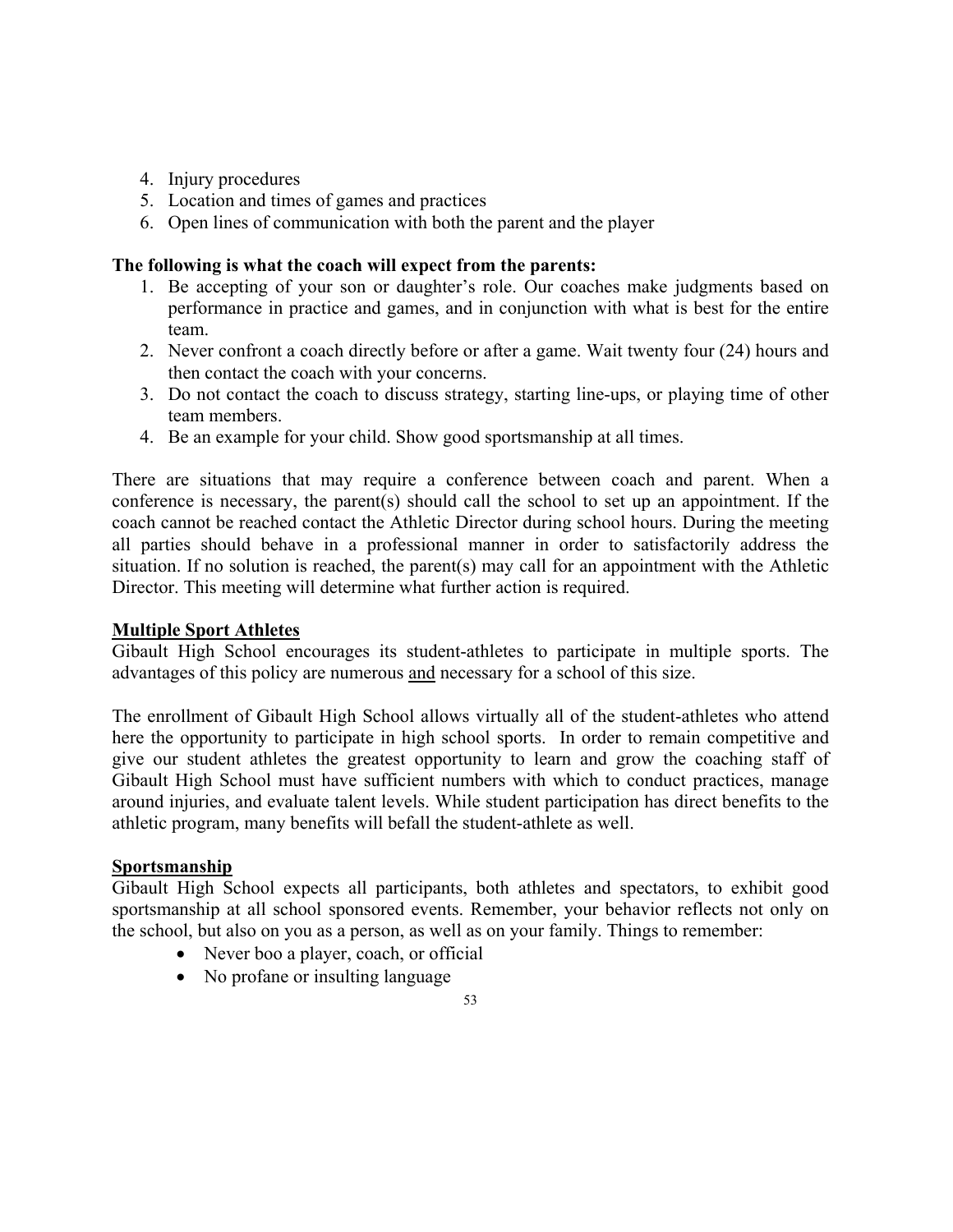- No insulting signs or gestures
- Acknowledge a good play, regardless of the team

## **Athletic Letter Awards**

If an athlete at the varsity level meets the requirements as set forth for that varsity sport, regularly attends practices and attends games, and participates in any form or fashion in an athletic contest during the course of the season, that athlete will have earned a varsity letter in that sport.

The Tri-Athlete award is presented to athletes who earn three varsity letters in the same school year. Four-year letters are presented to those athletes who lettered in a varsity sport during each of their four academic years while at Gibault. *Awards nights for individual sports are under the direction of each head coach.* 

## **Drug Policy**

Gibault Catholic High School strongly believes that alcohol, tobacco, marijuana, illegal narcotics, and steroids are harmful and have a negative affect on all individuals. We also believe that athletic participation is a privilege, not a right. Therefore, any athlete who violates school policy by engaging in the consumption or use of the above mentioned products will be held accountable, and are subject to disciplinary action determined by administration.

## **Code Coverage and Duration**

This code covers the use, possession, transportation, or sale of alcohol, tobacco products, marijuana, illegal narcotics, steroids, all improper use of medications, and drug paraphernalia. This code also covers theft, vandalism, and the conviction of a felony or misdemeanor. This code will cover minimum penalties for the infractions listed. Coaches may add higher penalties, but they may not lower them. Coaches who have higher penalties must submit them in writing to the Athletic Director prior to the first day of practice and must abide by those rules for the entire season. All athletes must sign a sheet confirming their knowledge and understanding of those penalties. This code is in effect from the first day that a student participates in a Gibault High School athletic activity, until they graduate from Gibault High School. Students are expected to abide by these rules year-round.

**Basic Rules –** to be followed by all student-athletes at Gibault High School and are to be enforced by the Gibault coaching staff.

1. The school dress code is in effect when traveling with the team. If approved by the coach, teams may travel wearing team warm-up apparel if done as a team.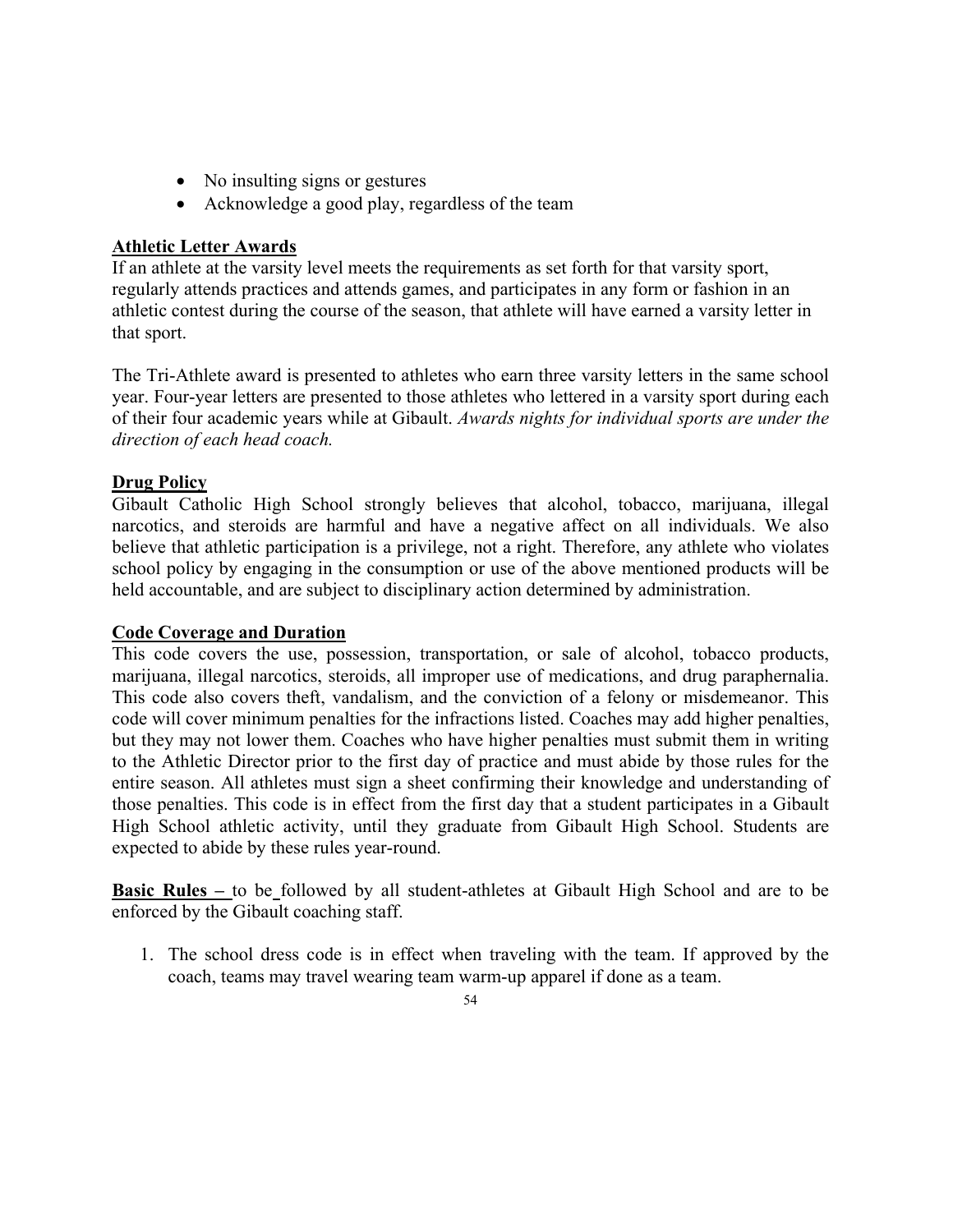- 2. Appropriate student behavior is expected at all times. This includes while traveling with the team, or as an individual during an athletic event.
- 3. Athletes are expected to attend all practices, games, and team related functions. It is up to the head coach to allow excused absences. Athletes are expected to be on time to practices, games, and bus departures. Violations of this rule may result in loss of playing time or game suspension.
- 4. Athletes must return all uniforms and equipment by the assigned date and in proper condition. Athletes will be charged for any damaged or missing gear.
- 5. Students must make up all work in classes that may be missed due to athletic events.

## **Major Rules**

Major rules consist of substance abuse violations, including alcohol, tobacco, narcotics/prescription drugs and steroids. Major rules would also include any activity resulting in the arrest or suspension of the student-athlete, including those actions listed in the student handbook. These prohibitions are in effect for the entire year, not just during the athletic season, and are cumulative for grades 9-12. An infraction of a major rule will result in the following penalties:

- 1) **First Infraction:** The student-athlete will not be allowed to participate in the next scheduled event as follows:
	- Baseball/Softball…………………4 games
	- Basketball/Cheerleading…………3 games
	- Bowling………………………….2 matches
	- Golf………………………………2 matches
	- Soccer…………………………….3 games
	- Volleyball………………………...4 matches
	- Track/Cross Country……………...2 meets
	- Tennis…………………………….2 matches
	- Dance……………………………..1 game
	- Other sports to be determined
- A) The penalty will begin with the athletic contest immediately following the occurrence of the major violation and will be served consecutively. The penalty will be served to the highest team level attained by the athlete. A JV athlete who also plays varsity would miss all JV games until the specified number of varsity games is also missed.
- B) The athlete must still practice with the team or participate in other school activities while the suspension is served, unless other suspensions are enforced.
- C) If the offense occurs out of an athlete's season, the penalty will begin in the next sports season.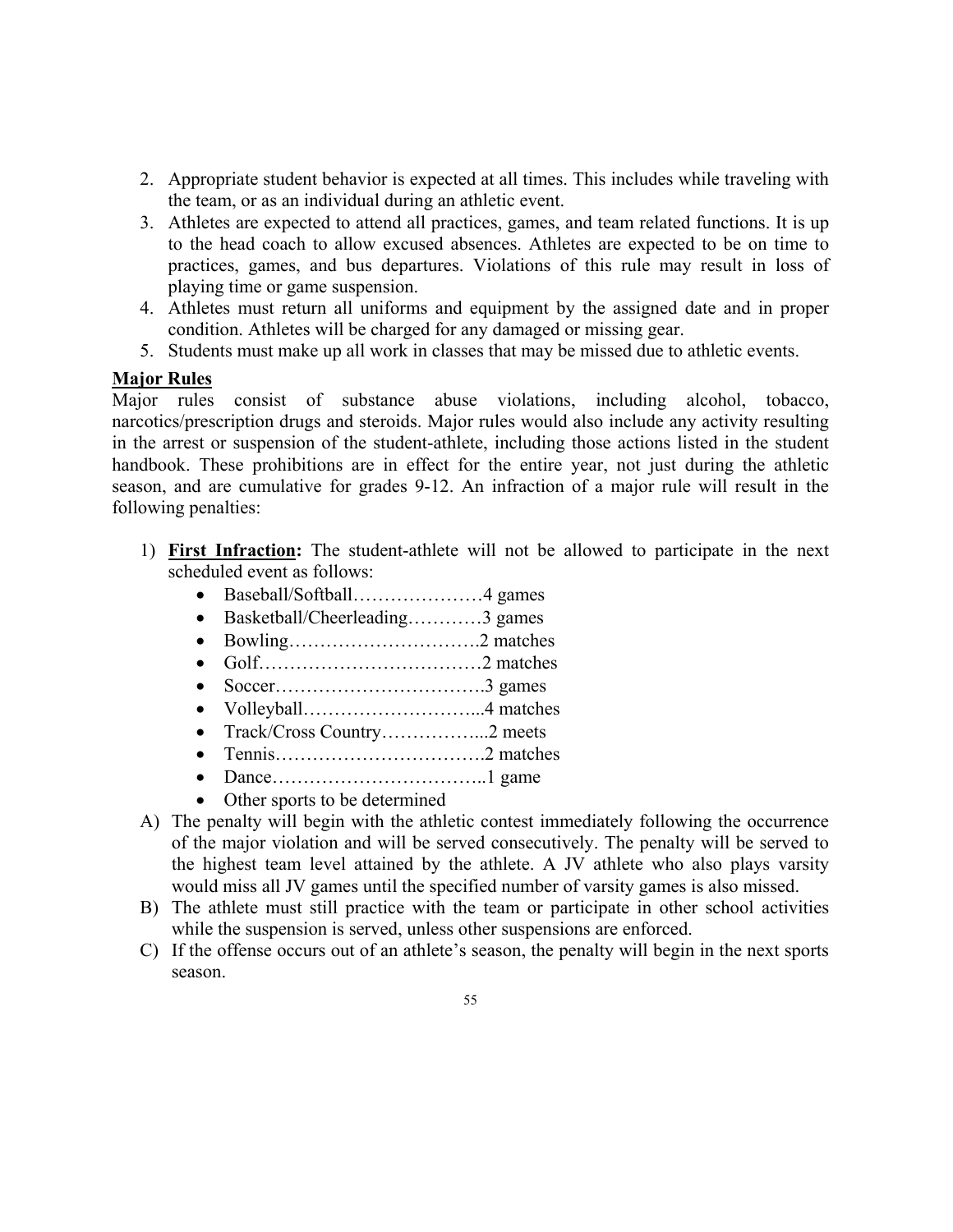D) In case of illness or injury, the penalty will begin upon the athlete's return to school.

**Second Infraction:** The penalty for the second infraction will be double the penalty for the first infraction.

- A) The athlete will be referred to any support services offered by the school.
- B) The athlete's parents or guardians must participate in a meeting to include the athlete, the principal, and the athletic director before reinstatement occurs.
- C) If the second infraction is for the same offense as the first, the athlete must participate in a documented rehabilitation program at the expense of the athlete. Approval of the program must be made by Gibault High School Administration before athletic participation resumes.
- D) The penalties must be served during the current season or the earliest season available. Athletes may not join a team for the first time to serve the penalty.

**Third Infraction:** The athlete will be banned from any future athletic participation. There is no reinstatement procedure available.

## **Notification Process**

**Step 1:** Incident is reported to the Principal/Administration

- Explain what has occurred and who is involved
- Gather all pertinent facts

**Step 2:** Meet with the Athlete, Principal, Athletic Director, and Coaches involved.

- Contact parents or guardians
- Discuss accusations
- Discuss penalties
- Determine guilt or innocence if possible

**Step 3:** If accusations prove to be untrue or unproven…

- All actions stop
- Party who made the accusation is notified
- Parents or guardians are notified

**Step 4:** If accusations are true…

- State the penalties
- Explain future consequences
- Contact parents or guardians
- Provide written notification

**Step 5:** Parent/Guardian notification and participation

• Meet with parents